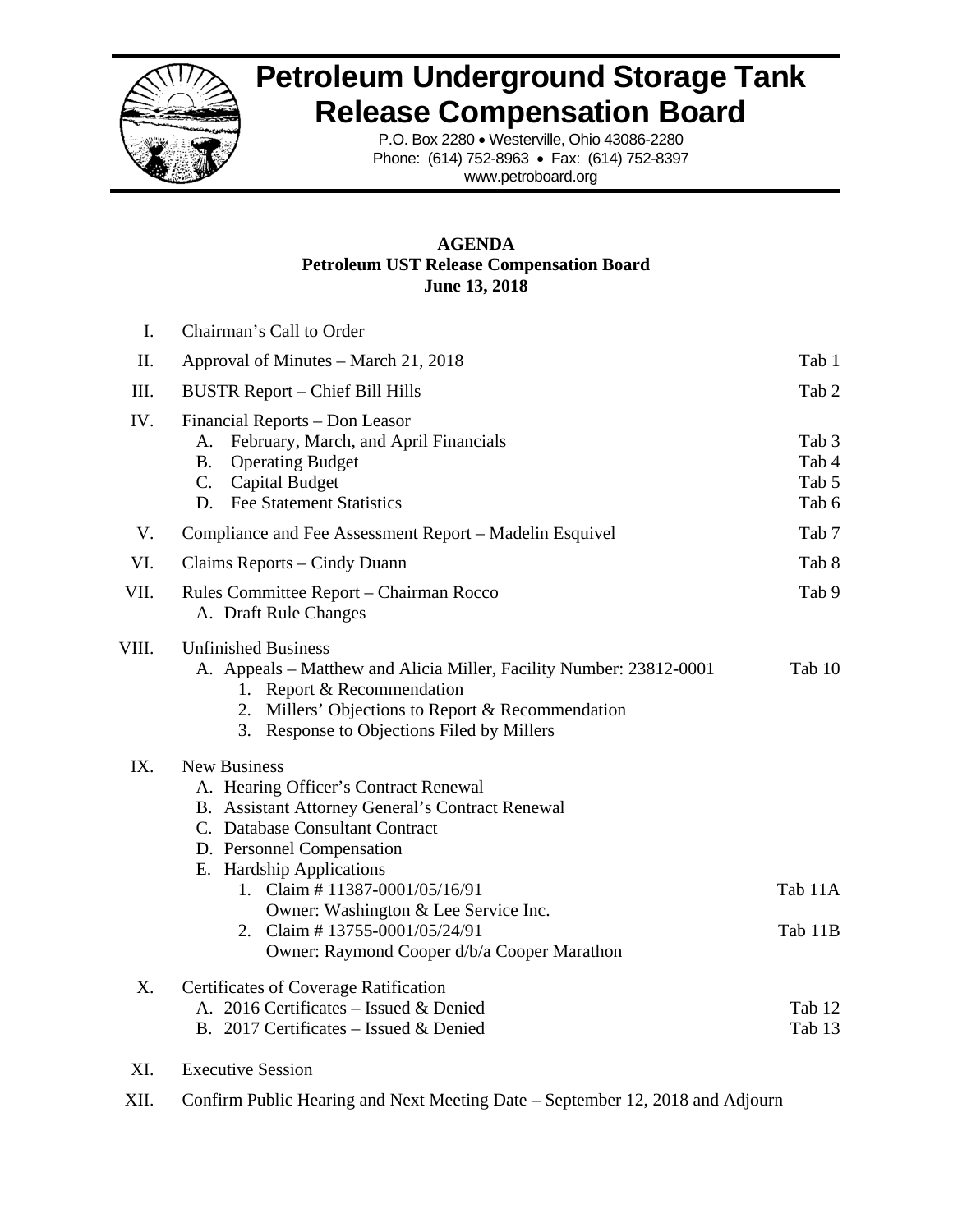# Memorandum

**To:** Petroleum Underground Storage Tank Release Compensation Board

**From:** Chief William Hills, BUSTR

**Re: BUSTR Report** 

**Date:** June 6, 2018

#### **PERSONNEL –**

An intermittent employee continues as a File Room Clerk to assist in the records management section of BUSTR.

#### **ADMINISTRATION –**

The fourth responsible party search program for FY18 consisting of 96 cases is ongoing with 94 responsible party searches completed.

SFM, OEPA, and Development are working together to develop guidelines for the use of \$30,000,000 available to Development for potential clean-up for UST facilities. Forty-four grants have been awarded for over 6.7 million dollars. Nine additional applications are being processed as interest in the grant program is increasing.

The LUST grant application for fiscal years FY19/FY20 has been submitted to U.S. EPA Region 5. The Region has requested the BUSTR program apply for a total of \$3,234, 177. This is the same dollar amount awarded by the Region for FY17/FY18 LUST grant cycle.

#### **TRAINING AND STAFF DEVELOPMENT –**

Commerce Human Resources and the Department of Administrative Services continue to provide various training and informational sessions for Commerce employees.

Mandatory "Ethics Training" was provided to all BUSTR employees on May 24, 2018 at the State Fire Academy.

#### **TRAINING TO STAKEHOLDERS** –

To support local fire departments currently with or are seeking "Delegation of Authority" from the State Fire Marshal to perform UST inspections, BUSTR offered both the Certified Installer and Certified Inspector courses in February 2018. The class enrollment was 19 students and all 19 passed the UST installer and inspector examinations.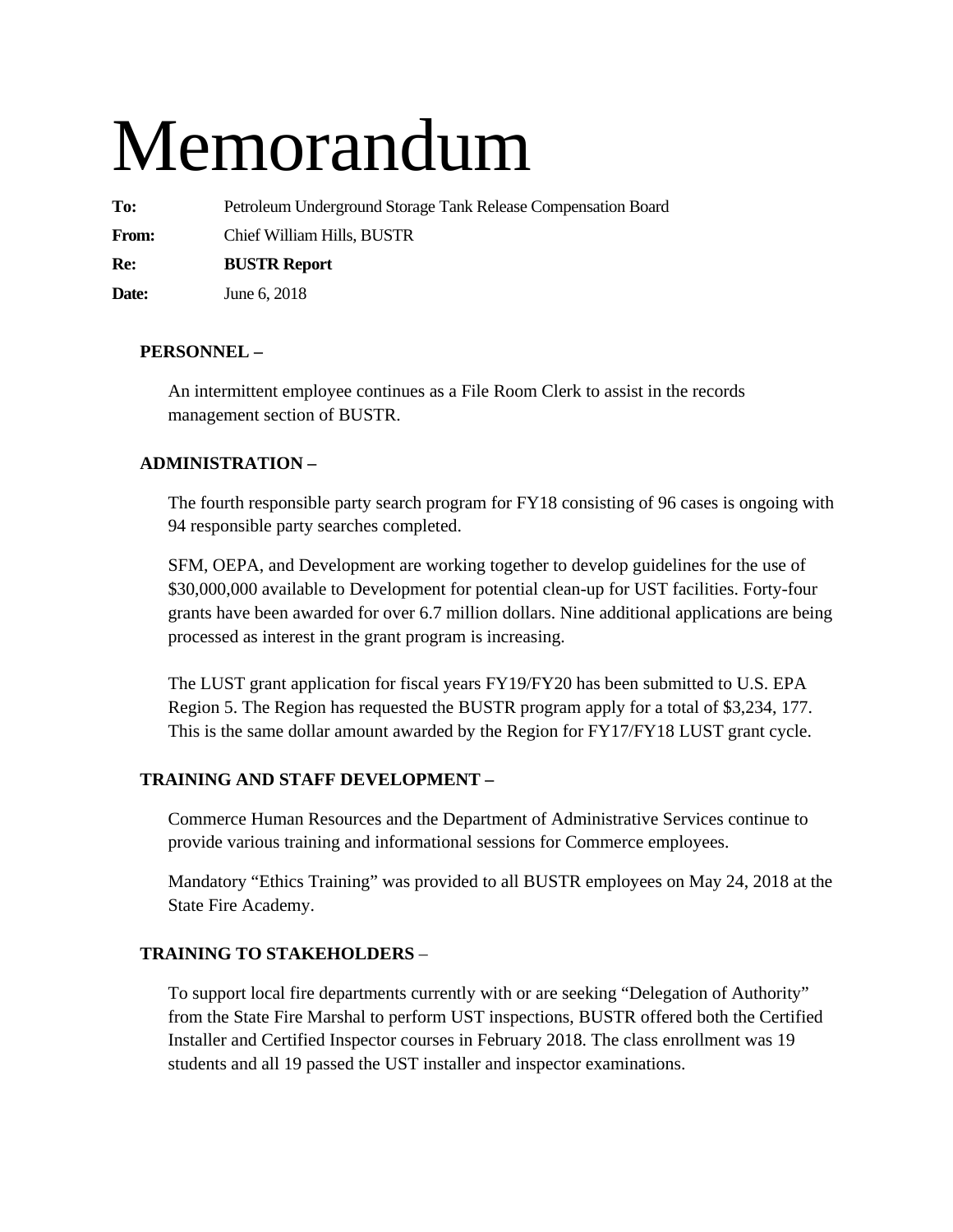#### **ANNUAL TANK FEE INCREASE** –

OAC rule 1301:7-9-04 (Registration of UST systems) was amended to raise the annual per tank fee from \$50 to \$100. The rule was on the consent agenda with JCARR jurisdiction ending on March 19, 2018. The rule was final filed with an effective date of April 1, 2018. The current fee cycle is ongoing.

#### **ACTIVITY –**

#### **OTTER Database Upgrade Project**

IT Commerce continues to correct minor issues as part of the contract.

#### **Click Scheduling**

There have only been a few minor issues that are being handled in-house.

#### **STATISTICS and/or COMMENTS –**

#### **Release Prevention**

#### **UST Operation Compliance Inspections**

The current 3-year inspection cycle ends June 30, 2019.

For the week ending **June 2, 2018** 

**34** new inspections were performed for a total of **5,733** inspections. (2nd year of 3-year inspection cycle).

#### **Corrective Action**

#### **No Further Action Letters (NFA)**

The current grant cycle ends September 30, 2018. For the week ending **June 2, 2018 3** NFA's were generated, for a total of **276** NFA's To - date target projection of total NFA's is **310** 

| <b>Statistic</b>                          | <b>Count as of 6/2/2018</b> |
|-------------------------------------------|-----------------------------|
| Number of Registered Tanks                | 21,260                      |
| Number of Owners of Registered Facilities | 3,580                       |
| Number of Registered Facilities           | 7,192                       |
| Number of Active Releases                 | 2,174                       |
| Number of Active Closures                 | 1,310                       |
| Number of Program No Further Actions      | 30,189                      |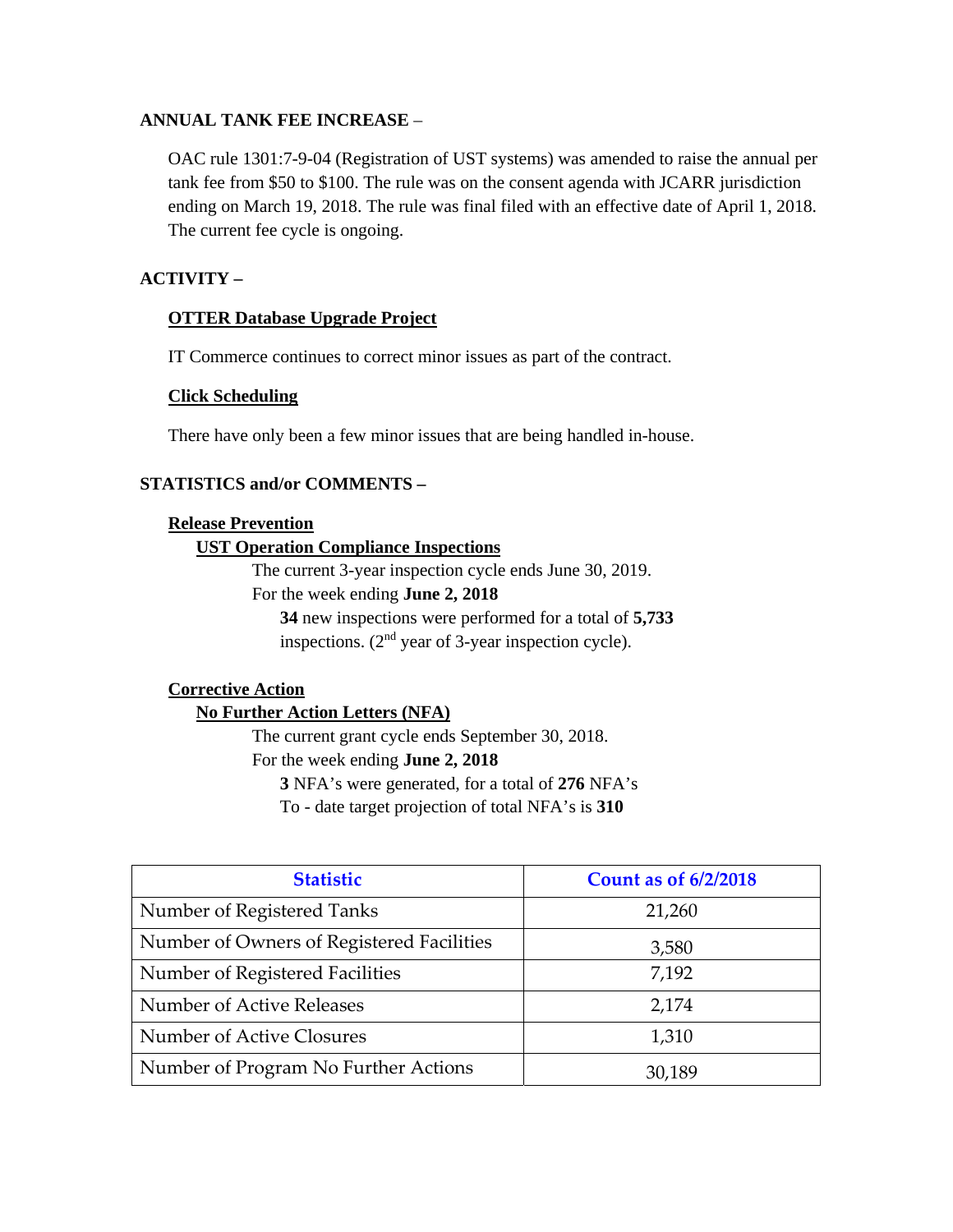#### *MONTHLY INCOME FIGURES AS OF APRIL 30, 2018 (CASH BASIS)*

| Fiscal 2018                         |              |            |              |             |              |                 |              |              |            |              |                  | % Of          | FY 2018       |
|-------------------------------------|--------------|------------|--------------|-------------|--------------|-----------------|--------------|--------------|------------|--------------|------------------|---------------|---------------|
|                                     | July         | August     | September    | October     | November     | <b>December</b> | January      | February     | March      | April        | <b>Total YTD</b> | <b>Budget</b> | <b>Budget</b> |
| Tank Revenue                        |              |            |              |             |              |                 |              |              |            |              |                  |               |               |
| In house collections '              | 8,910,478.58 | 226,830.50 | 79,094.50    | 33,227.00   | 33,215.50    | 45,266.00       | 31,945.00    | 32,940.00    | 29,900.76  | 51,900.00    | 9,474,797.84     |               |               |
| Net refunds paid                    | (4,100.00)   | (1,850.00) | (8,400.00)   | (4,600.00)  | (300.00)     | (917.76)        | (1,800.00)   | (3,432.24)   | (1,600.00) | (1,700.00)   | (28,700.00)      |               |               |
| AG collections                      | 5,795.65     | 16,628.30  | 12,448.49    | 5,686.00    | 21,378.68    | 16,074.32       | 12,631.15    | 6,854.59     | 18,856.72  | 8,488.99     | 124,842.89       |               |               |
| Collection costs paid by owner      | (1,884.99)   | (873.44)   | (605.53)     | (260.00)    | (4,837.85)   | (772.00)        | 0.00         | (991.00)     | (2,871.77) | (822.00)     | (13,918.58)      |               |               |
| <b>Total Tank Revenue</b>           | 8,910,289.24 | 240,735.36 | 82,537.46    | 34,053.00   | 49,456.33    | 59,650.56       | 42,776.15    | 35,371.35    | 44,285.71  | 57,866.99    | 9,557,022.15     | 100.81%       | 9,480,000     |
| Interest Income                     |              |            |              |             |              |                 |              |              |            |              |                  |               |               |
| <b>Interest Earned</b>              | 31,977.62    | 33,391.30  | 32,701.32    | 33,154.82   | 32,068.28    | 33,404.96       | 36,863.34    | 54,734.58    | 39,953.37  | 40,298.79    | 368,548.38       | 99.61%        | 370,000       |
| Unearned Gain/(Loss) on Investments | 9,749.37     | 15,320.00  | (29, 190.90) | (15,263.20) | (32, 306.80) | (8,915.60)      | (60, 710.80) | (26, 538.45) | 13,349.50  | (47,786.30)  | (182, 293.18)    |               |               |
| <b>Total Interest Income</b>        | 41,726.99    | 48,711.30  | 3,510.42     | 17,891.62   | (238.52)     | 24,489.36       | (23, 847.46) | 28,196.13    | 53,302.87  | (7, 487.51)  | 186,255.20       |               |               |
| Miscellaneous Income                | 164.81       | 3.11       | 2.93         | 6.77        | 187.43       | 1,718.14        | 7,725.39     | 20.41        | 51.19      | 5.03         | 9,885.21         | 988.52%       | 1,000         |
| <b>Total Income</b>                 | 8,952,181.04 | 289,449.77 | 86,050.81    | 51,951.39   | 49,405.24    | 85,858.06       | 26,654.08    | 63,587.89    | 97,639.77  | 50,384.51    | 9,753,162.56     | 99.01%        | 9,851,000     |
| Claims Expense                      | 408,600.94   | 462,344.60 | 231,842.72   | 774,708.69  | 771,123.24   | 592,787.86      | 548,231.57   | 388,394.30   | 920,725.48 | 1,131,646.39 | 6,230,405.79     | 69.23%        | 9,000,000     |
| <b>Operating Expenses</b>           |              |            |              |             |              |                 |              |              |            |              |                  |               |               |
| Salaries                            | 90,395.23    | 98,762.75  | 90,682.38    | 94,809.70   | 95,409.98    | 93,518.54       | 100,489.13   | 75,866.44    | 104,948.59 | 102,494.28   | 947,377.02       | 66.10%        | 1,433,200     |
| <b>Temp Services</b>                | 9,168.97     | 6,438.07   | 6,918.28     | 10,186.75   | 7,929.48     | 5,467.48        | 3,602.38     | 1,216.85     | 0.00       | 0.00         | 50,928.26        | 109.52%       | 46,500        |
| Rent                                | 10,148.84    | 10,148.84  | 5,872.92     | 14,486.31   | 14,219.31    | 12,756.31       | 0.00         | 12,863.41    | 12,809.86  | 26,836.40    | 120,142.20       | 83.43%        | 144,000       |
| <b>Office Supplies</b>              | 833.41       | 651.09     | 1,020.39     | 699.90      | 3,635.23     | 1,701.27        | 2,577.18     | 614.38       | 1,074.87   | 2,016.26     | 14,823.98        | 74.12%        | 20,000        |
| Printing & Copying *                | 1,200.69     | 233.69     | 188.33       | 1,905.40    | 598.92       | 580.70          | 349.95       | 499.76       | 346.22     | 617.55       | 6,521.21         | 43.47%        | 15,000        |
| Legal & Professional                |              |            |              |             |              |                 |              |              |            |              |                  |               |               |
| L&P services                        | 24,789.35    | 1,250.00   | 3,872.29     | 26,687.30   | 42,060.88    | 11,300.00       | 25,304.20    | 15,035.78    | 3,720.49   | 28,257.06    | 182,277.35       |               |               |
| Collection costs                    | 781.91       | 5,511.37   | 3,606.08     | 1,567.28    | 4,391.37     | 2,525.46        | 2,044.24     | 2,184.10     | 6,132.49   | 612.84       | 29,357.14        |               |               |
| Collection costs paid by owner      | (1,884.99)   | (873.44)   | (605.53)     | (260.00)    | (4,837.85)   | (772.00)        | 0.00         | (991.00)     | (2,871.77) | (822.00)     | (13,918.58)      |               |               |
| Total L & P Expense                 | 23,686.27    | 5,887.93   | 6,872.84     | 27,994.58   | 41,614.40    | 13,053.46       | 27,348.44    | 16,228.88    | 6,981.21   | 28,047.90    | 197,715.91       | 85.96%        | 230,000       |
| Travel                              | 0.00         | 125.44     | 681.00       | 117.65      | 18.72        | 235.04          | 431.32       | 148.20       | 248.25     | 274.25       | 2,279.87         | 38.00%        | 6,000         |
| <b>Employee Expenses</b>            | 2,362.28     | 2,340.00   | 1,170.00     | 22.28       | 0.00         | 0.00            | 23.15        | 142.71       | 136.56     | 259.04       | 6,456.02         | 137.36%       | 4,700         |
| Telephone                           | 1,039.94     | 1,039.94   | 342.50       | 15,284.35   | 2,508.44     | 1,462.45        | 1,261.27     | 1,859.88     | 1,089.33   | 1,003.70     | 26,891.80        | 157.26%       | 17,100        |
| Postage *                           | 207.42       | 15,909.41  | 148.35       | 167.70      | 189.60       | 3,938.25        | 117.77       | 1,729.01     | 175.61     | 1,964.90     | 24,548.02        | 81.83%        | 30,000        |
| Depreciation                        | 815.63       | 815.63     | 815.63       | 1,440.08    | 1,456.89     | 1,511.06        | 1,511.06     | 1,511.06     | 1,511.06   | 1,578.71     | 12,966.81        | 61.45%        | 21,100        |
| <b>Total Operating Expenses</b>     | 139,858.68   | 142,352.79 | 114,712.62   | 167,114.70  | 167,580.97   | 134,224.56      | 137,711.65   | 112,680.58   | 129,321.56 | 165,092.99   | 1,410,651.10     | 71.69%        | 1,967,600     |
| Net Income (Cash method)            |              |            |              |             |              |                 |              |              |            |              | 2,112,105.67     |               |               |

\* Extremely cylical; occurs mainly during and as a result of the fee assessment period.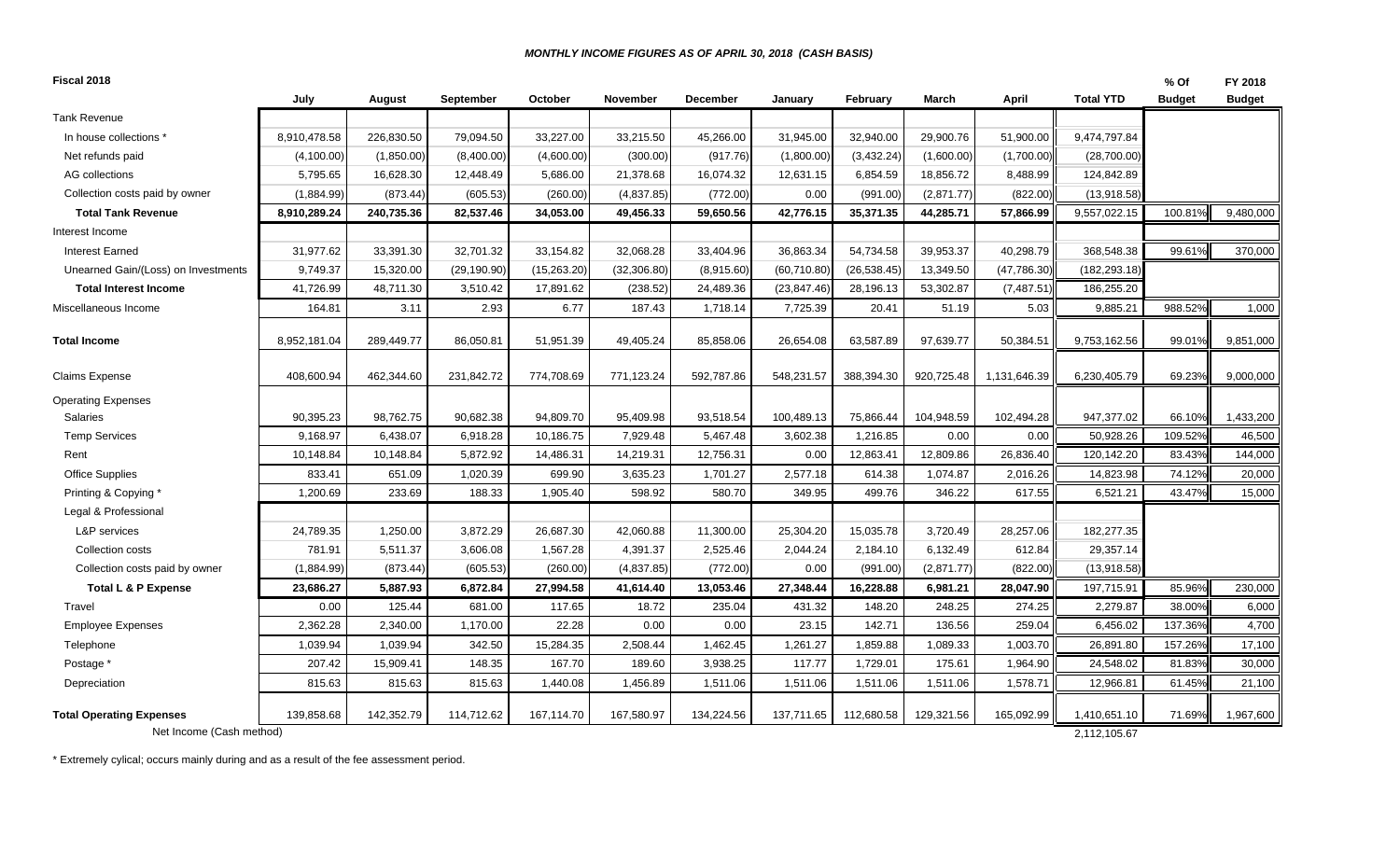# *Petroleum UST Release Compensation Board*  **Balance Sheet As of 04/30/2018**

| <b>Assets</b>                                                                                                                                                                                                                                                                            |                                                                                                      |                 |  |
|------------------------------------------------------------------------------------------------------------------------------------------------------------------------------------------------------------------------------------------------------------------------------------------|------------------------------------------------------------------------------------------------------|-----------------|--|
| <b>Current Assets</b><br>108 State Cash Balance<br>114 Treasury Notes<br>138 Unclaimed Monies Trust Account<br>140 Investments - Obligated<br>141 Reinvested Interest - Obligated<br>142 Investments - Unobligated<br>143 Reinvested Interest-Unobligated<br><b>Total Current Assets</b> | 103,776.15<br>15,892,918.96<br>86,947.83<br>2,725,282.57<br>65,524.22<br>10,457,506.89<br>124,099.25 | 29,456,055.87   |  |
| <b>Fixed Assets</b><br>160 Fixed Asset-Furniture<br>165 Fixed Asset-Data Processing<br>169 Accumulated Depreciation<br><b>Total Fixed Assets</b>                                                                                                                                         | 114,395.48<br>830,544.48<br>(888, 793.46)                                                            | 56,146.50       |  |
| <b>Total Assets</b>                                                                                                                                                                                                                                                                      |                                                                                                      | \$29,512,202.37 |  |
| <b>Liabilities</b>                                                                                                                                                                                                                                                                       |                                                                                                      |                 |  |
| <b>Current Liabilities</b><br><b>Total Current Liabilities</b>                                                                                                                                                                                                                           |                                                                                                      | 0.00            |  |
| <b>Long Term Liabilities</b>                                                                                                                                                                                                                                                             |                                                                                                      |                 |  |
| <b>Total Long Term Liabilities</b>                                                                                                                                                                                                                                                       |                                                                                                      | 0.00            |  |
| <b>Total Liabilities</b>                                                                                                                                                                                                                                                                 |                                                                                                      | \$0.00          |  |
| <b>Equity</b>                                                                                                                                                                                                                                                                            |                                                                                                      |                 |  |
| <b>Equity Accounts</b><br>283 Retained Earnings (Deficiency)<br>Current Year Income (Loss)                                                                                                                                                                                               | 25,306,571.29<br>4,205,631.08                                                                        |                 |  |
| <b>Total Equity</b>                                                                                                                                                                                                                                                                      |                                                                                                      | 29,512,202.37   |  |
| <b>Total Liabilities and Equity</b>                                                                                                                                                                                                                                                      |                                                                                                      | \$29,512,202.37 |  |

Г

Г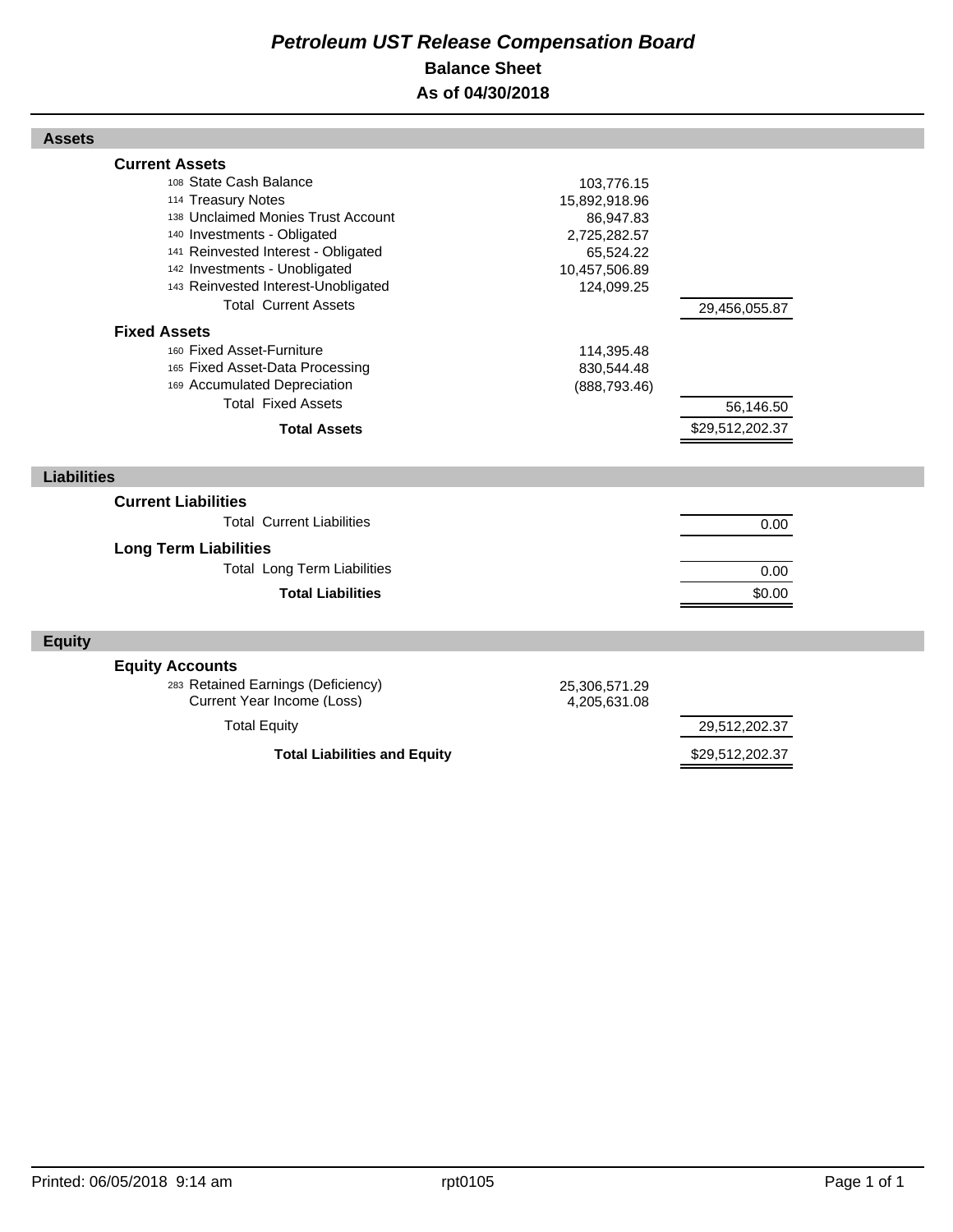# *Petroleum UST Release Compensation Board*  **Income Statement For the Month Ended 04/30/2018**

| <b>Operating Income</b>              |                  | <b>Year To Date</b> |
|--------------------------------------|------------------|---------------------|
| <b>Tank Fees</b><br>301              | (890, 820.06)    | 10,328,364.48       |
| Investment Income<br>303             | (7,487.51)       | 186,255.20          |
| <b>Total Operating Income</b>        | (898, 307.57)    | 10,514,619.68       |
| <b>Operating Expenses</b>            |                  |                     |
| 350 Claims Paid                      | 1,131,645.79     | 5,161,860.26        |
| <b>Total Operating Expenses</b>      | 1,131,645.79     | 5,161,860.26        |
| <b>Administrative Expenses</b>       |                  |                     |
| Salaries<br>621                      | 98,848.00        | 746,522.35          |
| <b>Temporary Services</b><br>626     | 0.00             | 45,933.69           |
| Rent<br>634                          | 26,836.40        | 120,142.20          |
| <b>Office Supplies</b><br>638        | 2,016.26         | 13,990.57           |
| Printing & Copying<br>639            | 617.55           | 5,320.52            |
| Legal & Professional<br>668          | 28,047.90        | 167,612.82          |
| <b>Depreciation Expense</b><br>669   | 1,578.71         | 12,966.81           |
| Travel<br>672                        | 274.25           | 2,154.43            |
| <b>Employee Expenses</b><br>675      | 259.04           | 6,433.74            |
| Telephone<br>680                     | 1,003.70         | 26,891.80           |
| Postage<br>681                       | 1,964.90         | 8,923.66            |
| <b>Total Administrative Expenses</b> | 161,446.71       | 1,156,892.59        |
| <b>Other Income</b>                  |                  |                     |
| Miscellaneous Income<br>701          | 5.03             | 9,885.21            |
| <b>Total Other Income</b>            | 5.03             | 9,885.21            |
| <b>Other Expenses</b>                |                  |                     |
| 715 Loss on Disposal of Fixed Assets | 0.00             | 120.96              |
| <b>Total Other Expenses</b>          | 0.00             | 120.96              |
| Net Income (Loss)                    | (\$2,191,395.04) | \$4,205,631.08      |
|                                      |                  |                     |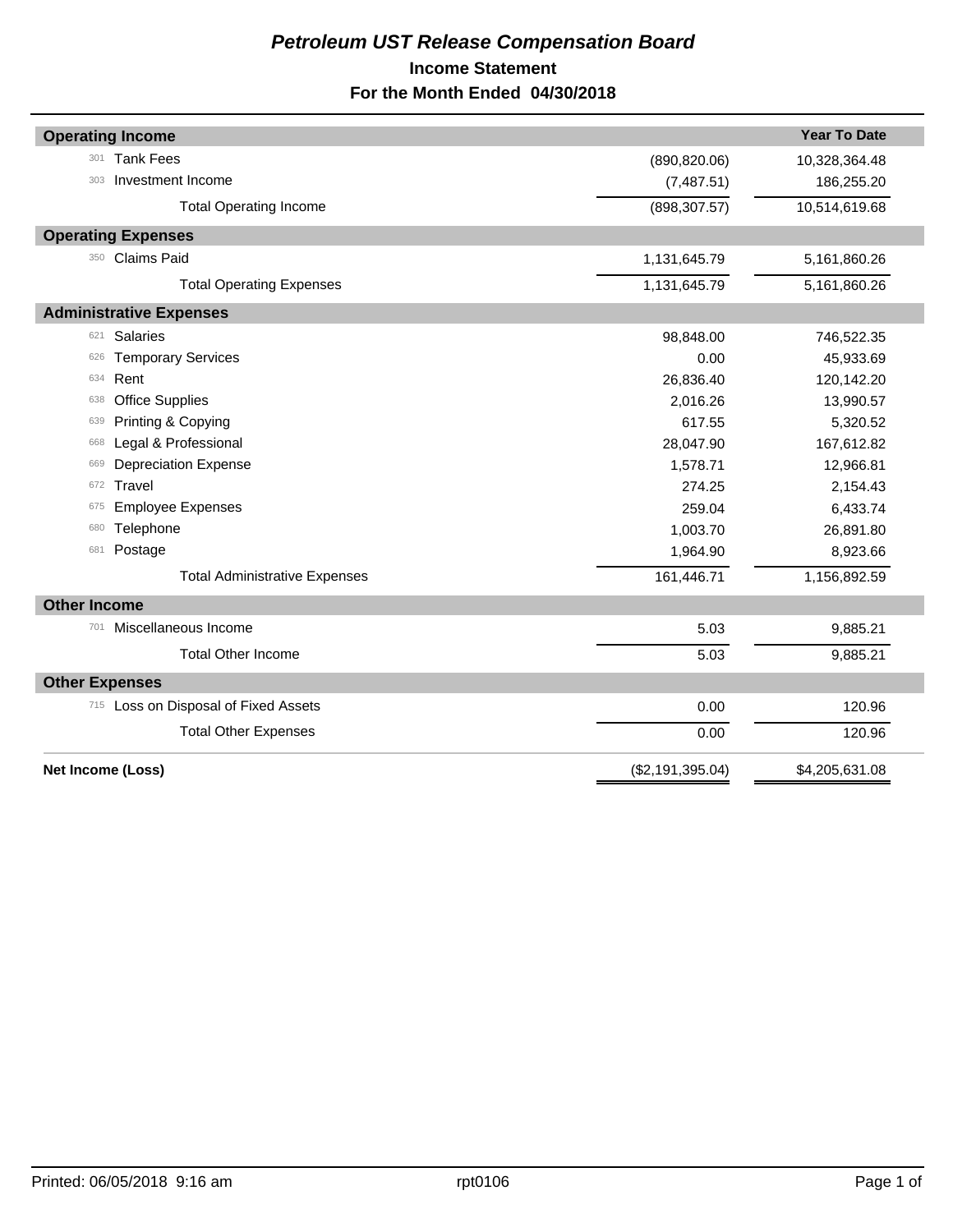# **Trial Balance** *Petroleum UST Release Compensation Board*  **Transaction Dates 04/01/2018 to 04/30/2018**

|     | Account Account                       | <b>Beginning Balance</b> | Transaction      | <b>Ending Balance</b> |
|-----|---------------------------------------|--------------------------|------------------|-----------------------|
| 108 | <b>State Cash Balance</b>             | 205,772.13               | (101, 995.98)    | 103,776.15            |
| 114 | <b>Treasury Notes</b>                 | 15,921,112.55            | (28, 193.59)     | 15,892,918.96         |
| 138 | <b>Unclaimed Monies Trust Account</b> | 86,819.93                | 127.90           | 86,947.83             |
| 140 | Investments - Obligated               | 3,856,928.96             | (1, 131, 646.39) | 2,725,282.57          |
| 141 | Reinvested Interest - Obligated       | 60,511.47                | 5,012.75         | 65,524.22             |
| 142 | Investments - Unobligated             | 10,457,506.89            | 0.00             | 10,457,506.89         |
| 143 | Reinvested Interest-Unobligated       | 108,533.82               | 15,565.43        | 124,099.25            |
| 160 | <b>Fixed Asset-Furniture</b>          | 114,395.48               | 0.00             | 114,395.48            |
| 165 | <b>Fixed Asset-Data Processing</b>    | 830,544.48               | 0.00             | 830,544.48            |
| 169 | <b>Accumulated Depreciation</b>       | (887, 214.75)            | (1,578.71)       | (888, 793.46)         |
| 283 | Retained Earnings (Deficiency)        | (24, 357, 884.84)        | (948, 686.45)    | (25, 306, 571.29)     |
| 301 | <b>Tank Fees</b>                      | (11, 219, 184.54)        | 890,820.06       | (10,328,364.48)       |
| 303 | Investment Income                     | (193, 742.71)            | 7,487.51         | (186, 255.20)         |
| 350 | <b>Claims Paid</b>                    | 4,030,214.47             | 1,131,645.79     | 5,161,860.26          |
| 621 | <b>Salaries</b>                       | 647,674.35               | 98,848.00        | 746,522.35            |
| 626 | <b>Temporary Services</b>             | 45,933.69                | 0.00             | 45,933.69             |
| 634 | Rent                                  | 93,305.80                | 26,836.40        | 120,142.20            |
| 638 | <b>Office Supplies</b>                | 11,974.31                | 2,016.26         | 13,990.57             |
| 639 | Printing & Copying                    | 4,702.97                 | 617.55           | 5,320.52              |
| 668 | Legal & Professional                  | 139,564.92               | 28,047.90        | 167,612.82            |
| 669 | <b>Depreciation Expense</b>           | 11,388.10                | 1,578.71         | 12,966.81             |
| 672 | Travel                                | 1,880.18                 | 274.25           | 2,154.43              |
| 675 | <b>Employee Expenses</b>              | 6,174.70                 | 259.04           | 6,433.74              |
| 680 | Telephone                             | 25,888.10                | 1,003.70         | 26,891.80             |
| 681 | Postage                               | 6,958.76                 | 1,964.90         | 8,923.66              |
| 701 | Miscellaneous Income                  | (9,880.18)               | (5.03)           | (9,885.21)            |
| 715 | Loss on Disposal of Fixed Assets      | 120.96                   | 0.00             | 120.96                |
|     |                                       | 0.00                     | 0.00             | 0.00                  |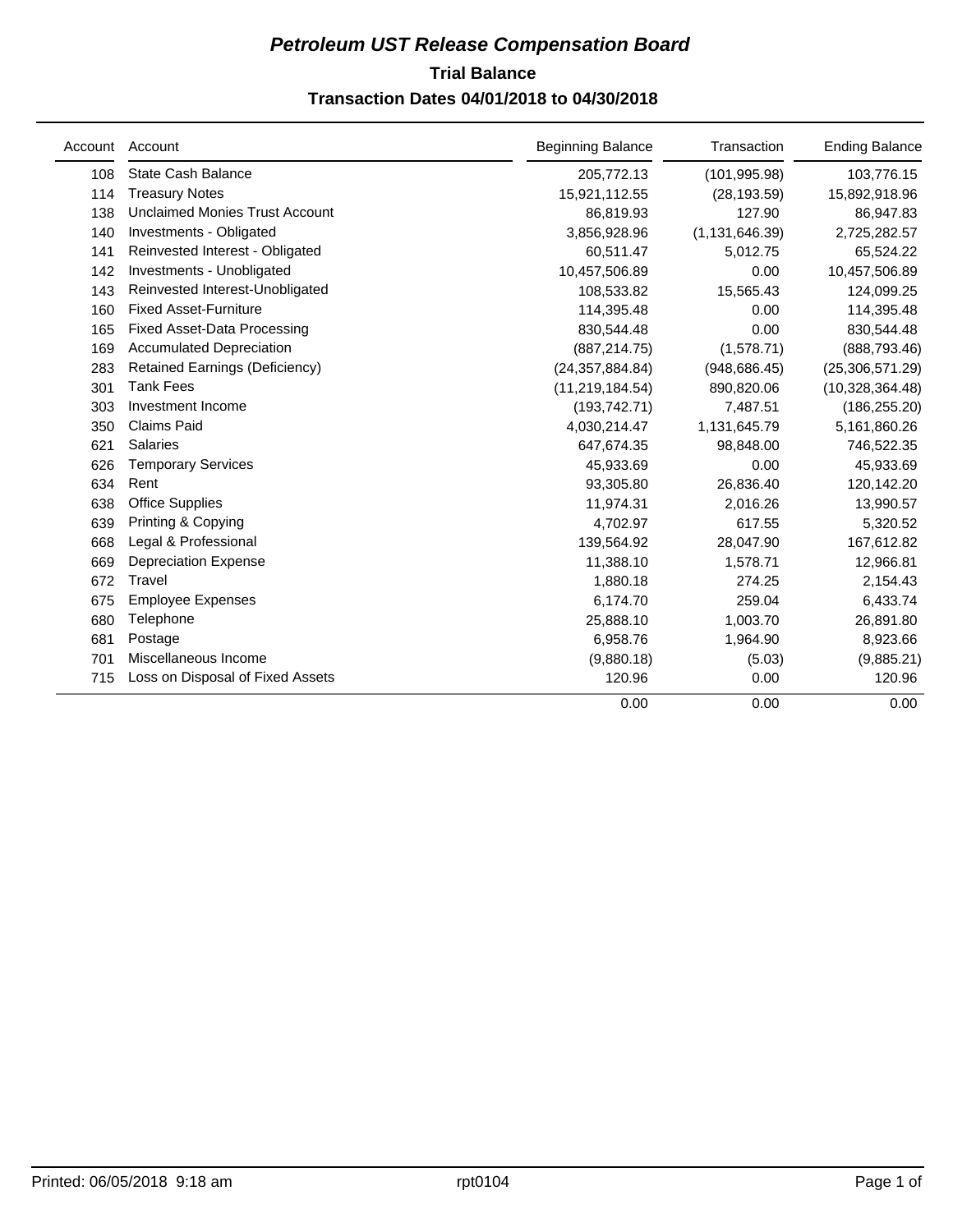#### **Fiscal Year 2019 Proposed Operating Budget June 13, 2018 Petroleum UST Release Compensation Board**

|                          | <b>Annualized</b> | FY 2018       | <b>Variance Fav</b> | % Variance     | <b>Proposed</b> |
|--------------------------|-------------------|---------------|---------------------|----------------|-----------------|
|                          | FY 2018-Actual    | <b>Budget</b> | or (Unfav)          | Fav or (Unfav) | FY 2019 Budget  |
| <b>Tank Revenue</b>      | 9,667,702         | 9,480,000     | 187,702             | 1.98%          | 8,450,000       |
| Interest Income          | 449,640           | 370,000       | 79,639              | 21.52%         | 540,000         |
| Miscellaneous Income     | 9,909             | 1,000         | 8,909               | 890.89%        | 1,000           |
| <b>Total Income</b>      | 10,127,251        | 9,851,000     | 276,251             | 2.80%          | 8,991,000       |
| <b>Claims Expense</b>    | 7,643,311         | 9,000,000     | 1,356,689           | 15.07%         | 9,000,000       |
| Operating Income         | 2,483,940         | 851,000       | 1,632,940           | 191.88%        | (9,000)         |
| Salaries                 | 1,162,847         | 1,433,200     | 270,353             | 18.86%         | 1,461,000       |
| <b>Temp Services</b>     | 50,928            | 46,500        | (4, 428)            | $-9.52%$       | 20,000          |
| Rent                     | 145,762           | 144,000       | (1,762)             | $-1.22%$       | 156,000         |
| <b>Office Supplies</b>   | 17,103            | 20,000        | 2,897               | 14.48%         | 20,000          |
| Printing & Copying       | 10,638            | 15,000        | 4,362               | 29.08%         | 15,000          |
| Legal & Professional     | 208,537           | 230,000       | 21,463              | 9.33%          | 240,000         |
| Travel                   | 2,790             | 6,000         | 3,210               | 53.50%         | 6,000           |
| <b>Employee Expenses</b> | 6,496             | 4,700         | (1,796)             | $-38.21%$      | 1,000           |
| Telephone                | 28,832            | 17,100        | (11, 732)           | $-68.61%$      | 13,000          |
| Postage                  | 25,224            | 30,000        | 4,776               | 15.92%         | 30,000          |
| Depreciation             | 16,685            | 21,100        | 4,415               | 20.93%         | 29,500          |
| <b>Total Expenses</b>    | 1,675,842         | 1,967,600     | 291,758             | 14.83%         | 1,991,500       |
| Net Income (Cash Basis)  | 808,098           | (1, 116, 600) | 1,924,698           | 172.37%        | (2,000,500)     |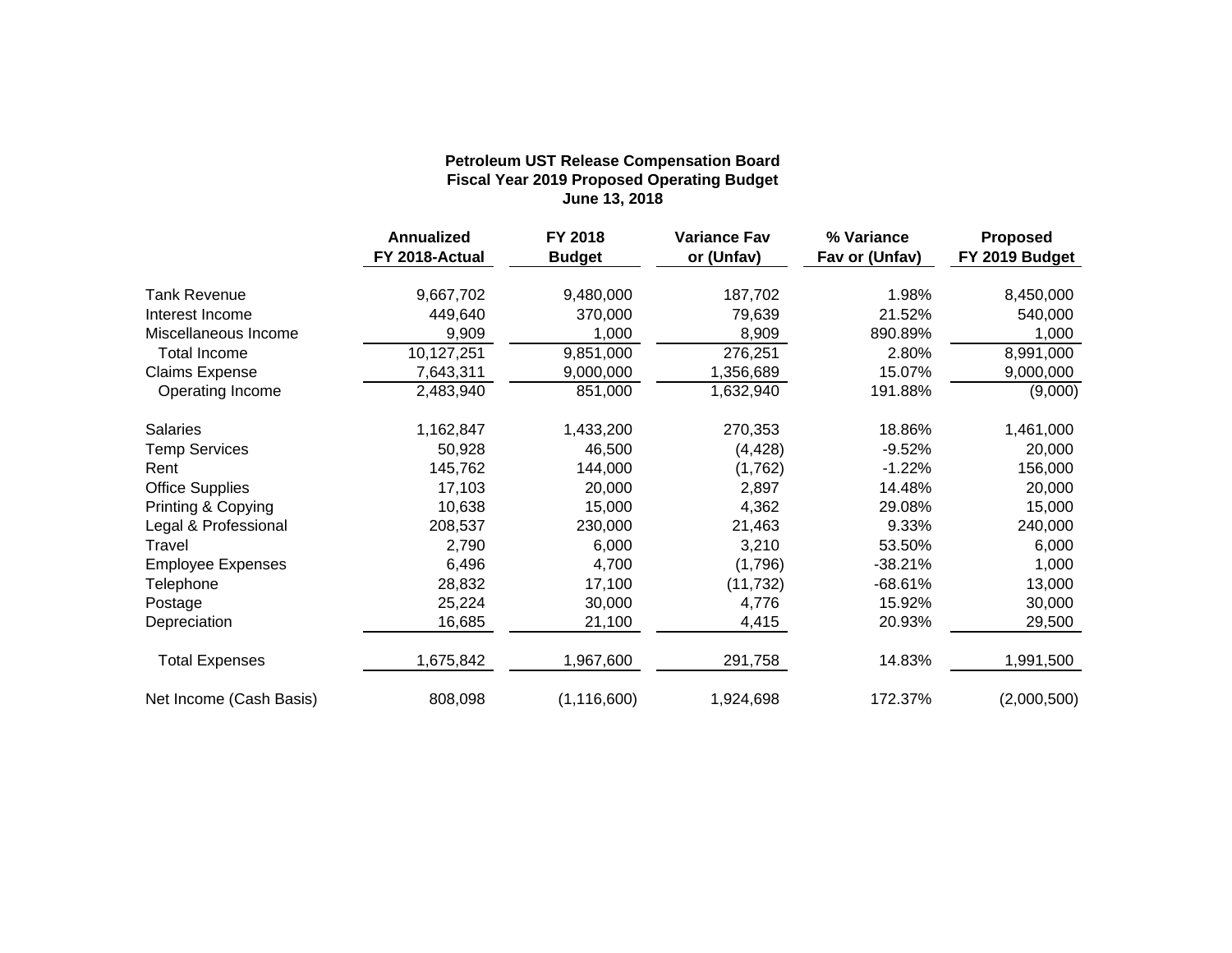#### **Petroleum UST Release Compensation Board Fiscal Year 2019 Proposed Capital Budget June 13, 2018**

|                                | FY 2017 Actual          | FY 2018 Budget          | <b>FY 2018</b><br>Annualized | <b>Proposed</b><br>FY 2019 Budget |  |
|--------------------------------|-------------------------|-------------------------|------------------------------|-----------------------------------|--|
|                                | (July 2016 - June 2017) | (July 2017 - June 2018) | (July 2017 - June 2018)      | (July 2018 - June 2019)           |  |
| <b>Asset Category</b>          |                         |                         |                              |                                   |  |
| Furniture & Equipment          | \$2,227                 | \$45,000                | \$42,555                     | $$5,000$ (a)                      |  |
| Data Processing & Electronics: | \$5,384                 | \$35,000                | \$37,255                     | $$25,000$ (b)                     |  |
| <b>Total Capital Assets</b>    | \$7,611                 | \$80,000                | \$79,810                     | \$30,000                          |  |

(a) Includes \$5,000 for the purchase of office furniture during FY 19

(b) Includes funds for the setup and purchase of software for server purchased in June 2018, and replacement IT equipment as needed.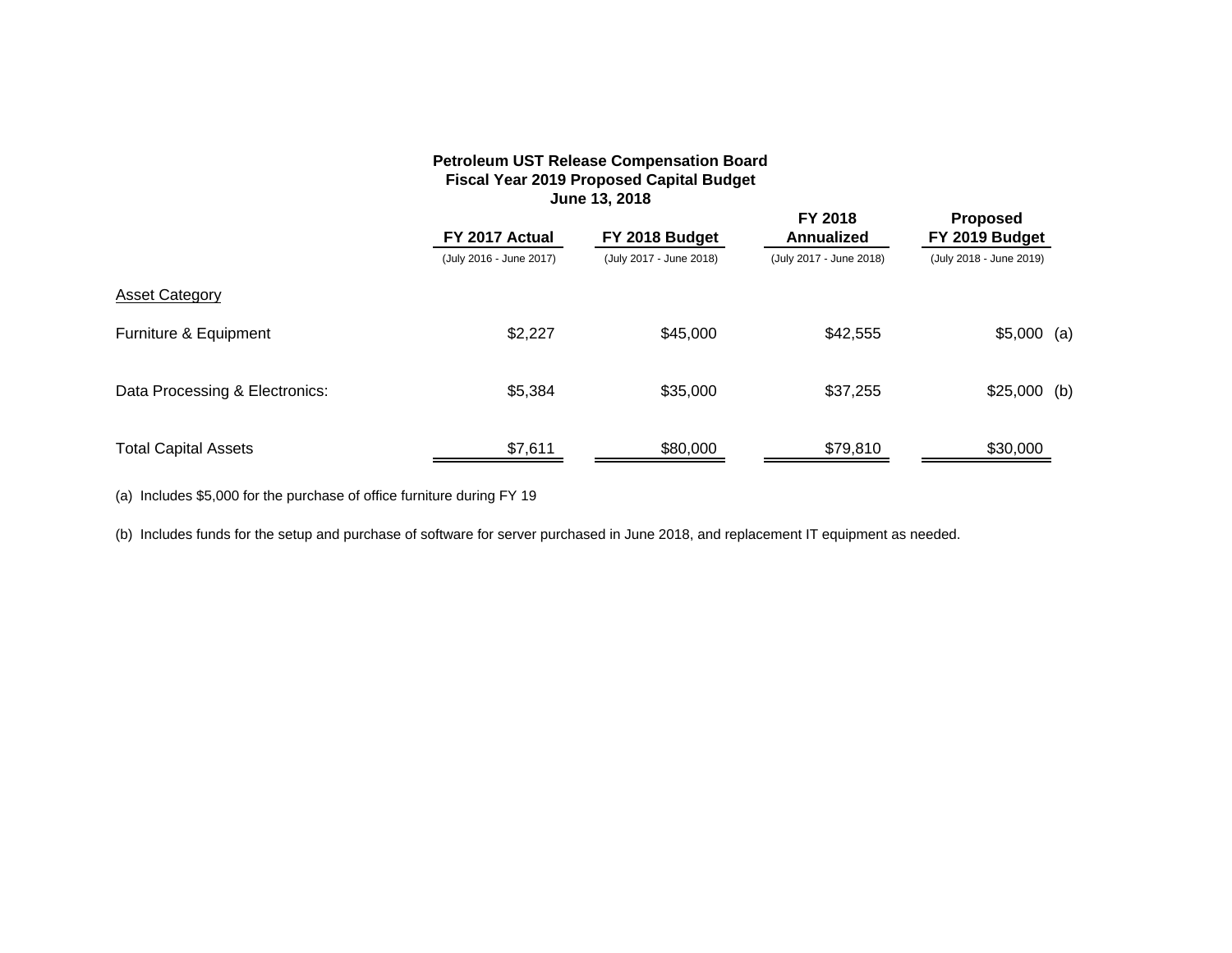#### **PETROLEUM UST RELEASE COMPENSATION BOARDPROGRAM YEAR 2017 FEE STATEMENT STATISTICS AS OF JUNE 12, 2018**

**PY 2017 / FY 2018**

|                                     | June 12, 2018<br>PY 2018 / FY 2019<br>$(7/1/2018 - 6/30/2019)$ |             |     | June 12, 2017<br>PY 2017 / FY 2018<br>(7/1/2017 - 6/30/2018) | <b>Percent of</b><br>PY 2017 / FY 2018 | <b>Actual</b><br><b>To Date</b> |  |
|-------------------------------------|----------------------------------------------------------------|-------------|-----|--------------------------------------------------------------|----------------------------------------|---------------------------------|--|
|                                     | <b>Billed</b>                                                  | Paid        |     |                                                              |                                        |                                 |  |
| <b>ACTUAL COLLECTIONS:</b>          |                                                                |             |     |                                                              |                                        |                                 |  |
| Fees:                               |                                                                |             |     |                                                              |                                        |                                 |  |
| <b>Current Year Fees</b>            | \$8,400,200                                                    | \$3,578,492 | 43% | \$4,051,701                                                  |                                        | \$9,427,175                     |  |
| Prior Year Fees (a)                 |                                                                | 0           |     | 0                                                            |                                        | 263,047 (b)                     |  |
| <b>Total Fees Collected to Date</b> |                                                                | \$3,578,492 |     | \$4,051,701                                                  |                                        | \$9,690,222                     |  |
| Number of Tanks:                    |                                                                |             |     |                                                              |                                        |                                 |  |
| <b>Standard Deductible</b>          | 15,265                                                         | 5,956       | 39% | 6,015                                                        | 99.02%                                 | 14,787                          |  |
| Reduced Deductible (c)              | 5,559                                                          | 2,697       | 49% | 2,783                                                        | 96.91%                                 | 5,642                           |  |
| <b>Total Tanks</b>                  | 20,824                                                         | 8,653       | 42% | 8,798                                                        | 98.35%                                 | 20,429                          |  |
| Number of Owners:                   |                                                                |             |     |                                                              |                                        |                                 |  |
| <b>Standard Deductible</b>          |                                                                | 520         |     | 506                                                          | 102.77%                                | 1,051                           |  |
| <b>Reduced Deductible</b>           |                                                                | 1,072       |     | 1,132                                                        | 94.70%                                 | 2,107                           |  |
| <b>Total Owners</b>                 | 3,276                                                          | 1,592       | 49% | 1,638                                                        | 97.19%                                 | 3,158                           |  |
|                                     |                                                                |             |     | <b>PY 2018</b>                                               |                                        |                                 |  |

|                                          | <b>PY 2018</b><br><b>Actual To Date</b> | Recommended<br><b>Budget</b> | % Actual vs<br>Projected |
|------------------------------------------|-----------------------------------------|------------------------------|--------------------------|
| PY 2018 ACTUAL VS PROJECTED COLLECTIONS: |                                         |                              |                          |
| Fee Revenue                              | \$3,578,492                             | \$8,450,000                  | 42.35%                   |
| Number of Paid Tanks                     | 8,653                                   | 20,320                       | 42.58%                   |

(a) Net of refunds paid

(b) As of June 12, 2018, net of refunds paid of \$31,359

(c) As of June 12, 2018, the number of tanks paid at the reduced deductible is 31.2% for PY 2018, and was 31.6% for the same period in PY 2017.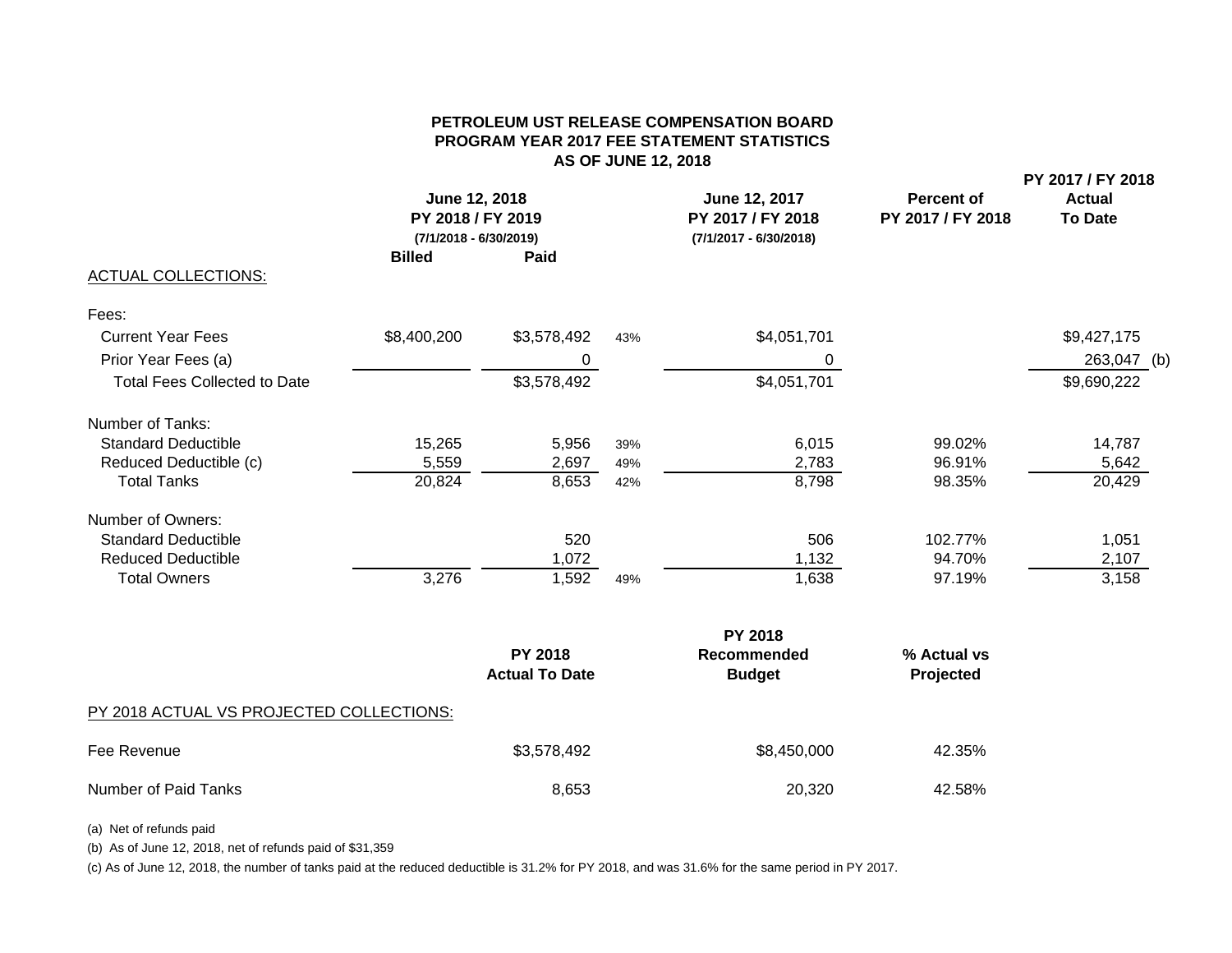#### CLAIMS STATISTICS REPORT June 1, 2018

| <b>Total Number of all Releases</b>             | 3,124           |
|-------------------------------------------------|-----------------|
| Face Value of all Claims                        | \$480,674,373   |
| <b>Total Deductible Used for Settled Claims</b> | (\$103,943,942) |
| Deductible Remaining for Open Claims            | (\$5,572,347)   |
| <b>Net Value</b>                                | \$371,158,084   |
| <b>Total Disallowed Costs</b>                   | (\$87,465,083)  |
| <b>Total Payments &amp; Installments</b>        | (\$253,703,957) |
| <b>Maximum Liability of Unpaid Claims</b>       | \$29,989,044    |
|                                                 |                 |

| <b>Average Clean-up Costs for All Releases Received NFA:</b>                                                                                        |           |
|-----------------------------------------------------------------------------------------------------------------------------------------------------|-----------|
| Total Average Gross Value per Release                                                                                                               | \$133,140 |
| Total Average Net Value per Release                                                                                                                 | \$99,421  |
| Total Average Payout per Release (2,506 releases)                                                                                                   | \$72,510  |
| Costs for Releases Cleaned Up Exclusively Under BUSTR's Risk Based Corrective Action (RBCA) Rules<br>Above and Below the Deductible (547 releases): |           |
|                                                                                                                                                     | \$78,745  |
| Average clean-up costs per release:                                                                                                                 |           |
| Average claim payout per release:                                                                                                                   | \$27,205  |
| Above the Deductible (292 releases):                                                                                                                |           |
| Average clean-up costs per release:                                                                                                                 | \$123,154 |
| Average claim payout per release:                                                                                                                   | \$50,562  |

| <b>Work in Progress: Open Claims</b>                     |        |        |
|----------------------------------------------------------|--------|--------|
| Number of Claims with More Information Requested         | 9      |        |
| Number of Claims with More Information Received          | 2      |        |
| Number of Pending Above Deductible Claims                | 1,497  |        |
|                                                          |        |        |
| <b>Total Open Claims</b>                                 |        | 1.508  |
| <b>Settled/Closed Claims</b>                             |        |        |
| <b>Number of Settled Claims</b>                          | 5,374  |        |
| Number of Closed Claims                                  | 11,002 |        |
| Below Deductible/NFA closed without review/Elig. Revoked | 855    |        |
| Number of Claims on Waiting List                         | 145    |        |
| <b>Total Settled Claims</b>                              |        | 17.376 |
| <b>Held Claims</b>                                       |        |        |
| Number of Claims with Appeals Outstanding                | 18     |        |
| Number of Claims Below the Deductible                    | 143    |        |
|                                                          |        |        |
| <b>Total Held Claims</b>                                 |        | 161    |
| <b>Total Number of Claims</b>                            |        | 19,045 |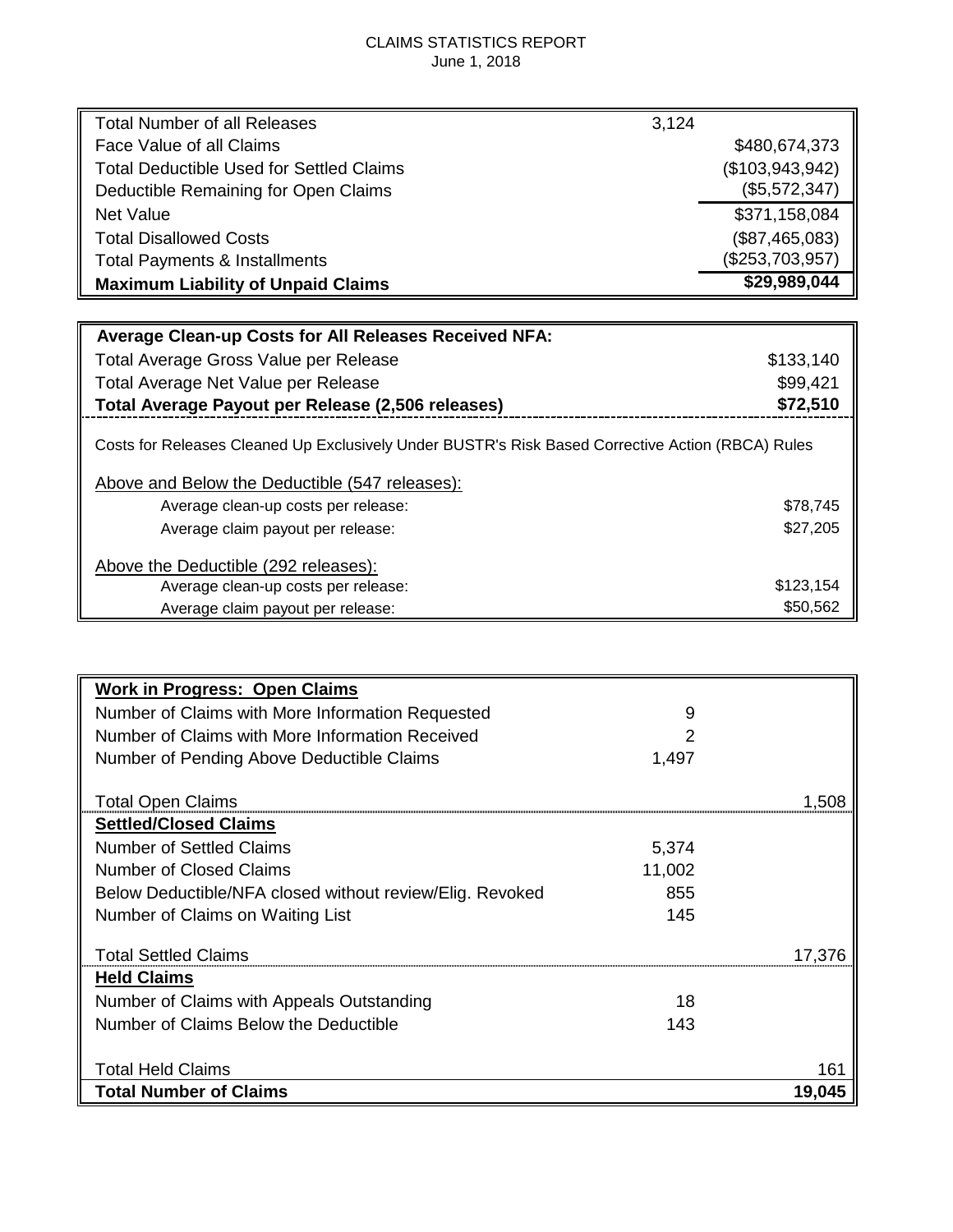#### **CLAIM SETTLEMENT SUMMARY**

|                    | <b>CLAIMS REC'D</b> | <b>SETTLED</b> | RVK/BD-NFA+ | <b>FACE VALUE</b> | <b>DISALLOWED</b> | <b>DEDUCTIBLE USED</b>          | <b>SETTLEMENT</b>            |
|--------------------|---------------------|----------------|-------------|-------------------|-------------------|---------------------------------|------------------------------|
| 2009               | 799 (\$11.078 M)    | 723            | 38          | \$14,606,030      | \$3,847,769       | \$3,082,306                     | \$<br>7,675,956 <sup>G</sup> |
| <b>AVG/MONTH</b>   | $67 (\$0.923 M)$    | 63             |             |                   |                   | <b>AVERAGE PAYOUT PER CLAIM</b> | \$<br>10,617                 |
| <b>PERCENTAGES</b> |                     |                |             |                   | 26.3%             |                                 | 66.6%                        |
| 2010               | 808 (\$11.406 M)    | 705            | 52          | \$12,639,804      | \$3,001,516       | \$2,583,509                     | \$<br>7,054,779              |
| <b>AVG/MONTH</b>   | $67 (\$0.951 M)$    | 63             |             |                   |                   | <b>AVERAGE PAYOUT PER CLAIM</b> | \$<br>10,007                 |
| <b>PERCENTAGES</b> |                     |                |             |                   | 23.7%             |                                 | 70.2%                        |
| 2011               | 794 (\$10.536 M)    | 725            | 94          | \$13,320,431      | \$2,753,772       | \$3,537,439                     | \$<br>7,029,220              |
| <b>AVG/MONTH</b>   | 66 (\$0.878 M)      | 68             |             |                   |                   | <b>AVERAGE PAYOUT PER CLAIM</b> | \$<br>9,695                  |
| <b>PERCENTAGES</b> |                     |                |             |                   | 20.7%             |                                 | 71.9%                        |
| 2012               | 731 (\$10.055 M)    | 697            | 53          | \$11,779,357      | \$2,405,669       | \$2,374,716                     | \$<br>6,740,405              |
| <b>AVG/MONTH</b>   | 61 (\$0.84M)        | 63             |             |                   |                   | <b>AVERAGE PAYOUT PER CLAIM</b> | \$<br>9,671                  |
| <b>PERCENTAGES</b> |                     |                |             |                   | 20.4%             |                                 | 71.7%                        |
| 2013               | 930 (\$12.120 M)    | 891            | 55          | \$12,513,139      | \$2,334,057       | \$2,874,260                     | \$<br>7,304,822              |
| <b>AVG/MONTH</b>   | 78 (\$1.010 M)      | 79             |             |                   |                   | <b>AVERAGE PAYOUT PER CLAIM</b> | \$<br>8,198                  |
| <b>PERCENTAGES</b> |                     |                |             |                   | 18.7%             |                                 | 75.8%                        |
| 2014               | 768 (\$10.541 M)    | 898            | 58          | \$13,546,097      | \$2,466,260       | \$3,040,313                     | \$<br>8,039,525              |
| <b>AVG/MONTH</b>   | 64 (\$0.878 M)      | 80             |             |                   |                   | <b>AVERAGE PAYOUT PER CLAIM</b> | \$<br>8,953                  |
| <b>PERCENTAGES</b> |                     |                |             |                   | 18.2%             |                                 | 76.5%                        |
| 2015               | 788 (\$11.029 M)    | 792            | 67          | \$12,587,087      | \$2,517,791       | \$2,451,880                     | \$<br>7,617,416              |
| <b>AVG/MONTH</b>   | 66 (\$0.919 M)      | 72             |             |                   |                   | <b>AVERAGE PAYOUT PER CLAIM</b> | \$<br>9,618                  |
| <b>PERCENTAGES</b> |                     |                |             |                   | 20.0%             |                                 | 75.2%                        |
| 2016               | 674 (\$9.509M)      | 704            | 21          | \$11,298,907      | \$2,247,136       | \$2,172,626                     | \$<br>6,879,146              |
| <b>AVG/MONTH</b>   | 56 (\$0.792 M)      | 60             |             |                   |                   | <b>AVERAGE PAYOUT PER CLAIM</b> | \$<br>9,772                  |
| <b>PERCENTAGES</b> |                     |                |             |                   | 19.9%             |                                 | 75.4%                        |

| <b>PROGRAM YEAR 2017</b> |                                    |    |
|--------------------------|------------------------------------|----|
| <b>MONTH</b>             | <b>CLAIMS REC'D</b>                | S. |
| $T - 1$ 17               | $20.700$ $F/T$ $\rightarrow$ $F$ ) |    |

| <b>MONTH</b>       | <b>CLAIMS REC'D</b>                               | <b>SETTLED</b> | RVK/BD-NFA+    | <b>FACE VALUE</b> | <b>DISALLOWED</b>      | <b>DEDUCTIBLE USED</b> | <b>SETTLEMENT</b> |
|--------------------|---------------------------------------------------|----------------|----------------|-------------------|------------------------|------------------------|-------------------|
| $Jul-17$           | 38 (\$0.565 M)                                    | 45             | $\overline{0}$ | \$757,347         | \$291,229              | \$42,931               | \$423,187         |
| Aug- $17$          | 67 (\$0.951 M)                                    | 65             |                | \$843,632         | \$186,068              | \$164,818              | \$492,746         |
| $Sep-17$           | 49 (\$0.950 M)                                    | 44             | $\overline{0}$ | \$1,061,120       | \$152,257              | \$122,177              | \$786,685         |
| $Oct-17$           | 37 (\$0.899 M)                                    | 38             | 18             | \$796,048         | \$42,001               | \$304,048              | \$449.999         |
| $Nov-17$           | 34 (\$1.241 M)                                    | 41             |                | \$983,637         | \$146,515              | \$108,253              | \$728,870         |
| $Dec-17$           | 38 (\$0.386 M)                                    | 47             | 10             | \$845,666         | \$77,482               | \$187,892              | \$580,291         |
| $Jan-18$           | 73 (\$0.862 M)                                    | 69             | $\overline{0}$ | \$1,135,258       | \$236,235<br>\$269,335 |                        | \$629,689         |
| $Feb-18$           | 51 (\$0.847 M)                                    | 38             | $\overline{0}$ | \$664,369         | \$57,123               | \$49,403               | \$557,843         |
| $Mar-18$           | 48 (\$0.564 M)                                    | 83             | $\overline{0}$ | \$1,513,059       | \$170,096              | \$199,626              | \$1,143,337       |
| Apr- $18$          | 31 (\$0.584 M)                                    | 49             | $\Omega$       | \$584.581         | \$84,277               | \$124,506              | \$375,798         |
| $May-18$           | 87 (\$1.430 M)                                    | 58             | 38             | \$1,274,467       | \$157,452              | \$407,627              | \$709,388         |
| $Jun-18$           |                                                   |                |                |                   |                        |                        |                   |
| <b>TOTAL</b>       | 553 (\$9.278 M)                                   | 577            | 68             | \$10,459,183      | \$1,600,735            | \$1,980,616            | \$6,877,833       |
| <b>AVG/MONTH</b>   | 50 (\$0.843 M)<br><b>AVERAGE PAYOUT PER CLAIM</b> | 59             |                |                   |                        |                        | \$11,920          |
| <b>PERCENTAGES</b> |                                                   |                |                |                   | 81.1%                  |                        |                   |

<sup>G</sup>Includes a settlement agreement in PY 2009 with a major oil company for 96 claims for \$1,215,000 (a payout percentage of 46.9%) **†**Eligibility revoked and/or Below Deductible claims with an NFA are not included in the claims payout statistics.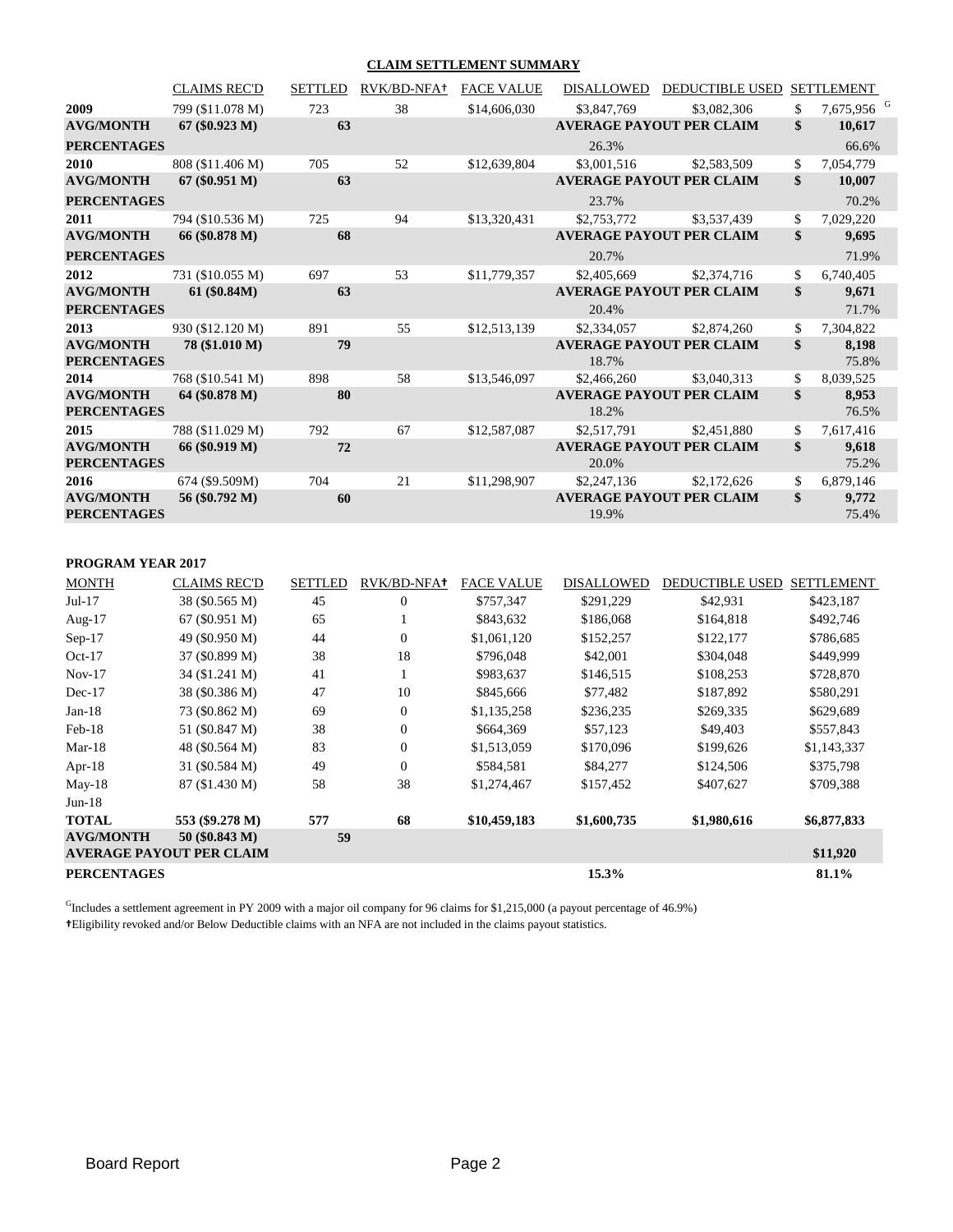#### **ELIGIBILITY STATISTICS REPORT**

June 1, 2018

#### **Breakdown of Applications**

| More Info Requested                     |    |   |
|-----------------------------------------|----|---|
| In Review                               | 33 |   |
| <b>Total Open Applications</b>          | 37 |   |
| Eligibility Determinations Under Appeal |    | 6 |

|                | <b>REC'D</b>            | APP'D | <b>DENIED</b>    |
|----------------|-------------------------|-------|------------------|
| <b>PY 2004</b> | 72                      | 81    | 47               |
| Average/mo.    | 6                       |       | 11               |
| <b>PY 2005</b> | 97                      | 72    | 33               |
| Average/mo.    | 8                       |       | 9                |
| <b>PY 2006</b> | 109                     | 73    | 32               |
| Average/mo.    | $\boldsymbol{9}$        |       | $\boldsymbol{9}$ |
| <b>PY 2007</b> | 108                     | 74    | 28               |
| Average/mo.    | 9                       |       | 9                |
| <b>PY 2008</b> | 99                      | 68    | 26               |
| Average/mo.    | 8                       |       | 8                |
| <b>PY 2009</b> | 95                      | 84    | 19               |
| Average/mo.    | 8                       |       | 9                |
| <b>PY 2010</b> | 48                      | 51    | 16               |
| Average/mo.    | $\overline{\mathbf{4}}$ |       | 6                |
| <b>PY 2011</b> | 67                      | 47    | 15               |
| Average/mo.    | 6                       |       | 5                |
| <b>PY 2012</b> | 87                      | 54    | 17               |
| Average/mo.    | $\overline{7}$          |       | 6                |
| <b>PY 2013</b> | 53                      | 65    | $\overline{7}$   |
| Average/mo.    | $\overline{\mathbf{4}}$ |       | 6                |
| <b>PY 2014</b> | 80                      | 64    | 15               |
| Average/mo.    | $\overline{7}$          |       | 7                |
| <b>PY 2015</b> | 77                      | 42    | 27               |
| Average/mo.    | 6                       |       | 6                |
| <b>PY 2016</b> | 76                      | 42    | 27               |
| Average/mo.    | 6                       |       | 6                |

| Denial Reasons PY 2004-2016<br>$\frac{0}{0}$ |     |        |  |  |  |  |  |  |  |
|----------------------------------------------|-----|--------|--|--|--|--|--|--|--|
| No Release                                   | 90  | 29.1%  |  |  |  |  |  |  |  |
| Late Filing                                  | 58  | 18.8%  |  |  |  |  |  |  |  |
| No Valid COC                                 | 37  | 12.0%  |  |  |  |  |  |  |  |
| Abandoned/OOC Tank                           | 30  | 9.7%   |  |  |  |  |  |  |  |
| No CA Required                               | 44  | 14.2%  |  |  |  |  |  |  |  |
| Pre-Fund Release                             | 7   | 2.3%   |  |  |  |  |  |  |  |
| Incomplete App                               | 10  | 3.2%   |  |  |  |  |  |  |  |
| <b>Untimely Fees</b>                         | 3   | 1.0%   |  |  |  |  |  |  |  |
| No Fee Payment                               | 1   | 0.3%   |  |  |  |  |  |  |  |
| No Response                                  | 3   | 1.0%   |  |  |  |  |  |  |  |
| Other                                        | 26  | 8.4%   |  |  |  |  |  |  |  |
| Total                                        | 309 | 100.0% |  |  |  |  |  |  |  |

#### **Program Year 2017**

|                | <b>REC'D</b> | <b>APP'D</b> | <b>DENIED</b> | <b>Denial Reasons PY 2017</b> |                |
|----------------|--------------|--------------|---------------|-------------------------------|----------------|
| $Jul-17$       | 2            | 8            |               | No Release                    | 10             |
| Aug- $17$      | 12           |              |               | Late Filing                   |                |
| $Sep-17$       | 8            | 3            | 4             | No Valid COC                  |                |
| $Oct-17$       | 6            | 2            | 5             | Abandoned/OOC Tank            | $\overline{4}$ |
| $Nov-17$       | 4            |              | $\Omega$      | No CA Required                | 19             |
| $Dec-17$       | 3            | 5            | 6             | <b>Pre-Fund Release</b>       |                |
| $Jan-18$       | 4            |              |               | Incomplete App                | 2              |
| $Feb-18$       | 14           | 0            |               | <b>Untimely Fees</b>          |                |
| $Mar-18$       | 9            | 5            |               | No Fee Payment                |                |
| Apr-18         | 5            | $\Omega$     | 4             | No Response                   |                |
| $May-18$       | 9            | 10           | 2             | Other                         |                |
| $Jun-18$       |              |              |               | <b>Total</b>                  | 37             |
| <b>PY 2017</b> | 76           | 35           | 37            |                               |                |
| Average/mo.    |              |              |               |                               |                |

| <b>Denial Reasons PY 2017</b> |    |
|-------------------------------|----|
| No Release                    | 10 |
| Late Filing                   |    |
| No Valid COC                  |    |
| Abandoned/OOC Tank            |    |
| No CA Required                | 19 |
| Pre-Fund Release              |    |
| Incomplete App                | 2  |
| <b>Untimely Fees</b>          |    |
| No Fee Payment                |    |
| No Response                   |    |
| Other                         |    |
| latal                         |    |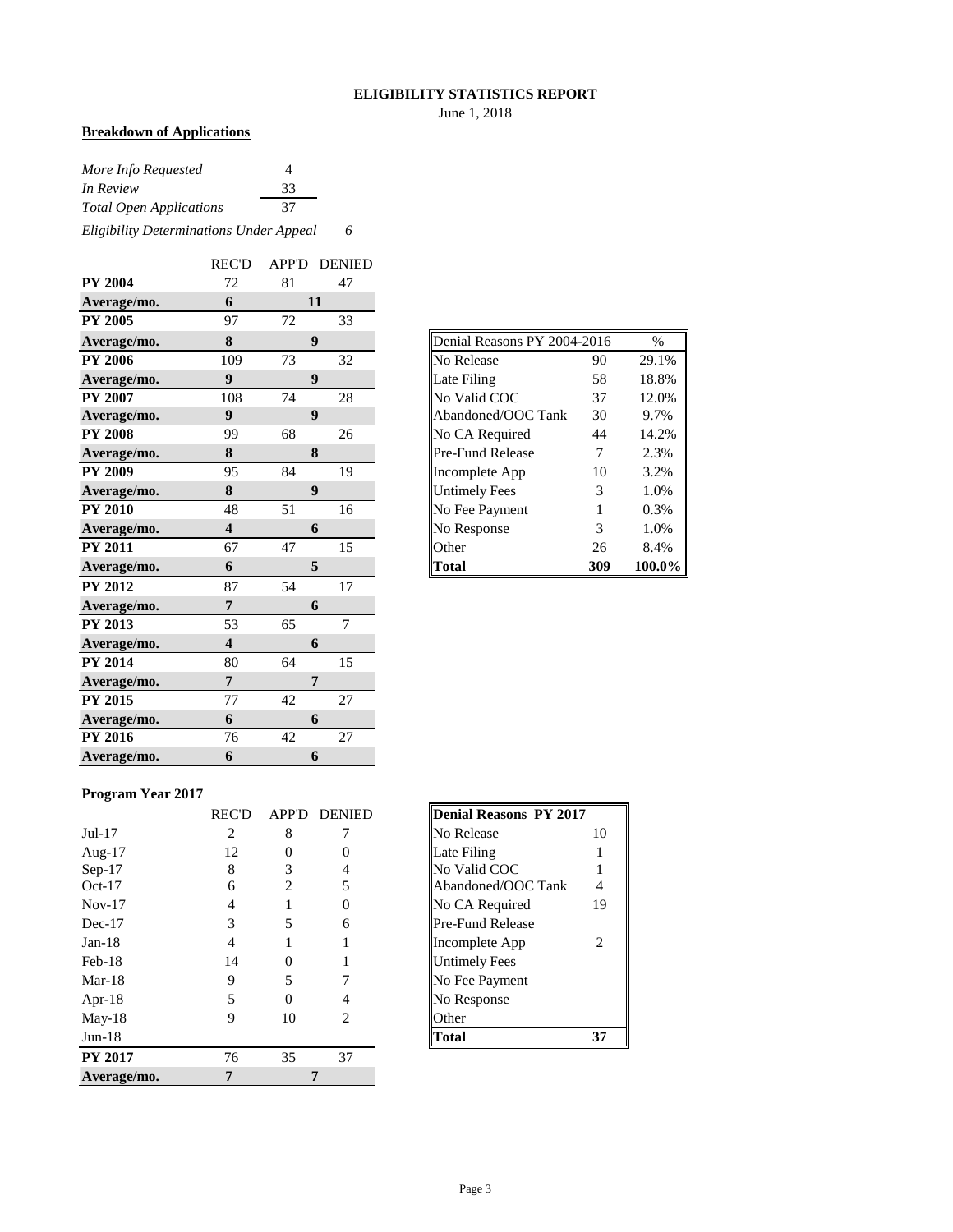### **COST PRE-APPROVAL STATISTICS REPORT**

June 1, 2018

#### **Mandatory Cost Pre-Approvals Voluntary Pre-Approvals**

| Number Annual RAPs in Review                 |  |
|----------------------------------------------|--|
| Number Annual FPR in Review                  |  |
| All Other Mandatory Open Cost Pre-Approvals: |  |
| Total Open Mandatory Cost Pre-Approvals      |  |

Number in Review 2 2

**Notification of Cost Exceedance** 

**The Pre-Approvalship Cost Pre-Approvals** 21 Number in Review 22

|         |              | <b>New RAPs</b> |              | <b>Annual RAP</b><br><b>Cost Pre-</b><br><b>Approvals</b> |              | <b>Annual FPR</b><br><b>Cost Pre-</b><br><b>Approvals</b> |              | <b>Mandatory</b><br><b>IRA</b> |              | Tier 3          | Monitoring   | Calibration<br>Plan | Notification of<br>Cost<br><b>Exceedance</b> |            |       |         |              |              |  |  |  |  |  |  |  |  |  |  |  |  |  |  |  |  |  |  |  | <b>Voluntary</b> |  | <b>TOTALS</b> |
|---------|--------------|-----------------|--------------|-----------------------------------------------------------|--------------|-----------------------------------------------------------|--------------|--------------------------------|--------------|-----------------|--------------|---------------------|----------------------------------------------|------------|-------|---------|--------------|--------------|--|--|--|--|--|--|--|--|--|--|--|--|--|--|--|--|--|--|--|------------------|--|---------------|
|         | <b>REC'D</b> | <b>DET'D</b>    | <b>REC'D</b> | <b>DET'D</b>                                              | <b>REC'D</b> | <b>DET'D</b>                                              | <b>REC'D</b> | <b>DET'D</b>                   | <b>REC'D</b> | DET'D           | <b>REC'D</b> | <b>DET'D</b>        | <b>REC'D</b>                                 | DET'D      | REC'D | DET'D I | <b>REC'D</b> | <b>DET'D</b> |  |  |  |  |  |  |  |  |  |  |  |  |  |  |  |  |  |  |  |                  |  |               |
| PY 2010 | 22           | 22              | 21           | 24                                                        | 52           | 66                                                        | 8            |                                | 23           | 28              | 34           | 38                  |                                              | Previously | 31    | 30      | 191          | 217          |  |  |  |  |  |  |  |  |  |  |  |  |  |  |  |  |  |  |  |                  |  |               |
| PY 2011 | 36           | 30              | 18           | 17                                                        | 56           | 55                                                        |              | ◠                              | 22           | $\mathbf{\tau}$ | 45           | 43                  | included in                                  |            | 41    | 46      | 223          | 210          |  |  |  |  |  |  |  |  |  |  |  |  |  |  |  |  |  |  |  |                  |  |               |
| PY 2012 | 26           | 39              | 18           | 18                                                        | 57           | 68                                                        |              | 10                             | l 3          | 23              | 30           | 41                  |                                              | Annual RAP | 35    | 35      | 186          | 234          |  |  |  |  |  |  |  |  |  |  |  |  |  |  |  |  |  |  |  |                  |  |               |
| PY 2013 | 30           | 29              | 36           | 38                                                        | 51           | 54                                                        |              |                                | 14           | 16              | 20           | 21                  |                                              | Cost Pre-  | 18    | 22      | 174          | 184          |  |  |  |  |  |  |  |  |  |  |  |  |  |  |  |  |  |  |  |                  |  |               |
| PY 2014 | 32           | 35              | 31           | 33                                                        | 30           | 33                                                        | <sub>b</sub> |                                | 13           |                 | 22           | 20                  | Approval column                              |            | 21    | 20      | 155          | 155          |  |  |  |  |  |  |  |  |  |  |  |  |  |  |  |  |  |  |  |                  |  |               |
| PY 2015 | 24           | 31              | 20           | 19                                                        | 38           | 37                                                        | 8            |                                | 10           | 13              | 22           | 18                  | 23                                           | 26         | 17    | 16      | 162          | 169          |  |  |  |  |  |  |  |  |  |  |  |  |  |  |  |  |  |  |  |                  |  |               |
| PY 2016 | 18           |                 | 21           | 21                                                        | 22           | 28                                                        |              | ◠                              |              | 10              | 21           | 28                  | 14                                           | 16         | 21    | 22      | 130          | 144          |  |  |  |  |  |  |  |  |  |  |  |  |  |  |  |  |  |  |  |                  |  |               |

|                |              |                 | <b>Annual FPR</b><br><b>Annual RAP</b><br><b>Cost Pre-</b><br><b>Cost Pre-</b> |                  |                |                  | <b>Mandatory</b> |                | Monitoring/<br><b>Calibration</b> |              |                | <b>Notification of</b><br>Cost |                |                   |               |                  |                 |               |
|----------------|--------------|-----------------|--------------------------------------------------------------------------------|------------------|----------------|------------------|------------------|----------------|-----------------------------------|--------------|----------------|--------------------------------|----------------|-------------------|---------------|------------------|-----------------|---------------|
| <b>PY 2017</b> |              | <b>New RAPs</b> |                                                                                | <b>Approvals</b> |                | <b>Approvals</b> |                  | <b>IRA</b>     |                                   | Tier 3       |                | Plan                           |                | <b>Exceedance</b> |               | <b>Voluntary</b> |                 | <b>TOTALS</b> |
|                | <b>REC'D</b> | <b>DET'D</b>    | <b>REC'D</b>                                                                   | <b>DET'D</b>     | <b>REC'D</b>   | <b>DET'D</b>     | <b>REC'D</b>     | <b>DET'D</b>   | <b>REC'D</b>                      | <b>DET'D</b> | REC'D          | <b>DET'D</b>                   | <b>REC'D</b>   | <b>DET'D</b>      | <b>REC'D</b>  | <b>DET'D</b>     | <b>REC'D</b>    | <b>DET'D</b>  |
| Jul-17         | 0            | $\Omega$        | 2                                                                              | $\overline{0}$   |                |                  | $\Omega$         | 0              | $\Omega$                          | $\Omega$     | 2              | 2                              | $\Omega$       | $\Omega$          |               | 2                | 6               | 5             |
| Aug- $17$      | 2            |                 | 4                                                                              | 3                | 2              | 3                | 2                | 0              | $\Omega$                          | $\theta$     | 2              | 0                              |                | $\theta$          |               |                  | 14              | 8             |
| Sep-17         |              |                 |                                                                                |                  |                |                  | $\Omega$         | 2              | $\Omega$                          |              |                |                                | $\Omega$       |                   | $\Omega$      |                  | 4               | 9             |
| $Oct-17$       | 4            | 3               | $\overline{2}$                                                                 | $\mathcal{I}$    | $\overline{2}$ |                  | $\Omega$         | 0              | $\Omega$                          | $\theta$     | 2              | 2                              | $\Omega$       | 0                 |               |                  | 11              | 14            |
| $Nov-17$       |              | 2               | 3                                                                              | 2                |                |                  | $\Omega$         | $\Omega$       | 5.                                | $\theta$     |                | 3                              | $\Omega$       | $\Omega$          |               |                  | 12              | 9             |
| Dec-17         | 2            | $\overline{0}$  |                                                                                | 5                | 2              | $\overline{2}$   | $\Omega$         | $\Omega$       | $\Omega$                          | 5            | 5              | 3                              | $\overline{0}$ | $\theta$          |               | $\Omega$         | 11              | 15            |
| $Jan-18$       | 3            | $\Omega$        | $\overline{2}$                                                                 |                  | 2              | 2                | $\Omega$         | $\Omega$       | $\Omega$                          | $\theta$     | $\theta$       | 2                              | $\Omega$       | $\theta$          | $\mathcal{F}$ | $\overline{2}$   | 10              | $\tau$        |
| Feb-18         | $\Omega$     | 2               | $\mathbf{r}$                                                                   |                  | $\Omega$       |                  | $\Omega$         | $\Omega$       | $\Omega$                          |              | $\overline{0}$ | 0                              |                | $\theta$          | 3             | $\Omega$         | 11              | 5             |
| $Mar-18$       |              | 2               | 4                                                                              | $\overline{2}$   | 2              | 4                | $\Omega$         | $\Omega$       | $\Omega$                          |              | 3              |                                | $\overline{2}$ | $\theta$          | 6             | 4                | 18              | 13            |
| Apr- $18$      | $\Omega$     | $\overline{2}$  | 3                                                                              | 10               |                | $\overline{2}$   | $\Omega$         | $\Omega$       | $\Omega$                          | $\theta$     | $\Omega$       | 3                              |                | 3                 | 2             | −                | $\mathbf{\tau}$ | 27            |
| $May-18$       | 3            |                 | $\Omega$                                                                       | $\mathcal{F}$    | 0              |                  |                  | 0              |                                   | $\Omega$     |                |                                |                |                   |               | 3                | 8               | 10            |
| $Jun-18$       |              |                 |                                                                                |                  |                |                  |                  |                |                                   |              |                |                                |                |                   |               |                  |                 |               |
| <b>TOTALS</b>  | 17           | 14              | 29                                                                             | 35               | 14             | 19               | $\sim$<br>Ć      | $\overline{c}$ | 6                                 | 8            | 17             | 17                             | 6              |                   | 20            | 22               | 112             | 122           |
| Avg./Mo        |              |                 |                                                                                |                  |                |                  |                  |                |                                   |              |                |                                |                |                   |               |                  | 10              | 11            |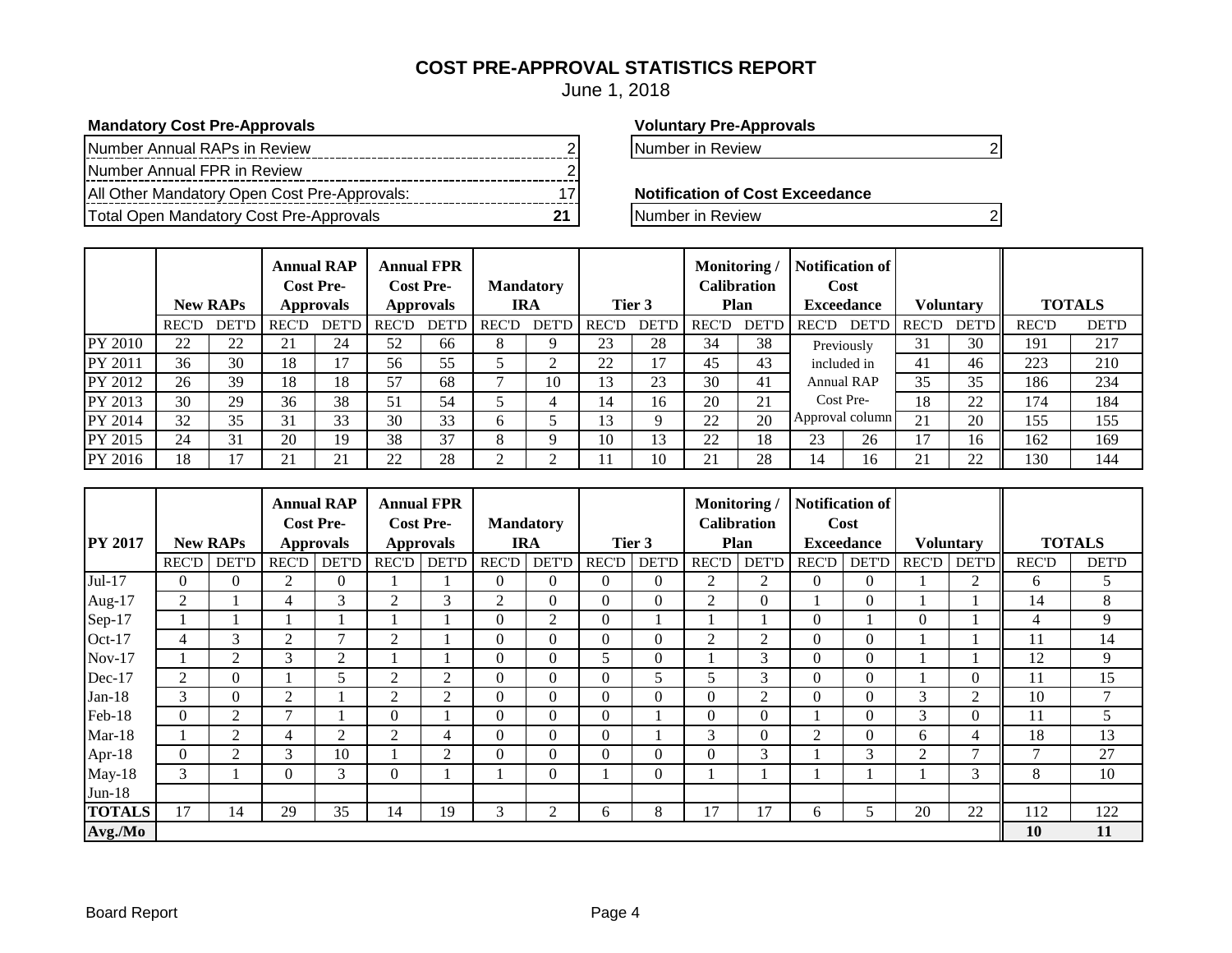**Facility Certificate Listing**

**Program Year 2016**

**COC Eff Date: Yes COC Print Date: Yes** 

#### **Printed from 03/21/18 to 06/08/18**

| <b>Owner/Fac</b>            |        | UST Cnt Own / Fac Name | <b>Own / Fac Address</b>                                            | <b>Eff Date</b>          | <b>Print Date</b>        | <b>Override Reason</b>                                  | <b>Denial Status</b> |
|-----------------------------|--------|------------------------|---------------------------------------------------------------------|--------------------------|--------------------------|---------------------------------------------------------|----------------------|
| 22300-0001<br>23944-0001    | 3<br>3 | Dinberu, Inc.<br>Shell | 10025 Hamilton Avenue, Cincinnati OH<br>501 Vienna Avenue, Niles OH | 07/01/2016<br>06/02/2017 | 06/08/2018<br>03/30/2018 | Not Required: Post 11-30-09 Pay<br>PD Response Accepted | N/A<br>Accepted      |
| <b>Total Owners</b>         |        | $\mathbf{2}$           |                                                                     |                          |                          |                                                         |                      |
| <b>Total Facilities</b>     |        | $\mathbf{2}$           |                                                                     |                          |                          |                                                         |                      |
| <b>Total USTs</b>           |        | 6                      |                                                                     |                          |                          |                                                         |                      |
| <b>Total Determinations</b> |        | $\mathbf{2}$           |                                                                     |                          |                          |                                                         |                      |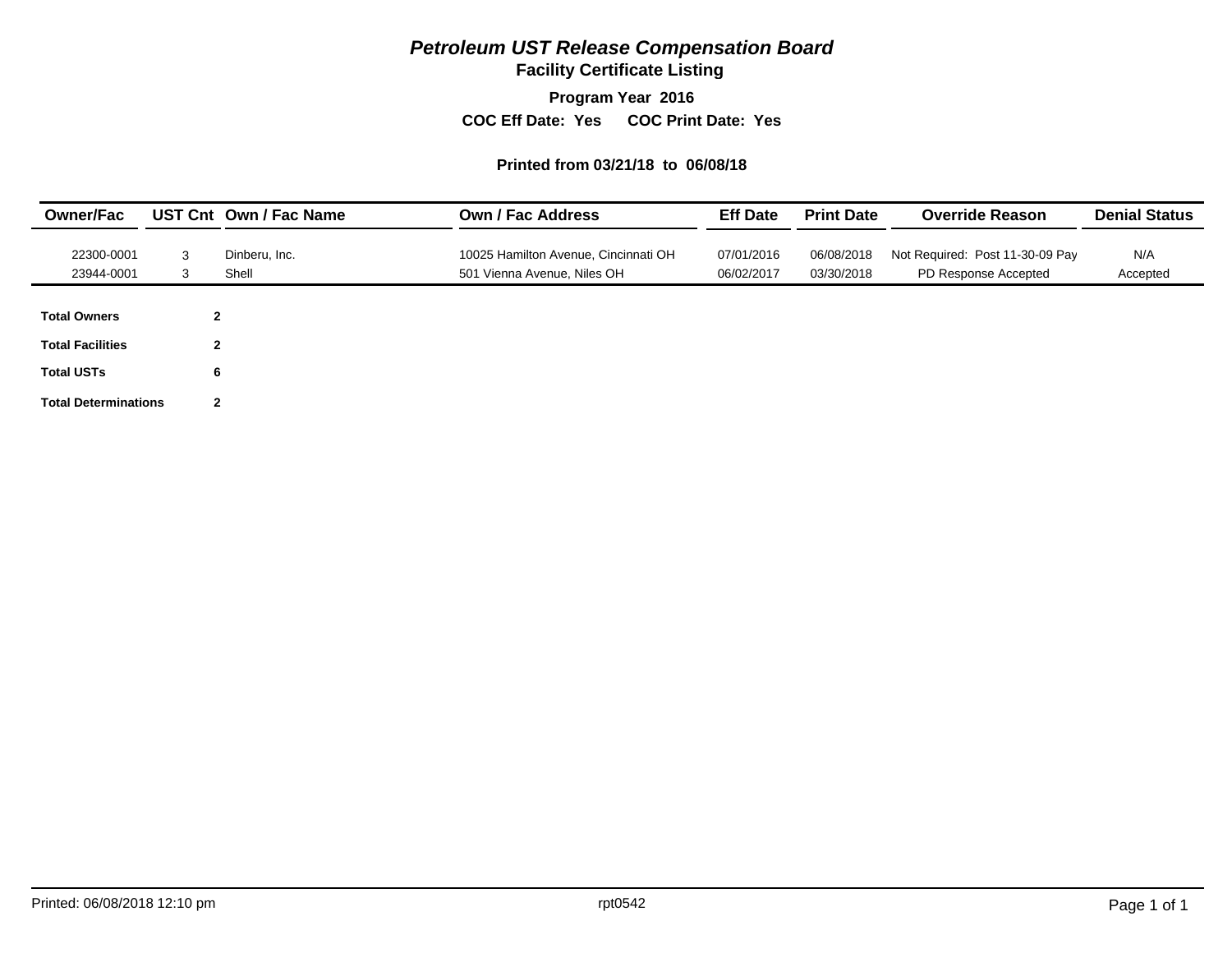**Facility Certificate Listing**

**Program Year 2016 COC Eff Date: No COC Print Date: No Denial Status: DETERMINATION**

#### **Date of Determination from 03/21/18 to 6/12/18**

| <b>Owner/Fac</b>        |   | UST Cnt Own / Fac Name                | <b>Own / Fac Address</b>                                            | <b>Eff Date</b> | <b>Print Date</b> | <b>Override Reason</b> | <b>Denial Status</b> |
|-------------------------|---|---------------------------------------|---------------------------------------------------------------------|-----------------|-------------------|------------------------|----------------------|
| 6860-0001               |   |                                       |                                                                     |                 |                   | N/A                    | Determination        |
| 19293-0002              |   | Marbo Inv., Inc.<br>Clark Shurmer Gas | 1058 Fostoria Ave., Findlay OH<br>15387 Pearl Road, Strongsville OH |                 |                   | N/A                    | Determination        |
| 21999-0001              |   | M.T.R.E. Enterprises LLC              | 195 Gorrel Avenue, Bowling Green OH                                 |                 |                   | N/A                    | Determination        |
| 22300-0001              |   | Dinberu. Inc.                         | 10025 Hamilton Avenue, Cincinnati OH                                |                 |                   | N/A                    | Determination        |
| 24155-0001              |   | Menard Inc.                           | 7700 Brookpark Road, Brooklyn OH                                    |                 |                   | N/A                    | Determination        |
|                         |   |                                       |                                                                     |                 |                   |                        |                      |
| <b>Total Owners</b>     | 5 |                                       |                                                                     |                 |                   |                        |                      |
| <b>Total Facilities</b> | 5 |                                       |                                                                     |                 |                   |                        |                      |

**Total Determinations 5**

**7**

**Total USTs**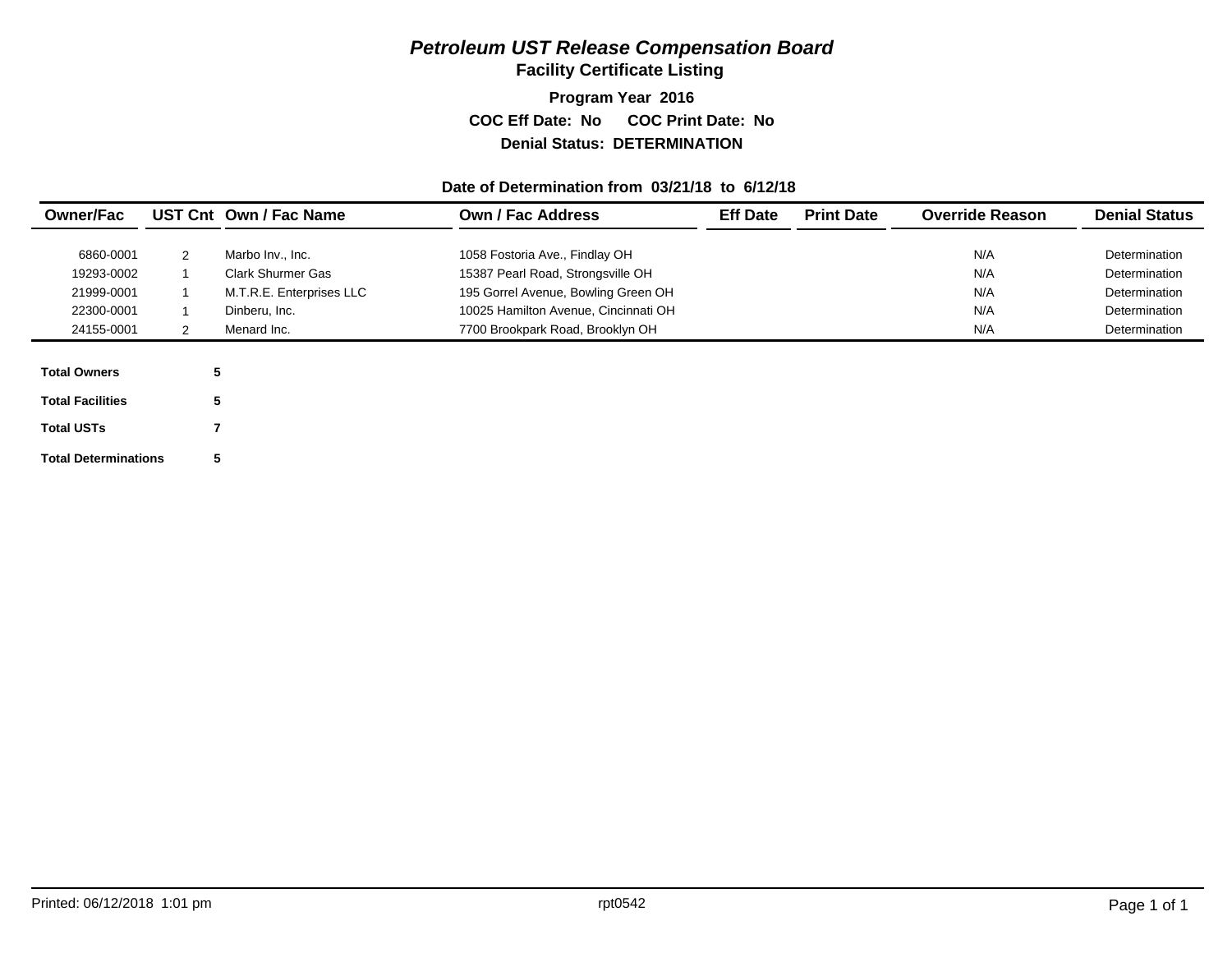**Facility Certificate Listing**

**Program Year 2017**

**COC Eff Date: Yes COC Print Date: Yes** 

#### **Printed from 03/21/18 to 06/08/18**

| <b>Owner/Fac</b> |   | UST Cnt Own / Fac Name               | <b>Own / Fac Address</b>                   | <b>Eff Date</b> | <b>Print Date</b> | <b>Override Reason</b>          | <b>Denial Status</b> |
|------------------|---|--------------------------------------|--------------------------------------------|-----------------|-------------------|---------------------------------|----------------------|
|                  |   |                                      |                                            |                 |                   |                                 |                      |
| 1658-0001        | 3 | <b>Carroll County Airport Author</b> | 253 Airport Road, Carrollton OH            | 04/05/2018      | 04/16/2018        | PD Response Accepted            | Accepted             |
| 2656-0019        | 5 | <b>RTA Harvard District</b>          | 2501 Harvard Avenue, Newburgh Heights C    | 05/03/2018      | 06/08/2018        | PD Response Accepted            | Accepted             |
| 3269-0049        | 5 | Rockford Road Dog LLC                | 301 N. Main Street, Rockford OH            | 03/28/2018      | 04/27/2018        | Not Required: Post 11-30-09 Pay | N/A                  |
| 3269-0050        | 4 | Willshire Road Dog LLC               | 603 Rockford Road, Willshire OH            | 03/28/2018      | 04/27/2018        | Not Required: Post 11-30-09 Pay | N/A                  |
| 4882-0002        | 8 | The Hartley Company                  | 319 Wheeling Ave, Cambridge OH             | 07/01/2017      | 03/30/2018        | Not Required: Post 11-30-09 Pay | N/A                  |
| 4882-0006        | 5 | Starfire 5                           | 1002 Wheeling Avenue, Cambridge OH         | 07/01/2017      | 03/30/2018        | Not Required: Post 11-30-09 Pay | N/A                  |
| 4882-0009        | 4 | Starfire 8                           | 727 Pershing Rd, Zanesville OH             | 07/01/2017      | 03/30/2018        | Not Required: Post 11-30-09 Pay | N/A                  |
| 4882-0011        | 5 | Starfire 10                          | 431 National Rd, Bridgeport OH             | 07/01/2017      | 03/30/2018        | Not Required: Post 11-30-09 Pay | N/A                  |
| 4882-0013        | 3 | Rose Moore Inc                       | 841 Main Street, Zanesville OH             | 07/01/2017      | 03/30/2018        | Not Required: Post 11-30-09 Pay | N/A                  |
| 4882-0018        | 3 | Starfire 17                          | 300 W Main St, Byesville OH                | 07/01/2017      | 03/30/2018        | Not Required: Post 11-30-09 Pay | N/A                  |
| 4882-0019        | 3 | Marietta Starfire 18                 | 277 Muskingum Drive, Marietta OH           | 07/01/2017      | 03/30/2018        | Not Required: Post 11-30-09 Pay | N/A                  |
| 4882-0023        | 5 | <b>Woolfes Huff and Puff</b>         | 605 W Main, New Lexington OH               | 07/01/2017      | 03/30/2018        | Not Required: Post 11-30-09 Pay | N/A                  |
| 4882-0025        | 3 | 24 JJI                               | 1648 50 Linden Ave, Zanesville OH          | 07/01/2017      | 03/30/2018        | Not Required: Post 11-30-09 Pay | N/A                  |
| 4882-0030        | 4 | Duncan Falls Shell                   | 252 Main St, Duncan Falls OH               | 07/01/2017      | 03/30/2018        | Not Required: Post 11-30-09 Pay | N/A                  |
| 4882-0032        | 4 | <b>Cartners Shell</b>                | 9760 Plainfield Rd, N Salem OH             | 07/01/2017      | 03/30/2018        | Not Required: Post 11-30-09 Pay | N/A                  |
| 4882-0033        | 4 | Starfire 36                          | 204 E Main, Barnsville OH                  | 07/01/2017      | 03/30/2018        | Not Required: Post 11-30-09 Pay | N/A                  |
| 4882-0036        | 4 | Starfire 39                          | 507-511 Crawford-broadway, Martinsferry C  | 07/01/2017      | 03/30/2018        | Not Required: Post 11-30-09 Pay | N/A                  |
| 4882-0037        | 5 | 209 Shell                            | 2246 Southgate Pkway, Cambridge OH         | 07/01/2017      | 03/30/2018        | Not Required: Post 11-30-09 Pay | N/A                  |
| 4882-0043        | 5 | West Pike Shell                      | 2655 W. Pike, Zanesville OH                | 07/01/2017      | 03/30/2018        | Not Required: Post 11-30-09 Pay | N/A                  |
| 4882-0046        | 4 | 51 Shell                             | 10583 Jacksontown Rd. Thornville OH        | 07/01/2017      | 03/30/2018        | Not Required: Post 11-30-09 Pay | N/A                  |
| 4882-0049        | 4 | <b>Hicks Shell</b>                   | 1414 E Chestnut, Coshocton OH              | 07/01/2017      | 03/30/2018        | Not Required: Post 11-30-09 Pay | N/A                  |
| 4882-0051        | 5 | <b>Clarington Starfire</b>           | Main & Market Streets, Clarington OH       | 07/01/2017      | 03/30/2018        | Not Required: Post 11-30-09 Pay | N/A                  |
| 4882-0052        | 4 | Gene's 63                            | 324 Dewey Ave, Cambridge OH                | 07/01/2017      | 03/30/2018        | Not Required: Post 11-30-09 Pay | N/A                  |
| 4882-0053        | 4 | Shadyside Starfire 64                | 41st and Central Ave, Shadyside OH         | 07/01/2017      | 03/30/2018        | Not Required: Post 11-30-09 Pay | N/A                  |
| 4882-0068        | 4 | 54 One Stop Drive Thru               | 2550 E Pike, Zanesville OH                 | 07/01/2017      | 03/30/2018        | Not Required: Post 11-30-09 Pay | N/A                  |
| 4882-0070        | 5 | Starfire 61                          | 901 N Main St, Orrville OH                 | 07/01/2017      | 03/30/2018        | Not Required: Post 11-30-09 Pay | N/A                  |
| 4882-0071        | 8 | Starfire 60                          | 101 McCauley Drive, Uhrichsville OH        | 07/01/2017      | 03/30/2018        | Not Required: Post 11-30-09 Pay | N/A                  |
| 4882-0072        | 4 | Cadiz Shell                          | 655 Lincoln Avenue, Cadiz OH               | 07/01/2017      | 03/30/2018        | Not Required: Post 11-30-09 Pay | N/A                  |
| 4882-0081        | 3 | <b>Bp Oil 08259</b>                  | 9547 Cadiz Road, Cambridge OH              | 07/01/2017      | 03/30/2018        | Not Required: Post 11-30-09 Pay | N/A                  |
| 4882-0087        | 4 | <b>Bp Oil 08206</b>                  | 542 Richland Avenue, Athens OH             | 07/01/2017      | 03/30/2018        | Not Required: Post 11-30-09 Pay | N/A                  |
| 4882-0088        | 3 | Bp Oil 08351                         | 971 Chestnut St, Nelsonville OH            | 07/01/2017      | 03/30/2018        | Not Required: Post 11-30-09 Pay | N/A                  |
| 4882-0091        | 4 | <b>Bp Oil 08382</b>                  | 418 S. Marietta Street, St. Clairsville OH | 07/01/2017      | 03/30/2018        | Not Required: Post 11-30-09 Pay | N/A                  |
| 4882-0092        | 3 | <b>Bp Oil 08406</b>                  | 302 S Third St, Steubenville OH            | 07/01/2017      | 03/30/2018        | Not Required: Post 11-30-09 Pay | N/A                  |
| 4882-0095        | 3 | <b>Bp Oil 08429</b>                  | 1528 Franklin Avenue, Toronto OH           | 07/01/2017      | 03/30/2018        | Not Required: Post 11-30-09 Pay | N/A                  |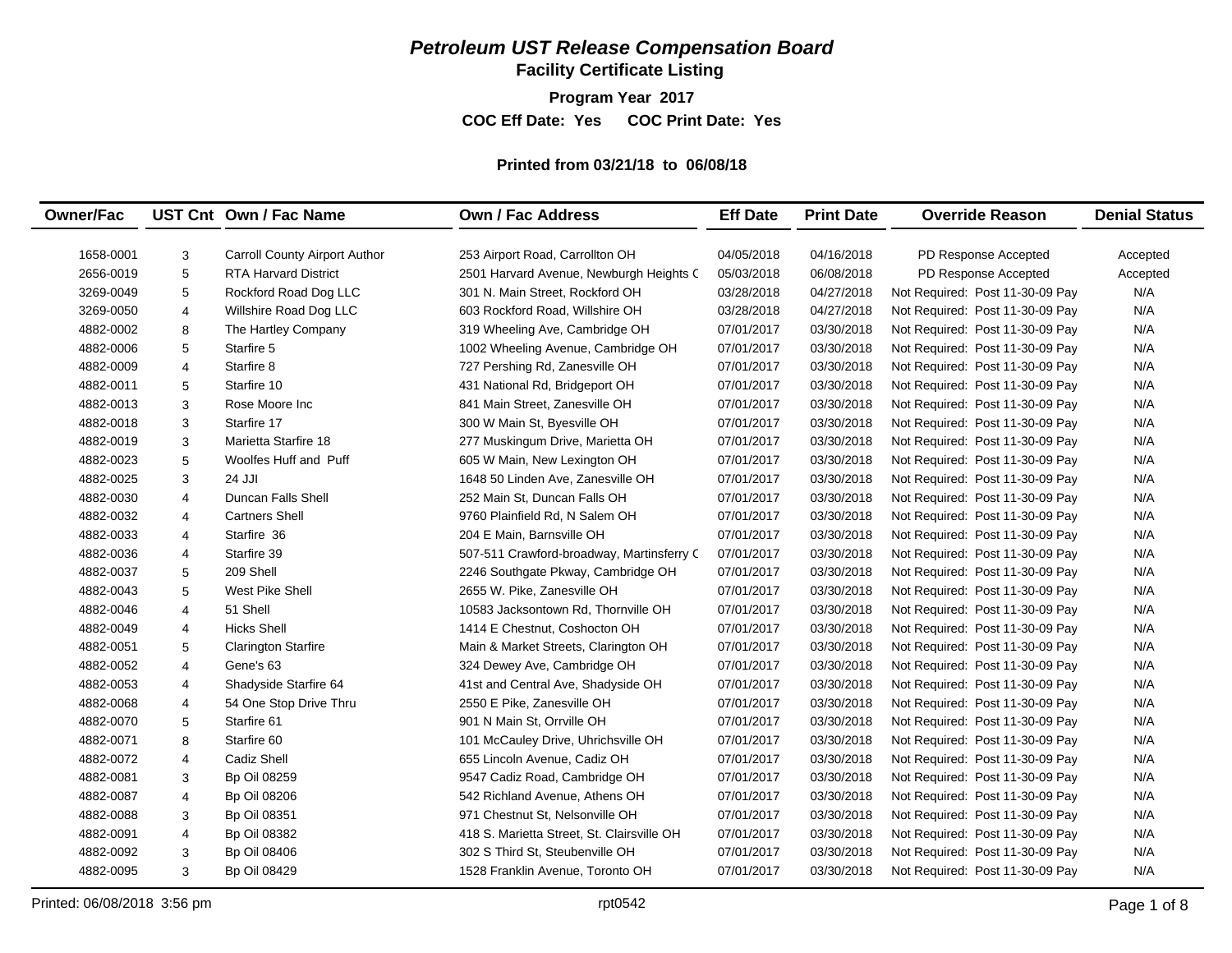| Owner/Fac |                | UST Cnt Own / Fac Name         | Own / Fac Address                            | <b>Eff Date</b> | <b>Print Date</b> | <b>Override Reason</b>          | <b>Denial Status</b> |
|-----------|----------------|--------------------------------|----------------------------------------------|-----------------|-------------------|---------------------------------|----------------------|
| 4882-0097 | 2              | <b>Bp Oil 08251</b>            | 339 Lincoln Ave, Cadiz OH                    | 07/01/2017      | 03/30/2018        | Not Required: Post 11-30-09 Pay | N/A                  |
| 4882-0099 | 5              | <b>BP Oil 05107</b>            | 103 Main, Apple Creek OH                     | 07/01/2017      | 03/30/2018        | Not Required: Post 11-30-09 Pay | N/A                  |
| 4882-0100 | 3              | <b>BP Oil 05380</b>            | 310 South Market, Wooster OH                 | 07/01/2017      | 03/30/2018        | Not Required: Post 11-30-09 Pay | N/A                  |
| 4882-0101 | 4              | <b>BP Oil 05976</b>            | 111 East Jackson, Millersburg OH             | 07/01/2017      | 03/30/2018        | Not Required: Post 11-30-09 Pay | N/A                  |
| 4882-0103 | 3              | <b>Bp Oil 05379</b>            | 2958 Cleveland Rd, Wooster OH                | 07/01/2017      | 03/30/2018        | Not Required: Post 11-30-09 Pay | N/A                  |
| 4882-0104 | 3              | <b>Bp Oil 05383</b>            | 3013 Lincolnway East, Wooster OH             | 07/01/2017      | 03/30/2018        | Not Required: Post 11-30-09 Pay | N/A                  |
| 4882-0106 | 4              | Bp Oil 05371                   | 5 West Buckeye St, W Salem OH                | 07/01/2017      | 03/30/2018        | Not Required: Post 11-30-09 Pay | N/A                  |
| 4882-0108 | 4              | The Fort                       | 102 5th Street, Beverly OH                   | 07/01/2017      | 03/30/2018        | Not Required: Post 11-30-09 Pay | N/A                  |
| 4883-0016 | 4              | <b>Country Mini Mart</b>       | 40 N. Chillicothe Street, South Charleston C | 03/29/2018      | 04/16/2018        | PD Response Accepted            | Accepted             |
| 5117-0005 | 4              | Honda Research and Development | 21001 State Route 739, Raymond OH            | 05/17/2018      | 05/27/2018        | Not Required: Post 11-30-09 Pay | N/A                  |
| 5211-0001 | $\overline{2}$ | Huron County Airport           | 961 State Highway 20 East, Norwalk OH        | 03/16/2018      | 03/30/2018        | PD Response Accepted            | Accepted             |
| 8377-0001 | 8              | Pilot Travel Center #281       | 2786 Salt Springs Road, Girard OH            | 07/01/2017      | 04/27/2018        | Not Required: Post 11-30-09 Pay | N/A                  |
| 8377-0002 | 8              | Pilot Travel Center #285       | 10258 Lancaster Road S.W., Hebron OH         | 07/01/2017      | 04/27/2018        | Not Required: Post 11-30-09 Pay | N/A                  |
| 8377-0003 | 8              | Pilot Travel Center #286       | 6141 US Route 127 N., Eaton OH               | 07/01/2017      | 04/27/2018        | Not Required: Post 11-30-09 Pay | N/A                  |
| 8377-0004 | $\overline{7}$ | Pilot Travel Center #360       | 11471 State Route 613 W, Van Buren OH        | 07/01/2017      | 04/27/2018        | Not Required: Post 11-30-09 Pay | N/A                  |
| 8377-0005 | 6              | Pilot Travel Center #287       | 10048 Avon Lake Road, Burbank OH             | 07/01/2017      | 04/27/2018        | Not Required: Post 11-30-09 Pay | N/A                  |
| 8377-0006 | 5              | Pilot Travel Center #213       | 3600 Interchange Road, Columbus OH           | 07/01/2017      | 04/27/2018        | Not Required: Post 11-30-09 Pay | N/A                  |
| 8377-0007 | 6              | Pilot Travel Center #309       | 44133 Fairground Road, Caldwell OH           | 07/01/2017      | 04/27/2018        | Not Required: Post 11-30-09 Pay | N/A                  |
| 8377-0008 | 6              | Pilot Travel Center #014       | 7680 E. State Route 36, Sunbury OH           | 07/01/2017      | 04/27/2018        | Not Required: Post 11-30-09 Pay | N/A                  |
| 8377-0009 | $\overline{7}$ | Pilot Travel Center #002       | 2246 State Route 45, Austinburg OH           | 07/01/2017      | 04/27/2018        | Not Required: Post 11-30-09 Pay | N/A                  |
| 8377-0010 | 8              | Pilot Travel Center #003       | 1150 N. Canfield-Niles Road, Austintown O    | 07/01/2017      | 04/27/2018        | Not Required: Post 11-30-09 Pay | N/A                  |
| 8377-0011 | 6              | Pilot Travel Center #004       | 39115 Colorado Road, Avon OH                 | 07/01/2017      | 04/27/2018        | Not Required: Post 11-30-09 Pay | N/A                  |
| 8377-0013 | 4              | Pilot Travel Center #006       | 61700 Southgate Road, Cambridge OH           | 07/01/2017      | 04/27/2018        | Not Required: Post 11-30-09 Pay | N/A                  |
| 8377-0015 | 6              | Pilot Travel Center #008       | 25600 U.S. Route 23, Circleville OH          | 07/01/2017      | 04/27/2018        | Not Required: Post 11-30-09 Pay | N/A                  |
| 8377-0016 | 10             | Pilot Travel Center #009       | 6830 Franklin Lebanon Road, Franklin OH      | 07/01/2017      | 04/27/2018        | Not Required: Post 11-30-09 Pay | N/A                  |
| 8377-0018 | 6              | Pilot Travel Center #011       | 10920 Market Street, North Lima OH           | 07/01/2017      | 04/27/2018        | Not Required: Post 11-30-09 Pay | N/A                  |
| 8377-0019 | $\overline{7}$ | Pilot Travel Center #012       | 3430 Libbey Road, Perrysburg OH              | 07/01/2017      | 04/27/2018        | Not Required: Post 11-30-09 Pay | N/A                  |
| 8377-0020 | 9              | Pilot Travel Center #013       | 8924 Lake Road, Seville OH                   | 07/01/2017      | 04/27/2018        | Not Required: Post 11-30-09 Pay | N/A                  |
| 8377-0021 | 10             | Pilot Travel Center #015       | 5820 Hagman Road, Toledo OH                  | 07/01/2017      | 04/27/2018        | Not Required: Post 11-30-09 Pay | N/A                  |
| 8377-0022 | 6              | Pilot Travel Center #454       | 1365 State Route 42 N.E., London OH          | 07/01/2017      | 04/27/2018        | Not Required: Post 11-30-09 Pay | N/A                  |
| 8377-0023 | 8              | Pilot Travel Center #457       | 427 E. Main Street, Beaverdam OH             | 07/01/2017      | 04/27/2018        | Not Required: Post 11-30-09 Pay | N/A                  |
| 8377-0025 | 9              | Pilot Travel Center #455       | 488 State Route 61, Marengo OH               | 07/01/2017      | 04/27/2018        | Not Required: Post 11-30-09 Pay | N/A                  |
| 8377-0026 | $\overline{7}$ | Pilot Travel Center #016       | 5572 N. US Route 68, Wilmington OH           | 07/01/2017      | 04/27/2018        | Not Required: Post 11-30-09 Pay | N/A                  |
| 8377-0027 | 5              | Pilot Travel Center #130       | 5219 Brecksville Road, Richfield OH          | 07/01/2017      | 04/27/2018        | Not Required: Post 11-30-09 Pay | N/A                  |
| 8377-0028 | 6              | Pilot Travel Center #239       | 1600 E. Wyandot Avenue, Upper Sandusk        | 07/01/2017      | 04/27/2018        | Not Required: Post 11-30-09 Pay | N/A                  |
| 8377-0029 | 4              | Pilot Travel Center #303       | 905 American Road, Napoleon OH               | 07/01/2017      | 04/27/2018        | Not Required: Post 11-30-09 Pay | N/A                  |
| 8377-0030 | 8              | Pilot Flying J #700            | 26415 Warns Road, Perrysburg OH              | 07/01/2017      | 04/27/2018        | Not Required: Post 11-30-09 Pay | N/A                  |
| 8377-0031 | 6              | Pilot Flying J #696            | 7735 E. State Route 37, Sunbury OH           | 07/01/2017      | 04/27/2018        | Not Required: Post 11-30-09 Pay | N/A                  |
| 8377-0032 | 7              | Pilot Flying J #695            | 420 E. Main Street, Beaverdam OH             | 07/01/2017      | 04/27/2018        | Not Required: Post 11-30-09 Pay | N/A                  |
| 8377-0033 | 5              | Pilot Flying J #699            | 10480 Baltimore Road N.E., Millersport OH    | 07/01/2017      | 04/27/2018        | Not Required: Post 11-30-09 Pay | N/A                  |
| 8377-0034 | 5              | Pilot Flying J #694            | 2349 Center Road, Austinburg OH              | 07/01/2017      | 04/27/2018        | Not Required: Post 11-30-09 Pay | N/A                  |
| 8377-0035 | 6              | Pilot Travel Center #698       | 9935 State Route 41, Jeffersonville OH       | 07/01/2017      | 04/27/2018        | Not Required: Post 11-30-09 Pay | N/A                  |
| 8377-0036 | 5              | Pilot Flying J #697            | 2226 N. Main Street, Hubbard OH              | 07/01/2017      | 04/27/2018        | Not Required: Post 11-30-09 Pay | N/A                  |
|           |                |                                |                                              |                 |                   |                                 |                      |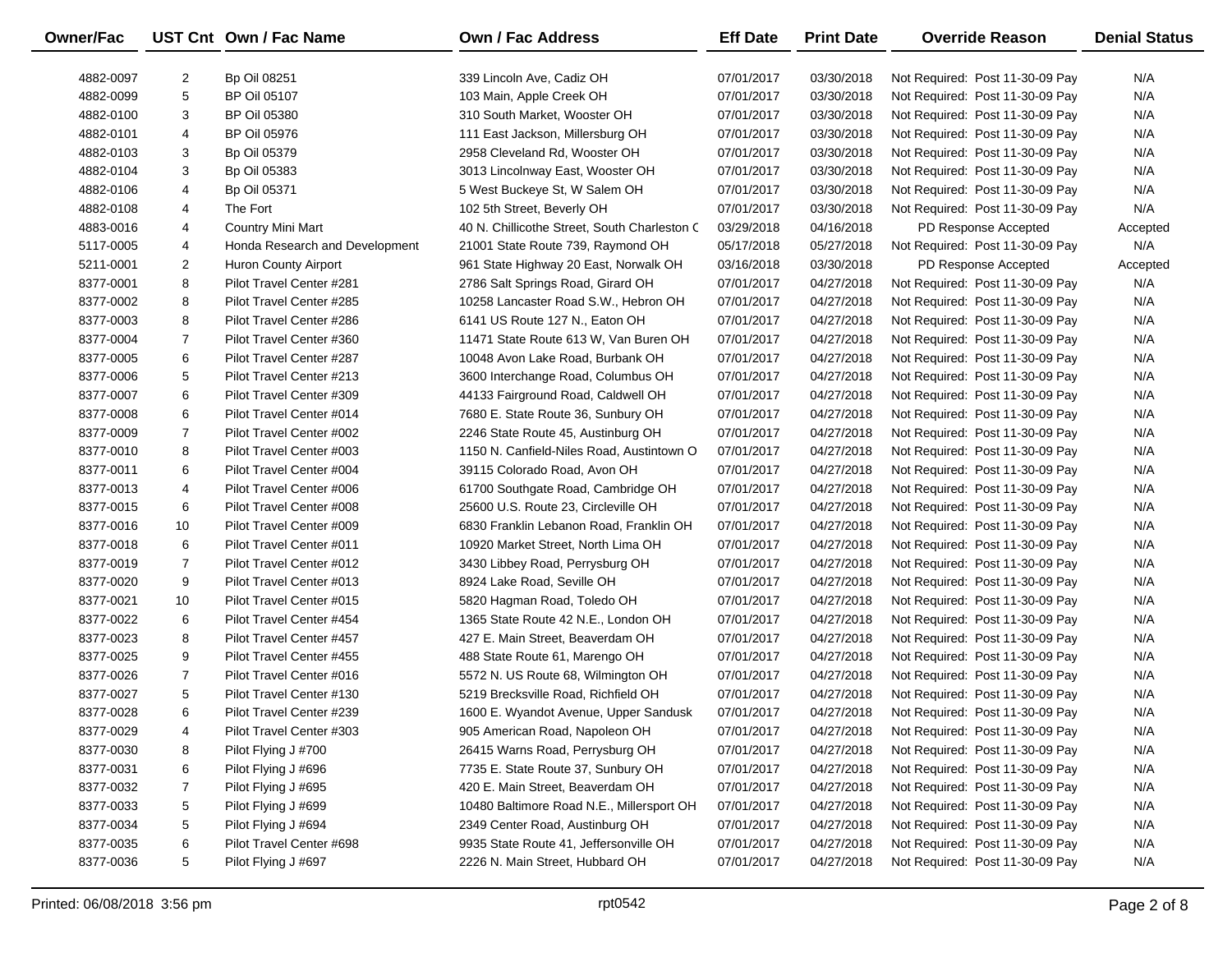| <b>Owner/Fac</b> |                | UST Cnt Own / Fac Name       | <b>Own / Fac Address</b>                    | <b>Eff Date</b> | <b>Print Date</b> | <b>Override Reason</b>          | <b>Denial Status</b> |
|------------------|----------------|------------------------------|---------------------------------------------|-----------------|-------------------|---------------------------------|----------------------|
| 8377-0038        | 5              | Pilot Travel Center #469     | 2320 Faircrest SW, Canton OH                | 07/01/2017      | 04/27/2018        | Not Required: Post 11-30-09 Pay | N/A                  |
| 8377-0039        | 6              | Pilot Travel Center #597     | 1111-A East Main Street, Chillicothe OH     | 07/01/2017      | 04/27/2018        | Not Required: Post 11-30-09 Pay | N/A                  |
| 8377-0040        | 5              | Flying J Travel Plaza #097   | 175 Northwoods Boulevard, I-75 (Exit 64), \ | 07/01/2017      | 04/27/2018        | Not Required: Post 11-30-09 Pay | N/A                  |
| 8377-0041        | 5              | Pilot Travel Center #449     | 66377 Belmont-Morristown Road, Belmont      | 07/01/2017      | 04/27/2018        | Not Required: Post 11-30-09 Pay | N/A                  |
| 8377-0042        | 5              | Pilot Travel Center #552     | 3150 State Route 350, Lebanon OH            | 07/01/2017      | 04/27/2018        | Not Required: Post 11-30-09 Pay | N/A                  |
| 8377-0043        | 5              | Mr. Fuel #7                  | 2840 Salt Springs Road, Girard OH           | 07/01/2017      | 04/27/2018        | Not Required: Post 11-30-09 Pay | N/A                  |
| 8377-0045        | 4              | Pilot Express #1032          | 435 South 3rd Street, Steubenville OH       | 01/19/2018      | 04/16/2018        | Not Required: Post 11-30-09 Pay | N/A                  |
| 13651-0007       | 4              | Penske Truck Leasing         | 2470 Westbelt Drive, Columbus OH            | 07/01/2017      | 04/16/2018        | Not Required: Post 11-30-09 Pay | N/A                  |
| 13651-0011       | 3              | Penske Truck Leasing Co., LP | 7600 First Place, Oakwood OH                | 07/01/2017      | 04/16/2018        | Not Required: Post 11-30-09 Pay | N/A                  |
| 13651-0011       | $\overline{c}$ | Penske Truck Leasing Co., LP | 7600 First Place, Oakwood OH                | 12/28/2017      | 04/16/2018        | Not Required: Post 11-30-09 Pay | N/A                  |
| 13651-0012       | $\overline{c}$ | Penske Truck Leasing         | 2528 Commodity Cir, Sharonville OH          | 07/01/2017      | 04/16/2018        | Not Required: Post 11-30-09 Pay | N/A                  |
| 13651-0019       | $\mathbf{1}$   | Penske Truck Leasing         | 3000 Fortura Drive, Akron OH                | 07/01/2017      | 04/16/2018        | Not Required: Post 11-30-09 Pay | N/A                  |
| 13651-0021       | $\overline{c}$ | Penske Truck Lesing Co Lp    | 4591 Industrial Center Rd, Obetz OH         | 07/01/2017      | 04/16/2018        | Not Required: Post 11-30-09 Pay | N/A                  |
| 13651-0022       | $\mathbf{1}$   | Penske Truck Leasing         | 1300 N. Main Street, Mansfield OH           | 07/01/2017      | 04/16/2018        | Not Required: Post 11-30-09 Pay | N/A                  |
| 13651-0023       | $\overline{c}$ | Penske Truck Leasing Co Lp   | 2519 Nordic Rd, Dayton OH                   | 07/01/2017      | 04/16/2018        | Not Required: Post 11-30-09 Pay | N/A                  |
| 13651-0025       | $\overline{c}$ | Penske Truck Leasing         | 15270 Deanna Park, Brook Park OH            | 07/01/2017      | 04/16/2018        | Not Required: Post 11-30-09 Pay | N/A                  |
| 13651-0026       | $\overline{c}$ | Penske Truck Leasing         | 12222 Williams Road, Perrysburg OH          | 07/01/2017      | 04/16/2018        | Not Required: Post 11-30-09 Pay | N/A                  |
| 13651-0031       | $\mathbf{1}$   | Penske Truck Leasing         | 16195 Industrial Parkway, Middlefield OH    | 07/01/2017      | 04/16/2018        | Not Required: Post 11-30-09 Pay | N/A                  |
| 13815-0064       | $\overline{c}$ | Wheelersburg 1st Stop        | 1633 Dogwood Ridge Road, Wheelersburg       | 03/16/2018      | 03/30/2018        | Not Required: Post 11-30-09 Pay | N/A                  |
| 13815-0065       | $\overline{c}$ | Franklin Furnace 1st Stop    | 4148 Gallia Pike, Franklin Furnace OH       | 04/20/2018      | 04/27/2018        | Not Required: Post 11-30-09 Pay | N/A                  |
| 16106-0009       | $\mathbf{1}$   | FedEx Freight Inc. - YNG     | 415 South Bailey Road, North Jackson OH     | 08/30/2017      | 04/16/2018        | Not Required: Post 11-30-09 Pay | N/A                  |
| 18349-0008       | $\overline{c}$ | West Chester Hospital        | 7700 University Drive, West Chester OH      | 11/20/2017      | 04/16/2018        | Not Required: Post 11-30-09 Pay | N/A                  |
| 18887-0111       | 3              | GetGo #3285                  | 3080 Medina Road, Medina OH                 | 04/04/2018      | 04/16/2018        | Not Required: Post 11-30-09 Pay | N/A                  |
| 18887-0112       | 3              | GetGo #3328                  | 133 Boardman Canfield Road, Youngstow       | 05/25/2018      | 06/08/2018        | Not Required: Post 11-30-09 Pay | N/A                  |
| 18902-0001       | $\mathbf{1}$   | Medical Mutual of Ohio       | 3737 Sylvania Avenue, Toledo OH             | 03/19/2018      | 03/30/2018        | PD Response Accepted            | Accepted             |
| 18954-0001       | 3              | Kroger Fuel Center #808      | 1428 Marion Waldo, Marion OH                | 07/01/2017      | 03/30/2018        | Not Required: Post 11-30-09 Pay | N/A                  |
| 18954-0002       | $\overline{c}$ | Kroger Fuel Center #542      | 31550 Chieftan Drive, Logan OH              | 07/01/2017      | 03/30/2018        | Not Required: Post 11-30-09 Pay | N/A                  |
| 18954-0003       | $\overline{c}$ | Kroger Fuel Center 923       | 245 Deo Drive, Newark OH                    | 07/01/2017      | 03/30/2018        | Not Required: Post 11-30-09 Pay | N/A                  |
| 18954-0004       | 3              | Kroger Fuel Center #538      | 1045 Hill Road North, Pickerington OH       | 07/01/2017      | 03/30/2018        | Not Required: Post 11-30-09 Pay | N/A                  |
| 18954-0005       | 4              | Kroger Fuel Center #548      | 27386 Carronade Drive, Perrysburg OH        | 07/01/2017      | 03/30/2018        | Not Required: Post 11-30-09 Pay | N/A                  |
| 18954-0006       | $\overline{c}$ | Kroger Fuel Center #891      | 3387 Maple Ave, Zanesville OH               | 07/01/2017      | 03/30/2018        | Not Required: Post 11-30-09 Pay | N/A                  |
| 18954-0007       | $\overline{c}$ | Kroger Fuel Center #938      | 3301 Navarre Avenue, Oregon OH              | 07/01/2017      | 03/30/2018        | Not Required: Post 11-30-09 Pay | N/A                  |
| 18954-0008       | 3              | Kroger Fuel Center #511      | 4925 Jackman Road, Toledo OH                | 07/01/2017      | 03/30/2018        | Not Required: Post 11-30-09 Pay | N/A                  |
| 18954-0009       | $\overline{2}$ | Kroger Fuel Center #327      | 1996 E. Tiffin Avenue, Findlay OH           | 07/01/2017      | 03/30/2018        | Not Required: Post 11-30-09 Pay | N/A                  |
| 18954-0010       | 3              | Kroger Fuel Center #895      | 7545 Sylvania Avenue, Sylvania OH           | 07/01/2017      | 03/30/2018        | Not Required: Post 11-30-09 Pay | N/A                  |
| 18954-0011       | 2              | Kroger Fuel Center #557      | 1060 Ashland Road, Mansfield OH             | 07/01/2017      | 03/30/2018        | Not Required: Post 11-30-09 Pay | N/A                  |
| 18954-0012       | 3              | Kroger Fuel Center #842      | 5965 Hoover Road, Grove City OH             | 07/01/2017      | 03/30/2018        | Not Required: Post 11-30-09 Pay | N/A                  |
| 18954-0013       | 2              | Kroger Fuel Center #591      | 350 E. Broad Street, Pataskala OH           | 07/01/2017      | 03/30/2018        | Not Required: Post 11-30-09 Pay | N/A                  |
| 18954-0014       | 2              | Kroger Fuel Center #878      | 1094 N. Main Street, Bowling Green OH       | 07/01/2017      | 03/30/2018        | Not Required: Post 11-30-09 Pay | N/A                  |
| 18954-0015       | 2              | Kroger Fuel Center #804      | 801 N. Houk Road, Delaware OH               | 07/01/2017      | 03/30/2018        | Not Required: Post 11-30-09 Pay | N/A                  |
| 18954-0016       | 3              | Kroger Fuel Center #519      | 1585 Georgesville Square Drive, Columbu     | 07/01/2017      | 03/30/2018        | Not Required: Post 11-30-09 Pay | N/A                  |
| 18954-0017       | $\overline{c}$ | Kroger Fuel Center #822      | 548 Clinton Avenue, Washington Court Ho     | 07/01/2017      | 03/30/2018        | Not Required: Post 11-30-09 Pay | N/A                  |
| 18954-0018       | $\overline{2}$ | Kroger Fuel Center #836      | 1500 Lexington Avenue, Mansfield OH         | 07/01/2017      | 03/30/2018        | Not Required: Post 11-30-09 Pay | N/A                  |

 $\overline{\phantom{0}}$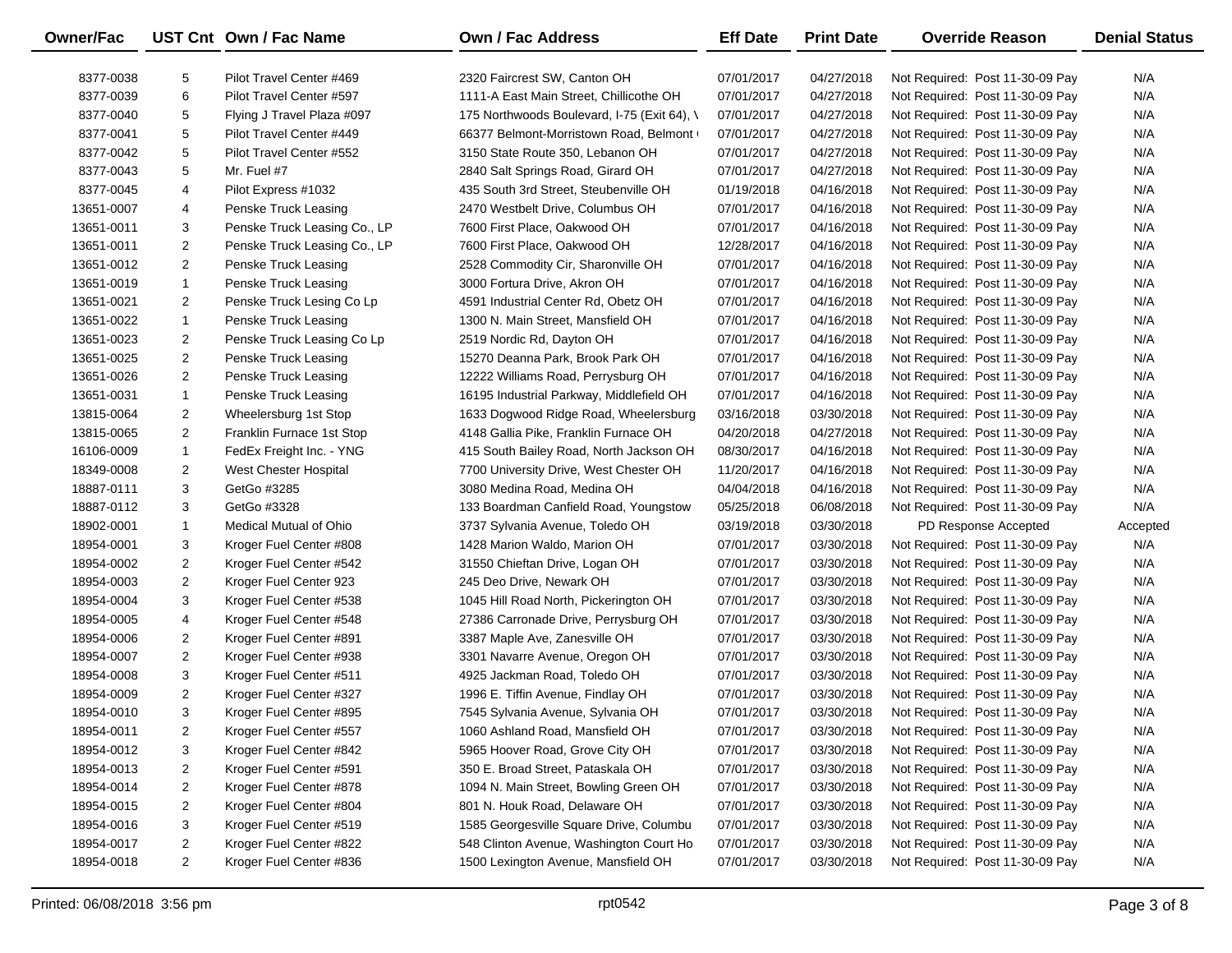| Owner/Fac  |                | UST Cnt Own / Fac Name                 | <b>Own / Fac Address</b>                | <b>Eff Date</b> | <b>Print Date</b> | <b>Override Reason</b>          | <b>Denial Status</b> |
|------------|----------------|----------------------------------------|-----------------------------------------|-----------------|-------------------|---------------------------------|----------------------|
| 18954-0019 | 2              | Kroger Fuel Center #299                | 4485 Refugee Road, Columbus OH          | 07/01/2017      | 03/30/2018        | Not Required: Post 11-30-09 Pay | N/A                  |
| 18954-0020 | 3              | Kroger Fuel Center #641                | 2028 E. Harbor Road, Port Clinton OH    | 07/01/2017      | 03/30/2018        | Not Required: Post 11-30-09 Pay | N/A                  |
| 18954-0021 | $\overline{2}$ | Kroger Fuel Center #312                | 1165 Western Avenue, Chillicothe OH     | 07/01/2017      | 03/30/2018        | Not Required: Post 11-30-09 Pay | N/A                  |
| 18954-0022 | $\overline{2}$ | Kroger Fuel Center #575                | 811 Gay Street, Portsmouth OH           | 07/01/2017      | 03/30/2018        | Not Required: Post 11-30-09 Pay | N/A                  |
| 18954-0023 | $\overline{2}$ | Kroger Fuel Center #623                | 5750 W. Broad Street, Galloway OH       | 07/01/2017      | 03/30/2018        | Not Required: Post 11-30-09 Pay | N/A                  |
| 18954-0024 | $\overline{2}$ | Kroger Fuel Center #861                | 6011 Groveport Road, Groveport OH       | 07/01/2017      | 03/30/2018        | Not Required: Post 11-30-09 Pay | N/A                  |
| 18954-0025 | $\overline{2}$ | Kroger Fuel Center #898                | 3975 W. Powell Road, Powell OH          | 07/01/2017      | 03/30/2018        | Not Required: Post 11-30-09 Pay | N/A                  |
| 18954-0026 | $\overline{2}$ | Kroger Fuel Center #558                | 400 28th Street, Bellaire OH            | 07/01/2017      | 03/30/2018        | Not Required: Post 11-30-09 Pay | N/A                  |
| 18954-0027 | $\overline{2}$ | Kroger Fuel Center #621                | 600 E. Main Street, Hebron OH           | 07/01/2017      | 03/30/2018        | Not Required: Post 11-30-09 Pay | N/A                  |
| 18954-0028 | $\overline{2}$ | Kroger Fuel Center #388                | 230 Lafayette Street, London OH         | 07/01/2017      | 03/30/2018        | Not Required: Post 11-30-09 Pay | N/A                  |
| 18954-0029 | $\overline{2}$ | Kroger Fuel Center #315                | 2000 E. Main Street, Columbus OH        | 07/01/2017      | 03/30/2018        | Not Required: Post 11-30-09 Pay | N/A                  |
| 18954-0030 | 4              | Kroger Fuel Center #853                | 7000 E. Broad Street, Columbus OH       | 07/01/2017      | 03/30/2018        | Not Required: Post 11-30-09 Pay | N/A                  |
| 18954-0031 | 3              | Kroger Fuel Center #867                | 2525 Hilliard-Rome Road, Hilliard OH    | 07/01/2017      | 03/30/2018        | Not Required: Post 11-30-09 Pay | N/A                  |
| 18954-0032 | 2              | Kroger Fuel Center #851                | 6095 Gender Road, Canal Winchester OH   | 07/01/2017      | 03/30/2018        | Not Required: Post 11-30-09 Pay | N/A                  |
| 18954-0033 | $\overline{2}$ | Kroger Fuel Center #313                | 610 Carrol Street, New Lexington OH     | 07/01/2017      | 03/30/2018        | Not Required: Post 11-30-09 Pay | N/A                  |
| 18954-0034 | $\overline{2}$ | Kroger Fuel Center #664                | 9190 Ohio River Road, Wheelersburg OH   | 07/01/2017      | 03/30/2018        | Not Required: Post 11-30-09 Pay | N/A                  |
| 18954-0035 | $\overline{2}$ | Kroger Fuel Center #514                | 3598 Gender Road, Columbus OH           | 07/01/2017      | 03/30/2018        | Not Required: Post 11-30-09 Pay | N/A                  |
| 18954-0036 | 3              | Kroger Fuel Center #844                | 175 Lancaster Pike, Circleville OH      | 07/01/2017      | 03/30/2018        | Not Required: Post 11-30-09 Pay | N/A                  |
| 18954-0037 | 3              | Kroger Fuel Center #858                | 508 W. Perkins Avenue, Sandusky OH      | 07/01/2017      | 03/30/2018        | Not Required: Post 11-30-09 Pay | N/A                  |
| 18954-0038 | 3              | Kroger Fuel Center #815                | 3637 S. High Street, Columbus OH        | 07/01/2017      | 03/30/2018        | Not Required: Post 11-30-09 Pay | N/A                  |
| 18954-0039 | $\overline{2}$ | Kroger Fuel Center #532                | 7833 Refugee Road NW, Pickerington OH   | 07/01/2017      | 03/30/2018        | Not Required: Post 11-30-09 Pay | N/A                  |
| 18954-0040 | $\overline{2}$ | Kroger Fuel Center #879                | 1425 Worthington Centre, Worthington OH | 07/01/2017      | 03/30/2018        | Not Required: Post 11-30-09 Pay | N/A                  |
| 18954-0041 | 3              | Kroger Fuel Center #518                | 1240 Park Avenue West, Mansfield OH     | 07/01/2017      | 03/30/2018        | Not Required: Post 11-30-09 Pay | N/A                  |
| 18954-0042 | 3              | Kroger Fuel Center #800                | 555 W. Marion Road, Mt. Gilead OH       | 07/01/2017      | 03/30/2018        | Not Required: Post 11-30-09 Pay | N/A                  |
| 18954-0043 | $\overline{2}$ | Kroger Great Lakes Distribution Center | 2000 Nutter Farms Center Lane, Delaware | 07/01/2017      | 03/30/2018        | Not Required: Post 11-30-09 Pay | N/A                  |
| 18954-0044 | 3              | Kroger Fuel Center #901                | 919 E. State Street, Athens OH          | 07/01/2017      | 03/30/2018        | Not Required: Post 11-30-09 Pay | N/A                  |
| 18954-0045 | $\overline{2}$ | Kroger Fuel Center #221                | 2913 Olengangy River Road, Columbus O   | 07/01/2017      | 03/30/2018        | Not Required: Post 11-30-09 Pay | N/A                  |
| 18954-0046 | 3              | Kroger Fuel Center #617                | 4633 Suder Avenue, Toledo OH            | 07/01/2017      | 03/30/2018        | Not Required: Post 11-30-09 Pay | N/A                  |
| 18954-0047 | 3              | Kroger Fuel Center #581                | 7635 Sawmill Road, Dublin OH            | 07/01/2017      | 03/30/2018        | Not Required: Post 11-30-09 Pay | N/A                  |
| 18954-0048 | 2              | Kroger Fuel Center #856                | 126 N. High Street, Fostoria OH         | 07/01/2017      | 03/30/2018        | Not Required: Post 11-30-09 Pay | N/A                  |
| 18954-0049 | $\overline{2}$ | Kroger Fuel Center #940                | 6235 Monroe Street, Sylvania OH         | 07/01/2017      | 03/30/2018        | Not Required: Post 11-30-09 Pay | N/A                  |
| 18954-0050 | $\overline{2}$ | Kroger Fuel Center #941                | 3353 Cleveland Avenue, Columbus OH      | 07/01/2017      | 03/30/2018        | Not Required: Post 11-30-09 Pay | N/A                  |
| 18954-0051 | 3              | Kroger Fuel Center #832                | 2129 S. Main Street, Bellefontaine OH   | 07/01/2017      | 03/30/2018        | Not Required: Post 11-30-09 Pay | N/A                  |
| 18954-0053 | 3              | Kroger Fuel Center #543                | 8480 Main Street, Reynoldsburg OH       | 07/01/2017      | 03/30/2018        | Not Required: Post 11-30-09 Pay | N/A                  |
| 18954-0054 | $\overline{2}$ | Kroger Fuel Center #963                | 858 Main Street, Wintersville OH        | 07/01/2017      | 03/30/2018        | Not Required: Post 11-30-09 Pay | N/A                  |
| 18954-0055 | 2              | Kroger Fuel Center #500                | 1415 Bryne Avenue, Toledo OH            | 07/01/2017      | 03/30/2018        | Not Required: Post 11-30-09 Pay | N/A                  |
| 18954-0056 | 3              | Kroger Fuel Center #522                | 300 S. Hamilton Road, Gahanna OH        | 07/01/2017      | 03/30/2018        | Not Required: Post 11-30-09 Pay | N/A                  |
| 18954-0057 | 3              | Kroger Fuel Center #839                | 1169 Polaris Parkway, Columbus OH       | 07/01/2017      | 03/30/2018        | Not Required: Post 11-30-09 Pay | N/A                  |
| 18954-0058 | 3              | Kroger Fuel Center #363                | 220 Waverly Plaza, Waverly OH           | 07/01/2017      | 03/30/2018        | Not Required: Post 11-30-09 Pay | N/A                  |
| 18954-0059 | 3              | Kroger Fuel Center #965                | 5991 S. Sunbury Road, Westerville OH    | 07/01/2017      | 03/30/2018        | Not Required: Post 11-30-09 Pay | N/A                  |
| 18954-0060 | 3              | Kroger Fuel Center #818                | 2090 Crown Plaza Drive, Columbus OH     | 07/01/2017      | 03/30/2018        | Not Required: Post 11-30-09 Pay | N/A                  |
| 18954-0061 | 3              | Kroger Fuel Center #802                | 131 State Route 3, Sunbury OH           | 07/01/2017      | 03/30/2018        | Not Required: Post 11-30-09 Pay | N/A                  |
| 18954-0062 | 3              | Kroger Fuel Center #594                | 790 W. Market Steet, Tiffin OH          | 07/01/2017      | 03/30/2018        | Not Required: Post 11-30-09 Pay | N/A                  |

 $\overline{\phantom{0}}$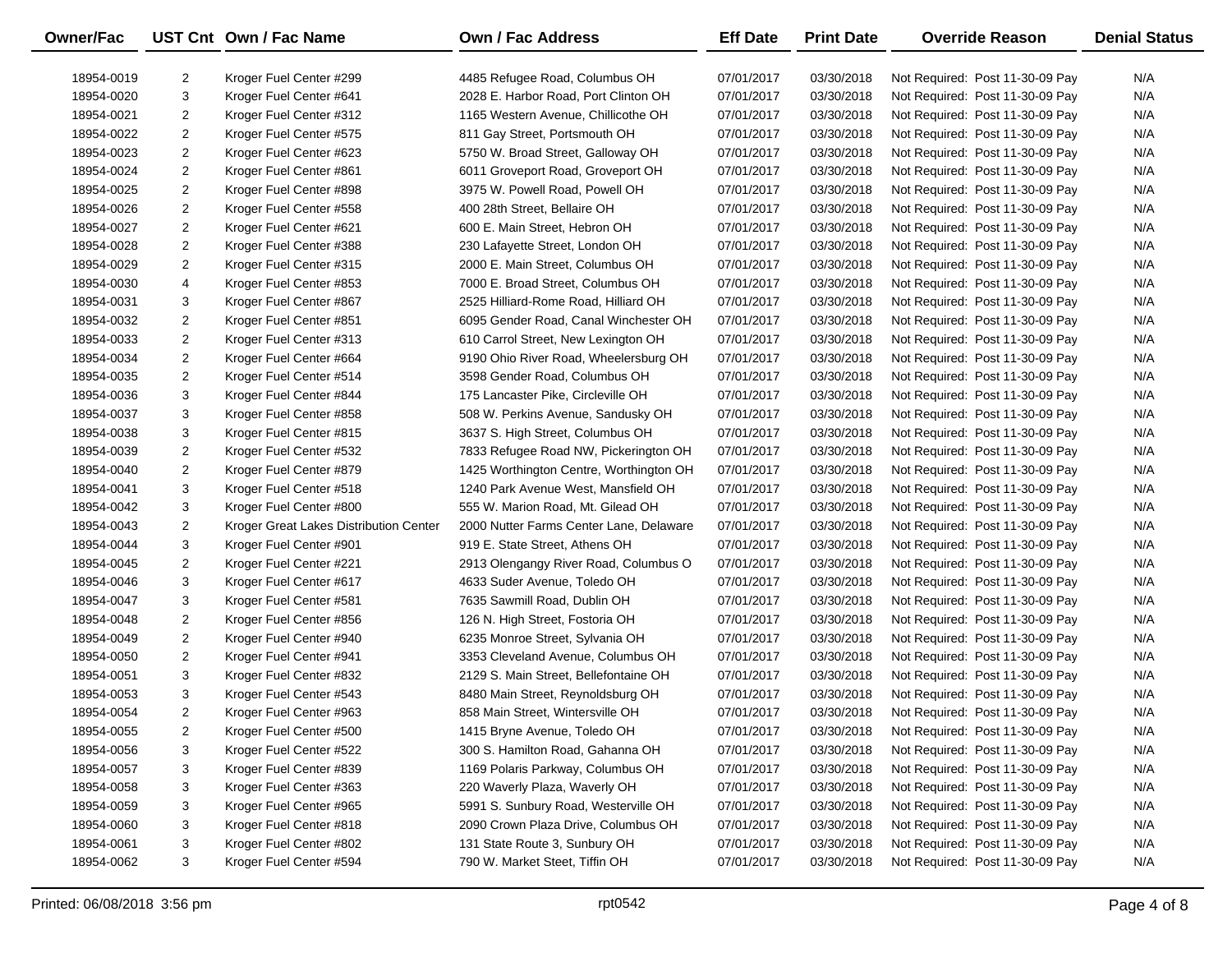| <b>Owner/Fac</b> |                | UST Cnt Own / Fac Name      | Own / Fac Address                          | <b>Eff Date</b> | <b>Print Date</b> | <b>Override Reason</b>          | <b>Denial Status</b> |
|------------------|----------------|-----------------------------|--------------------------------------------|-----------------|-------------------|---------------------------------|----------------------|
| 18954-0063       | 3              | Kroger Fuel Center #546     | 659 W. Coshocton Street, Johnstown OH      | 07/01/2017      | 03/30/2018        | Not Required: Post 11-30-09 Pay | N/A                  |
| 18954-0064       | 3              | Kroger Fuel Center #870     | 2257 N. Holland Sylvania Road, Toledo O    | 07/01/2017      | 03/30/2018        | Not Required: Post 11-30-09 Pay | N/A                  |
| 18954-0065       | $\overline{2}$ | Kroger Fuel Center #805     | 6417 Columbus Pike, Lewis Center OH        | 07/01/2017      | 03/30/2018        | Not Required: Post 11-30-09 Pay | N/A                  |
| 18954-0066       | 3              | Kroger Fuel Center #824     | 1637 US Highway 36 E., Urbana OH           | 07/01/2017      | 03/30/2018        | Not Required: Post 11-30-09 Pay | N/A                  |
| 18954-0068       | 3              | Kroger Fuel Center #555     | 981 E. Columbus Street, Kenton OH          | 07/01/2017      | 03/30/2018        | Not Required: Post 11-30-09 Pay | N/A                  |
| 18954-0070       | 3              | Kroger Fuel Center #810     | 841 W. Alexis Road, Toledo OH              | 07/01/2017      | 03/30/2018        | Not Required: Post 11-30-09 Pay | N/A                  |
| 18954-0073       | 3              | Kroger Fuel Center #920     | 55 W. Schrock Road, Westerville OH         | 07/01/2017      | 03/30/2018        | Not Required: Post 11-30-09 Pay | N/A                  |
| 18954-0074       | $\overline{2}$ | Kroger Fuel Center #881     | 5161 Hampstead Village Center Way, New     | 07/01/2017      | 03/30/2018        | Not Required: Post 11-30-09 Pay | N/A                  |
| 18954-0075       | 3              | Kroger Fuel Center #820     | 853 Coshocton Avenue, Mount Vernon OH      | 07/01/2017      | 03/30/2018        | Not Required: Post 11-30-09 Pay | N/A                  |
| 18954-0077       | 3              | Kroger Fuel Center #893     | 1441 Parsons Avenue, Columbus OH           | 07/01/2017      | 03/30/2018        | Not Required: Post 11-30-09 Pay | N/A                  |
| 18954-0078       | 3              | Kroger Fuel Center #942     | 1735 Northwest Boulevard, Columbus OH      | 07/01/2017      | 03/30/2018        | Not Required: Post 11-30-09 Pay | N/A                  |
| 18954-0079       | 3              | Kroger Fuel Center #531     | 8730 Waterville Swanton Road, Waterville ( | 07/01/2017      | 03/30/2018        | Not Required: Post 11-30-09 Pay | N/A                  |
| 18954-0080       | 3              | Kroger Fuel Center #512     | 264 S. Hollywood Boulevard, Steubenville ( | 07/01/2017      | 03/30/2018        | Not Required: Post 11-30-09 Pay | N/A                  |
| 18954-0081       | $\overline{2}$ | Kroger Fuel Center #990     | 1319 Harrisburg Pike, Columbus OH          | 07/01/2017      | 03/30/2018        | Not Required: Post 11-30-09 Pay | N/A                  |
| 18954-0082       | 3              | Kroger Fuel Center #506     | 334 N. Sandusky Avenue, Bucyrus OH         | 07/01/2017      | 03/30/2018        | Not Required: Post 11-30-09 Pay | N/A                  |
| 18954-0083       | 3              | Kroger Fuel Center #931     | 108 E. 6th Avenue, Lancaster OH            | 07/01/2017      | 03/30/2018        | Not Required: Post 11-30-09 Pay | N/A                  |
| 18954-0084       | 3              | Kroger Fuel Center #957     | 4630 Monroe Street, Toledo OH              | 07/01/2017      | 03/30/2018        | Not Required: Post 11-30-09 Pay | N/A                  |
| 18954-0085       | 3              | Kroger Fuel Center #264     | 1735 N. Memorial Drive, Lancaster OH       | 07/01/2017      | 03/30/2018        | Not Required: Post 11-30-09 Pay | N/A                  |
| 18954-0086       | 3              | Kroger Fuel Center #590     | 526 E. Main Street, Jackson OH             | 07/01/2017      | 03/30/2018        | Not Required: Post 11-30-09 Pay | N/A                  |
| 18954-0087       | 3              | Kroger Fuel Center #817     | 7100 Hospital Drive, Dublin OH             | 07/01/2017      | 03/30/2018        | Not Required: Post 11-30-09 Pay | N/A                  |
| 18954-0088       | 3              | Kroger Fuel Center #504     | 121 E. Airport Highway, Swanton OH         | 07/01/2017      | 03/30/2018        | Not Required: Post 11-30-09 Pay | N/A                  |
| 18954-0089       | 3              | Kroger Fuel Center #529     | 911 E. Canal Street, Nelsonville OH        | 07/01/2017      | 03/30/2018        | Not Required: Post 11-30-09 Pay | N/A                  |
| 18954-0090       | 3              | Kroger Fuel Center #422     | 524 East State, Fremont OH                 | 07/01/2017      | 03/30/2018        | Not Required: Post 11-30-09 Pay | N/A                  |
| 18954-0091       | 3              | Kroger Fuel Center #525     | 1429 South Reynolds Road, Maumee OH        | 07/01/2017      | 03/30/2018        | Not Required: Post 11-30-09 Pay | N/A                  |
| 18954-0092       | 3              | Kroger Fuel Center #907     | 7010 Orchard Centre Drive, Holland OH      | 07/01/2017      | 03/30/2018        | Not Required: Post 11-30-09 Pay | N/A                  |
| 18954-0093       | 3              | Kroger Fuel Center #982     | 1522 South Detroit Avenue, Toledo OH       | 07/01/2017      | 03/30/2018        | Not Required: Post 11-30-09 Pay | N/A                  |
| 18954-0094       | 3              | Kroger Fuel Center #341     | 2874 Stringtown Road, Grove City OH        | 07/01/2017      | 03/30/2018        | Not Required: Post 11-30-09 Pay | N/A                  |
| 18954-0095       | 3              | Kroger Fuel Center #348     | 887 North Bridge Street, Chillicothe OH    | 07/01/2017      | 03/30/2018        | Not Required: Post 11-30-09 Pay | N/A                  |
| 18954-0096       | 3              | Kroger Fuel Center #776     | 40 Acme Street, Marietta OH                | 07/01/2017      | 03/30/2018        | Not Required: Post 11-30-09 Pay | N/A                  |
| 18954-0097       | 3              | Kroger Fuel Center #812     | 50840 Valley Frontage Road, St Clairsville | 07/01/2017      | 03/30/2018        | Not Required: Post 11-30-09 Pay | N/A                  |
| 18954-0098       | 3              | Kroger Fuel Center N598     | 85 N. Wilson Road, Columbus OH             | 07/01/2017      | 03/30/2018        | Not Required: Post 11-30-09 Pay | N/A                  |
| 18954-0099       | 3              | Kroger Fuel Center N549     | 1511 West 5th Street, Marysville OH        | 07/01/2017      | 03/30/2018        | Not Required: Post 11-30-09 Pay | N/A                  |
| 18954-0100       | 3              | Kroger Fuel Center N128     | 1153 N 21st St, Newark OH                  | 07/01/2017      | 03/30/2018        | Not Required: Post 11-30-09 Pay | N/A                  |
| 18954-0101       | 3              | Kroger Fuel Center #N871    | 5420 N. Hamilton Road, Columbus OH         | 07/01/2017      | 03/30/2018        | Not Required: Post 11-30-09 Pay | N/A                  |
| 18954-0103       | 3              | Kroger Fuel Center N858     | 326 E. Perkins Avenue, Sandusky OH         | 01/29/2018      | 03/30/2018        | Not Required: Post 11-30-09 Pay | N/A                  |
| 19213-0014       | 7              | Loves Travel Stop Bellville | 976 State Route 97, Bellville OH           | 03/19/2018      | 03/30/2018        | Not Required: Post 11-30-09 Pay | N/A                  |
| 19453-0001       | 4              | <b>Clark Gas Station</b>    | 2626 E. Third St., Dayton OH               | 07/01/2017      | 03/30/2018        | Not Required: Post 11-30-09 Pay | N/A                  |
| 19453-0002       | 3              | East Fifth Street Gas       | 1737 E. 5th Street, Dayton OH              | 07/01/2017      | 03/30/2018        | Not Required: Post 11-30-09 Pay | N/A                  |
| 19469-0246       | 4              | <b>Circle K #5712</b>       | 35779 Vine Street, Eastlake OH             | 04/30/2018      | 05/11/2018        | Not Required: Post 11-30-09 Pay | N/A                  |
| 19469-0247       | 3              | Circle K #5715              | 5758 Main Avenue, Ashtabula OH             | 05/16/2018      | 05/27/2018        | Not Required: Post 11-30-09 Pay | N/A                  |
| 19469-0248       | 3              | Circle K #5721              | 3819 Haverhill Drive, Toledo OH            | 03/21/2018      | 04/27/2018        | Not Required: Post 11-30-09 Pay | N/A                  |
| 19469-0249       | 3              | <b>Circle K #5722</b>       | 305 Clayton Street, Toledo OH              | 03/21/2018      | 04/27/2018        | Not Required: Post 11-30-09 Pay | N/A                  |
| 19469-0250       | 5              | <b>Circle K #5720</b>       | 2460 Navarre Avenue, Oregon OH             | 03/21/2018      | 04/27/2018        | Not Required: Post 11-30-09 Pay | N/A                  |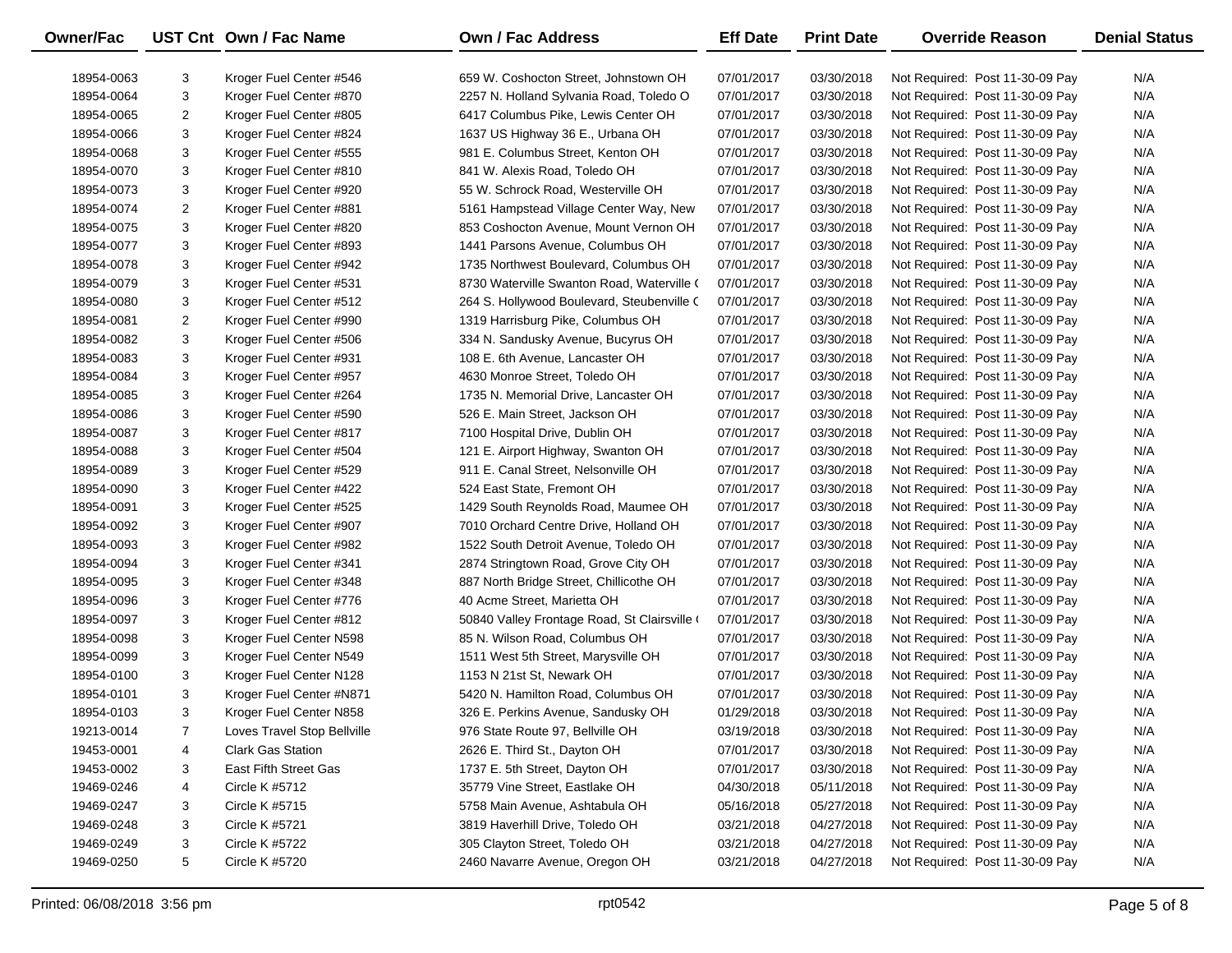| Owner/Fac  |                | UST Cnt Own / Fac Name             | <b>Own / Fac Address</b>                  | <b>Eff Date</b> | <b>Print Date</b> | <b>Override Reason</b>          | <b>Denial Status</b> |
|------------|----------------|------------------------------------|-------------------------------------------|-----------------|-------------------|---------------------------------|----------------------|
| 20072-0002 | 4              | M & K Foodmart                     | 2120 E. Main Street. Louisville OH        | 07/01/2017      | 04/27/2018        | Not Required: Post 11-30-09 Pay | N/A                  |
| 20266-0001 | 4              | Sharp Automotive                   | 310 Second Street, Defiance OH            | 07/01/2017      | 05/27/2018        | Not Required: Post 11-30-09 Pay | N/A                  |
| 20533-0002 | 3              | Farzade of Toledo Inc.             | 1719 Lagrange Street, Toledo OH           | 12/29/2017      | 03/30/2018        | PD Response Accepted            | Accepted             |
| 20533-0004 | 5              | Farzade of Toledo, Inc.            | 905 South Avenue, Toledo OH               | 12/29/2017      | 03/30/2018        | PD Response Accepted            | Accepted             |
| 20533-0006 | 3              | Sunoco                             | 2515 Laskey Road, Toledo OH               | 12/29/2017      | 03/30/2018        | PD Response Accepted            | Accepted             |
| 20533-0007 | 4              | Petro's Express Sunoco             | 3365 Monroe Street, Toledo OH             | 12/29/2017      | 03/30/2018        | PD Response Accepted            | Accepted             |
| 20533-0009 | 3              | Farzade of Toledo Inc.             | 95 Main Street, Toledo OH                 | 12/29/2017      | 03/30/2018        | PD Response Accepted            | Accepted             |
| 20533-0012 | 4              | Farzade of Toledo Inc.             | 2 N. Reynolds Road, Toledo OH             | 12/29/2017      | 03/30/2018        | PD Response Accepted            | Accepted             |
| 20533-0013 | 3              | Farzade of Toledo Inc.             | 3104 Cherry Street, Toledo OH             | 12/29/2017      | 03/30/2018        | PD Response Accepted            | Accepted             |
| 20533-0014 | 3              | Farzade of Toledo Inc.             | 1702 W. Laskey Road, Toledo OH            | 12/29/2017      | 03/30/2018        | PD Response Accepted            | Accepted             |
| 20533-0016 | 6              | Farzade of Toledo Inc.             | 2441 S. Reynolds Road, Toledo OH          | 12/29/2017      | 03/30/2018        | PD Response Accepted            | Accepted             |
| 20533-0017 | 3              | Farzade of Toledo Inc.             | 300 Farnsworth Road, Waterville OH        | 12/29/2017      | 03/30/2018        | PD Response Accepted            | Accepted             |
| 20533-0018 | 4              | Farzade of Toledo Inc.             | 801 S. Byrne Road, Toledo OH              | 12/29/2017      | 03/30/2018        | PD Response Accepted            | Accepted             |
| 20533-0019 | 2              | Farzade of Toledo, Inc.            | 7616 E. Main Street, Reynoldsburg OH      | 12/29/2017      | 03/30/2018        | PD Response Accepted            | Accepted             |
| 20533-0020 | 4              | Stop & Shop #303                   | 211 S. Hopley Street, Bucyrus OH          | 12/29/2017      | 03/30/2018        | PD Response Accepted            | Accepted             |
| 20533-0021 | 4              | Swifty Serv Station 159            | 809 E 2nd St, Franklin OH                 | 12/29/2017      | 03/30/2018        | PD Response Accepted            | Accepted             |
| 20533-0022 | 4              | Swifty Serv Station 246            | 401 E. 5th Street, Marysville OH          | 12/29/2017      | 03/30/2018        | PD Response Accepted            | Accepted             |
| 20533-0023 | 4              | Swifty Serv Station 272            | 3036 Elida Road, Lima OH                  | 12/29/2017      | 03/30/2018        | PD Response Accepted            | Accepted             |
| 20533-0024 | 4              | Swifty Serv Station 218            | 5023 N Walnut St, Ashville OH             | 12/29/2017      | 03/30/2018        | PD Response Accepted            | Accepted             |
| 20899-0001 | 3              | <b>Lindsays Shell Service</b>      | 2411 North Verity Parkway, Middletown O   | 08/15/2017      | 06/08/2018        | Not Required: Post 11-30-09 Pay | N/A                  |
| 21018-0003 | 1              | Dayton Travel Center               | 6762 State Route 127, Eaton OH            | 04/23/2018      | 04/27/2018        | Not Required: Post 11-30-09 Pay | N/A                  |
| 21028-0001 | 4              | Okeana Quick Stop                  | 6085 Cincinnati Brookville Road, Okeana O | 07/01/2017      | 03/30/2018        | Not Required: Post 11-30-09 Pay | N/A                  |
| 21364-0001 | 3              | Maha Laxmi, LLC                    | 601 W. Market Street, Lima OH             | 05/04/2018      | 05/27/2018        | PD Response Accepted            | Accepted             |
| 21553-0001 | 4              | Childrens Medical Center of Dayton | 1 Children's Plaza, Dayton OH             | 03/22/2018      | 03/30/2018        | PD Response Accepted            | Accepted             |
| 21604-0001 | 3              | JR's Mini Mart                     | 14910 Lorain Avenue, Cleveland OH         | 04/05/2018      | 04/16/2018        | PD Response Accepted            | Accepted             |
| 21815-0001 | 2              | Dave's Food Mart                   | 1617 State Route 28, Loveland OH          | 03/22/2018      | 03/30/2018        | Not Required: Post 11-30-09 Pay | N/A                  |
| 21985-0005 | 3              | Memphis Gas                        | 7210 Memphis Avenue, Cleveland OH         | 04/03/2018      | 04/16/2018        | Not Required: Post 11-30-09 Pay | N/A                  |
| 22008-0001 | $\overline{2}$ | LCS Petroleum, LLC                 | 325 N. Cole Street, Lima OH               | 05/04/2018      | 05/27/2018        | PD Response Accepted            | Accepted             |
| 22300-0001 | 3              | Dinberu, Inc.                      | 10025 Hamilton Avenue, Cincinnati OH      | 07/24/2017      | 06/08/2018        | Not Required: Post 11-30-09 Pay | N/A                  |
| 22367-0001 | 5              | Elian 704, Inc.                    | 704 N. Main Street, Wellington OH         | 04/19/2018      | 04/27/2018        | PD Response Accepted            | Accepted             |
| 22403-0001 | 5              | Jai Bholenath, LLC                 | 13075 Worthington Road S.W., Pataskala C  | 07/01/2017      | 03/30/2018        | Not Required: Post 11-30-09 Pay | N/A                  |
| 22475-0001 | 4              | <b>Trenton Shell</b>               | 550 W. Oxford State Road, Middletown OH   | 05/17/2018      | 05/27/2018        | Not Required: Post 11-30-09 Pay | N/A                  |
| 22516-0001 | 3              | Clark                              | 126 S. Washington Street, New Paris OH    | 07/01/2017      | 05/11/2018        | Not Required: Post 11-30-09 Pay | N/A                  |
| 22555-0003 | 3              | Kent Gulf                          | 706 S. Water Street, Kent OH              | 03/19/2018      | 04/16/2018        | Not Required: Post 11-30-09 Pay | N/A                  |
| 22633-0001 | -3             | Special Way #3 LLC                 | 232 County Road 50, Hammondsville OH      | 07/01/2017      | 03/30/2018        | <b>Property Transferred</b>     | N/A                  |
| 22696-0001 | 2              | Ghazawi, Inc.                      | 4489 Pearl Road, Cleveland OH             | 09/27/2017      | 04/16/2018        | Not Required: Post 11-30-09 Pay | N/A                  |
| 22734-0001 | 3              | 400 High Street, Inc.              | 410 High Street, Fairport Harbor OH       | 05/10/2018      | 05/27/2018        | Not Required: Post 11-30-09 Pay | N/A                  |
| 22875-0001 | 3              | Hanini - Union Marathon            | 11602 Union Avenue, Cleveland OH          | 05/30/2018      | 06/08/2018        | Not Required: Post 11-30-09 Pay | N/A                  |
| 22994-0001 | 3              | Asad Shell                         | 2330 Reading Road, Cincinnati OH          | 01/19/2018      | 04/16/2018        | PD Response Accepted            | Accepted             |
| 23132-0001 | 3              | I-71 Pit Stop                      | 1301 ST RT 123, Lebanon OH                | 04/04/2018      | 04/16/2018        | PD Response Accepted            | Accepted             |
| 23257-0001 | 4              | Norwood Sunoco                     | 2265 Norwood Avenue, Norwood OH           | 07/01/2017      | 03/30/2018        | Not Required: Post 11-30-09 Pay | N/A                  |
| 23257-0002 | 4              | 3 S Property LLC                   | 1145 West Ohio Pike, Amelia OH            | 07/01/2017      | 03/30/2018        | Not Required: Post 11-30-09 Pay | N/A                  |
| 23257-0003 | 4              | 3 S Property LLC                   | 987 State Route 28, Milford OH            | 07/01/2017      | 03/30/2018        | Not Required: Post 11-30-09 Pay | N/A                  |

 $\overline{\phantom{0}}$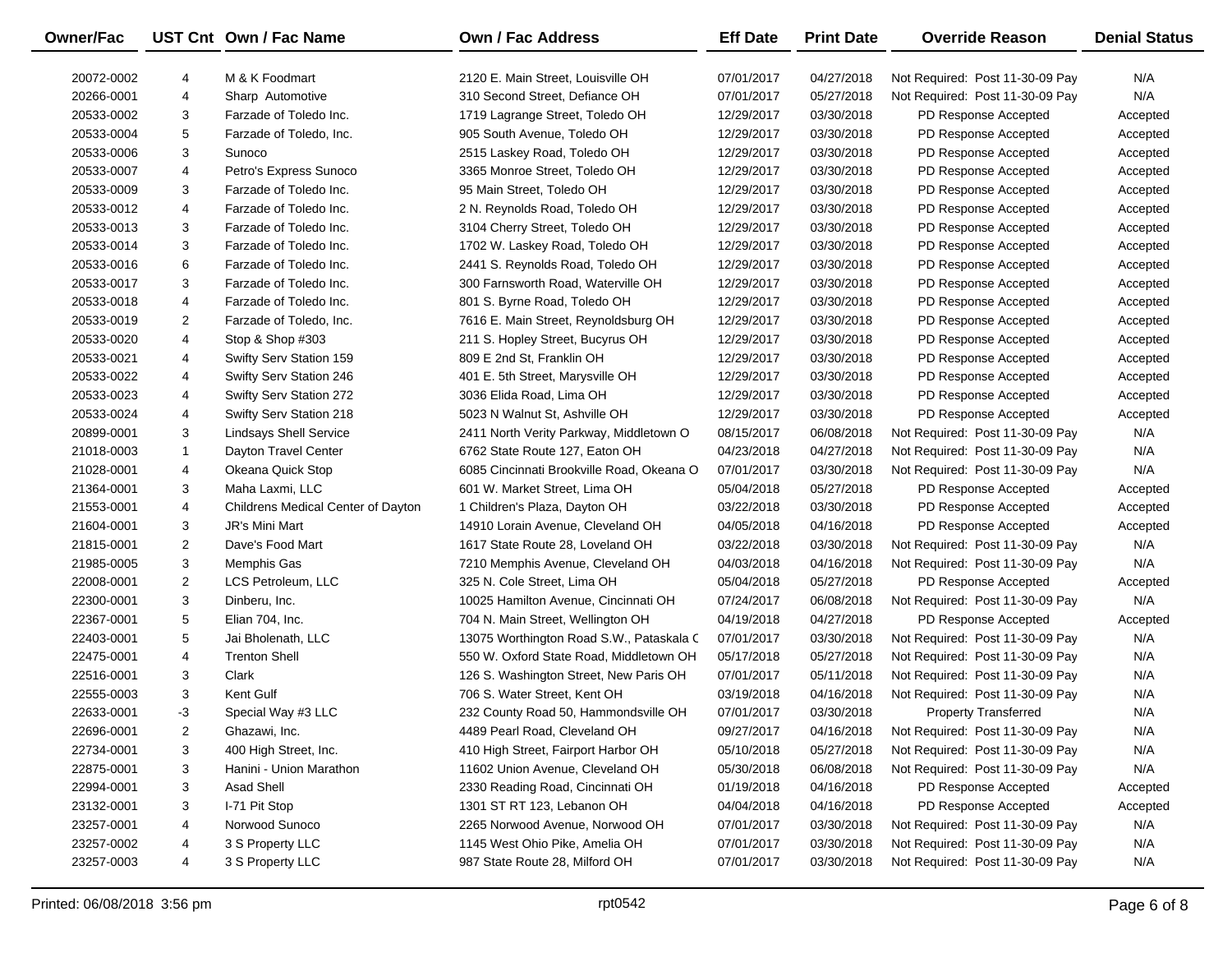| Owner/Fac  |                | UST Cnt Own / Fac Name                  | <b>Own / Fac Address</b>                 | <b>Eff Date</b> | <b>Print Date</b> | <b>Override Reason</b>          | <b>Denial Status</b> |
|------------|----------------|-----------------------------------------|------------------------------------------|-----------------|-------------------|---------------------------------|----------------------|
| 23483-0001 | 4              | N & M Enterprises LLC                   | 110 S Main Street, Union OH              | 04/16/2018      | 05/27/2018        | PD Response Accepted            | Accepted             |
| 23814-0001 | $\overline{2}$ | 7730 BOND LLC                           | 7730 Bond Street, Glenwillow OH          | 07/01/2017      | 06/08/2018        | Not Required: Post 11-30-09 Pay | N/A                  |
| 23836-0001 | 3              | Wickliffe Petroleum LLC                 | 30220 Euclid Avenue, Wickliffe OH        | 07/07/2017      | 04/27/2018        | Not Required: Post 11-30-09 Pay | N/A                  |
| 23874-0001 | 3              | Trenton Veer, Inc.                      | 302 East Avenue, Hamilton OH             | 11/06/2017      | 05/11/2018        | Not Required: Post 11-30-09 Pay | N/A                  |
| 23881-0001 | 3              | Sunset Marathon                         | 4201 Sunset Boulevard, Steubenville OH   | 09/11/2017      | 04/16/2018        | Not Required: Post 11-30-09 Pay | N/A                  |
| 23893-0001 | $\overline{2}$ | <b>BMAN Convenience Holdings LLC</b>    | 3905 N Main Street, Dayton OH            | 07/20/2017      | 04/16/2018        | Not Required: Post 11-30-09 Pay | N/A                  |
| 23921-0008 | 5              | Casey's General Store                   | 519 West Main Street, New Lebanon OH     | 04/02/2018      | 04/16/2018        | Not Required: Post 11-30-09 Pay | N/A                  |
| 23940-0001 | 4              | Abdurahman LLC                          | 1065 Lost Nation Road, Willoughby OH     | 04/16/2018      | 05/11/2018        | PD Response Accepted            | Accepted             |
| 23984-0001 | -1             | <b>McCluskey Automotive</b>             | 179 Commerce Drive, Loveland OH          | 11/17/2017      | 04/16/2018        | Not Required: Post 11-30-09 Pay | N/A                  |
| 24028-0002 | 4              | Tires Outlet Place, LLC                 | 4126 Pearl Road, Cleveland OH            | 03/15/2018      | 04/27/2018        | Not Required: Post 11-30-09 Pay | N/A                  |
| 24043-0001 | 4              | RHF Village Crossing LLC                | 2732 East High Street, Newark OH         | 05/14/2018      | 05/27/2018        | PD Response Accepted            | Accepted             |
| 24051-0001 | $\overline{2}$ | Blanchard Valley Regional Health Center | 1900 S. Main Street, Findlay OH          | 07/27/2017      | 04/16/2018        | Not Required: Post 11-30-09 Pay | N/A                  |
| 24060-0001 | 4              | Shaker 116th, LLC dba Speedy Gas        | 2780 E. 116th Street, Cleveland OH       | 05/29/2018      | 06/08/2018        | PD Response Accepted            | Accepted             |
| 24066-0001 | 3              | 24 Store                                | 1316 Ashland Road, Mansfield OH          | 07/03/2017      | 03/30/2018        | Not Required: Post 11-30-09 Pay | N/A                  |
| 24081-0001 | 3              | Plaza Mini Mart, LLC                    | 481 S. Main Street, Mt Victory OH        | 03/27/2018      | 04/16/2018        | PD Response Accepted            | Accepted             |
| 24089-0001 | 4              | Coshocton BP and Convenience Inc.       | 205 Chestnut Street, Coshocton OH        | 05/17/2018      | 05/27/2018        | Not Required: Post 11-30-09 Pay | N/A                  |
| 24090-0001 | 3              | Gulf Newcomerstown Inc.                 | 129 W. State Street, Newcomerstown OH    | 04/10/2018      | 04/16/2018        | PD Response Accepted            | Accepted             |
| 24099-0001 | 3              | Plaza 23, LLC                           | 7144 US Route 23, Piketon OH             | 05/29/2018      | 06/08/2018        | Not Required: Post 11-30-09 Pay | N/A                  |
| 24134-0001 | 5              | Gaylen Oaks                             | 8610 Waynesburg Road SE, Waynesburg C    | 04/03/2018      | 04/27/2018        | Not Required: Post 11-30-09 Pay | N/A                  |
| 24137-0001 | $\mathbf{1}$   | New Waterford Food Mart                 | 46791 State Route 46, New Waterford OH   | 03/14/2018      | 04/27/2018        | Not Required: Post 11-30-09 Pay | N/A                  |
| 24137-0001 | 1              | New Waterford Food Mart                 | 46791 State Route 46, New Waterford OH   | 04/23/2018      | 04/27/2018        | Not Required: Post 11-30-09 Pay | N/A                  |
| 24139-0005 | 3              | Mansfield Pacific Pride - Sidney        | 435 S. VanDemark Road, Sidney OH         | 03/26/2018      | 03/30/2018        | Not Required: Post 11-30-09 Pay | N/A                  |
| 24149-0001 | 3              | Lockland Marathon                       | 100 S. Cooper Avenue, Lockland OH        | 03/26/2018      | 03/30/2018        | Not Required: Post 11-30-09 Pay | N/A                  |
| 24150-0001 | 3              | Speedway #9598                          | 5 West Central Avenue, Springboro OH     | 01/09/2018      | 04/16/2018        | Not Required: Post 11-30-09 Pay | N/A                  |
| 24156-0001 | $\overline{2}$ | Sander's Markets                        | 653 S. Union Avenue, Alliance OH         | 05/07/2018      | 05/27/2018        | PD Response Accepted            | Accepted             |
| 24156-0002 | 4              | Sander's Markets                        | 344 S. Chestnut Street, Jefferson OH     | 05/07/2018      | 05/27/2018        | PD Response Accepted            | Accepted             |
| 24159-0001 | 4              | 24 Store                                | 172 N. Gamble Street, Shelby OH          | 04/12/2018      | 04/27/2018        | Not Required: Post 11-30-09 Pay | N/A                  |
| 24171-0001 | 3              | <b>Blackwell Acquisitions, LLC</b>      | 1435 Mentor Avenue, Painesville Township | 04/26/2018      | 05/11/2018        | PD Response Accepted            | Accepted             |
| 24173-0001 | 5              | Carol's Stop N Pump                     | 41990 State Route 7, Tupper Plains OH    | 02/23/2018      | 03/30/2018        | PD Response Accepted            | Accepted             |
| 24174-0001 | 1              | <b>Highco West</b>                      | 5215 US Route 50 W., Hillsboro OH        | 05/07/2018      | 05/11/2018        | PD Response Accepted            | Accepted             |
| 24182-0001 | 5              | TP One Stop, LLC                        | 41995 State Route 7, Tuppers Plains OH   | 03/26/2018      | 04/16/2018        | PD Response Accepted            | Accepted             |
| 24188-0001 | $\overline{2}$ | Northridge Marathon                     | 1321 Moorefield Road, Springfield OH     | 03/13/2018      | 03/30/2018        | Not Required: Post 11-30-09 Pay | N/A                  |
| 24189-0001 | 4              | <b>Bell Market Xpress LLC</b>           | 5196 Chillicothe Road, South Russell OH  | 03/20/2018      | 03/30/2018        | Not Required: Post 11-30-09 Pay | N/A                  |
| 24193-0001 | $\overline{2}$ | George Family Enterprises, Ltd          | 7001 Euclid Avenue, Cleveland OH         | 03/16/2018      | 04/16/2018        | Not Required: Post 11-30-09 Pay | N/A                  |
| 24195-0001 | 3              | Shivram Properties, LLC                 | 232 County Road 50, Hammondsville OH     | 04/23/2018      | 04/27/2018        | PD Response Accepted            | Accepted             |
| 24199-0001 | 4              | 1350 Upper Valley Pike                  | 1350 Upper Valley Pike, Springfield OH   | 04/23/2018      | 04/27/2018        | Not Required: Post 11-30-09 Pay | N/A                  |
| 24207-0001 | 3              | Hutchings Station (O.C. Hutchings CT, L | 9200 Chautauqua Rd, Miamisburg OH        | 03/27/2018      | 05/11/2018        | Not Required: Post 11-30-09 Pay | N/A                  |
| 24207-0002 | -1             | Monument Substation (Monument Gene      | 1131 E Monument Street, Dayton OH        | 03/27/2018      | 05/11/2018        | Not Required: Post 11-30-09 Pay | N/A                  |
| 24207-0003 | -1             | Sidney Substation (Sidney, LLC)         | 2385 Campbell Rd, Sidney OH              | 03/27/2018      | 05/11/2018        | Not Required: Post 11-30-09 Pay | N/A                  |
| 24207-0004 | 14             | Yankee Substation (Yankee Street, LLC)  | 9975 Yankee St, Centerville OH           | 03/27/2018      | 05/11/2018        | Not Required: Post 11-30-09 Pay | N/A                  |
| 24208-0001 | 3              | Jims Carry Out                          | 406 North State Street, Pioneer OH       | 05/21/2018      | 05/27/2018        | Not Required: Post 11-30-09 Pay | N/A                  |
| 24209-0001 | 3              | Max Mart                                | 310 West Alexis Road, Toledo OH          | 05/17/2018      | 05/27/2018        | Not Required: Post 11-30-09 Pay | N/A                  |
| 24210-0001 | 3              | Reading Marathon                        | 3041 Reading Rd, Cincinnati OH           | 04/30/2018      | 05/27/2018        | Not Required: Post 11-30-09 Pay | N/A                  |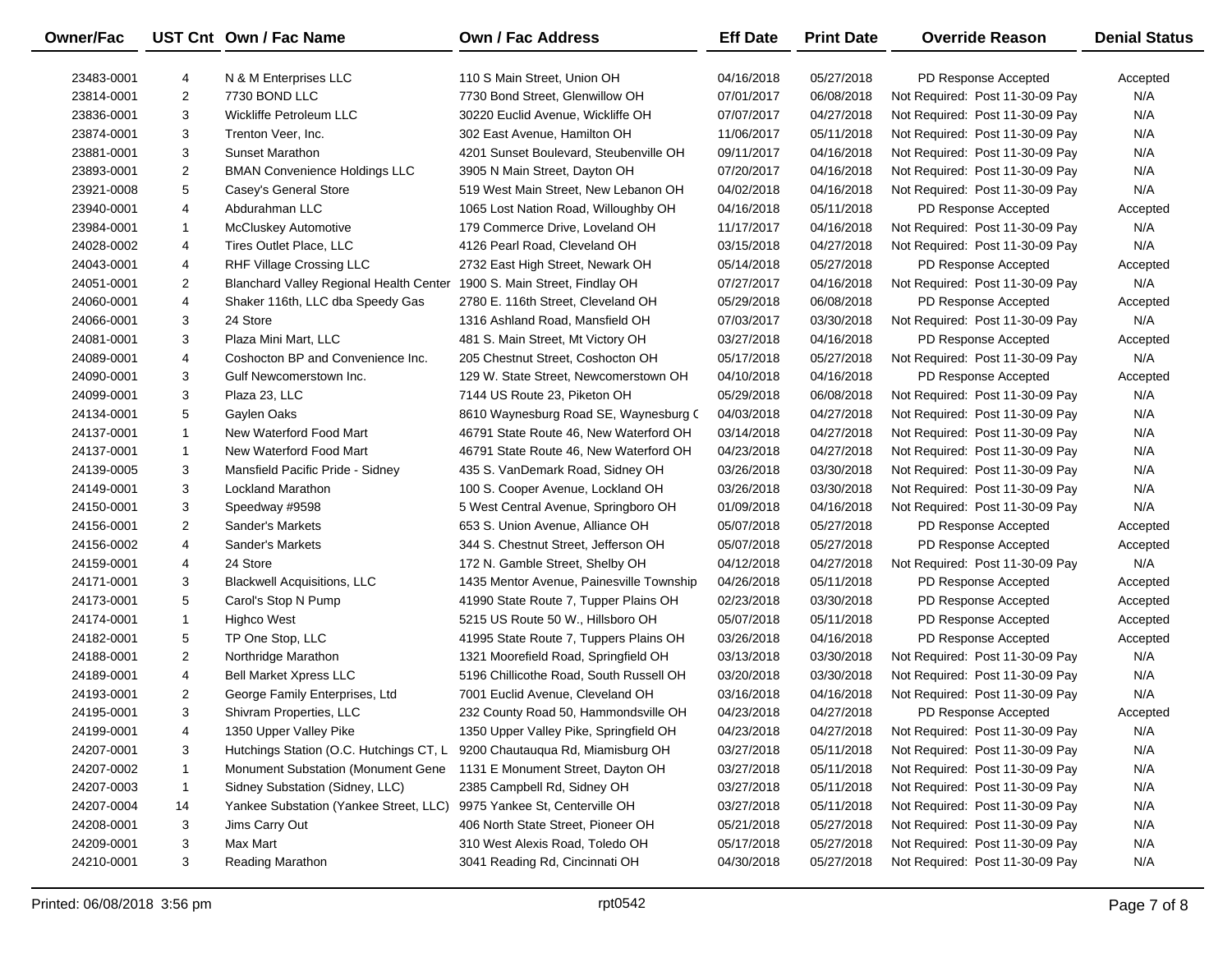| <b>Owner/Fac</b>            |       | UST Cnt Own / Fac Name     | Own / Fac Address                     | <b>Eff Date</b> | <b>Print Date</b> | <b>Override Reason</b>          | <b>Denial Status</b> |
|-----------------------------|-------|----------------------------|---------------------------------------|-----------------|-------------------|---------------------------------|----------------------|
| 24213-0001                  | 3     | Gail's Stop and Pop, Inc.  | 1115 W. Main Street, Woodville OH     | 05/29/2018      | 06/08/2018        | Not Required: Post 11-30-09 Pay | N/A                  |
| 24214-0001                  | 3     | <b>Spring Valley Shell</b> | 899 South Main Street, Centerville OH | 05/29/2018      | 06/08/2018        | Not Required: Post 11-30-09 Pay | N/A                  |
| 24214-0002                  | 3     | Kwik Trip                  | 2 East Dayton Drive, Fairborn OH      | 05/29/2018      | 06/08/2018        | Not Required: Post 11-30-09 Pay | N/A                  |
| 24214-0003                  | 3     | Shell Food Mart            | 1650 Woodman Drive, Dayton OH         | 05/29/2018      | 06/08/2018        | Not Required: Post 11-30-09 Pay | N/A                  |
| 24214-0004                  | 3     | Woodman Shell              | 499 Woodman Drive, Dayton OH          | 05/29/2018      | 06/08/2018        | Not Required: Post 11-30-09 Pay | N/A                  |
| 24216-0001                  | 4     | L and M Automotive         | 2120 Sylvania Avenue, Toledo OH       | 06/01/2018      | 06/08/2018        | Not Required: Post 11-30-09 Pay | N/A                  |
| 24217-0001                  | 5     | Jagat Petroleum Inc.       | 2011 West Michigan Street, Sidney OH  | 06/04/2018      | 06/08/2018        | Not Required: Post 11-30-09 Pay | N/A                  |
| 24218-0001                  | 3     | <b>Shell Gas Station</b>   | 1131 East Tallmadge Avenue, Akron OH  | 05/31/2018      | 06/08/2018        | Not Required: Post 11-30-09 Pay | N/A                  |
| 24225-0001                  | 3     | <b>NSJ Hospitality</b>     | 125 West Court Street, Sidney OH      | 05/29/2018      | 06/08/2018        | Not Required: Post 11-30-09 Pay | N/A                  |
| 24226-0001                  |       | Causeway Bait and Tackle   | 2233 Greenville Rd, Cortland OH       | 06/07/2018      | 06/08/2018        | Not Required: Post 11-30-09 Pay | N/A                  |
| <b>Total Owners</b>         | 88    |                            |                                       |                 |                   |                                 |                      |
| <b>Total Facilities</b>     | 300   |                            |                                       |                 |                   |                                 |                      |
| <b>Total USTs</b>           | 1,065 |                            |                                       |                 |                   |                                 |                      |
| <b>Total Determinations</b> | 43    |                            |                                       |                 |                   |                                 |                      |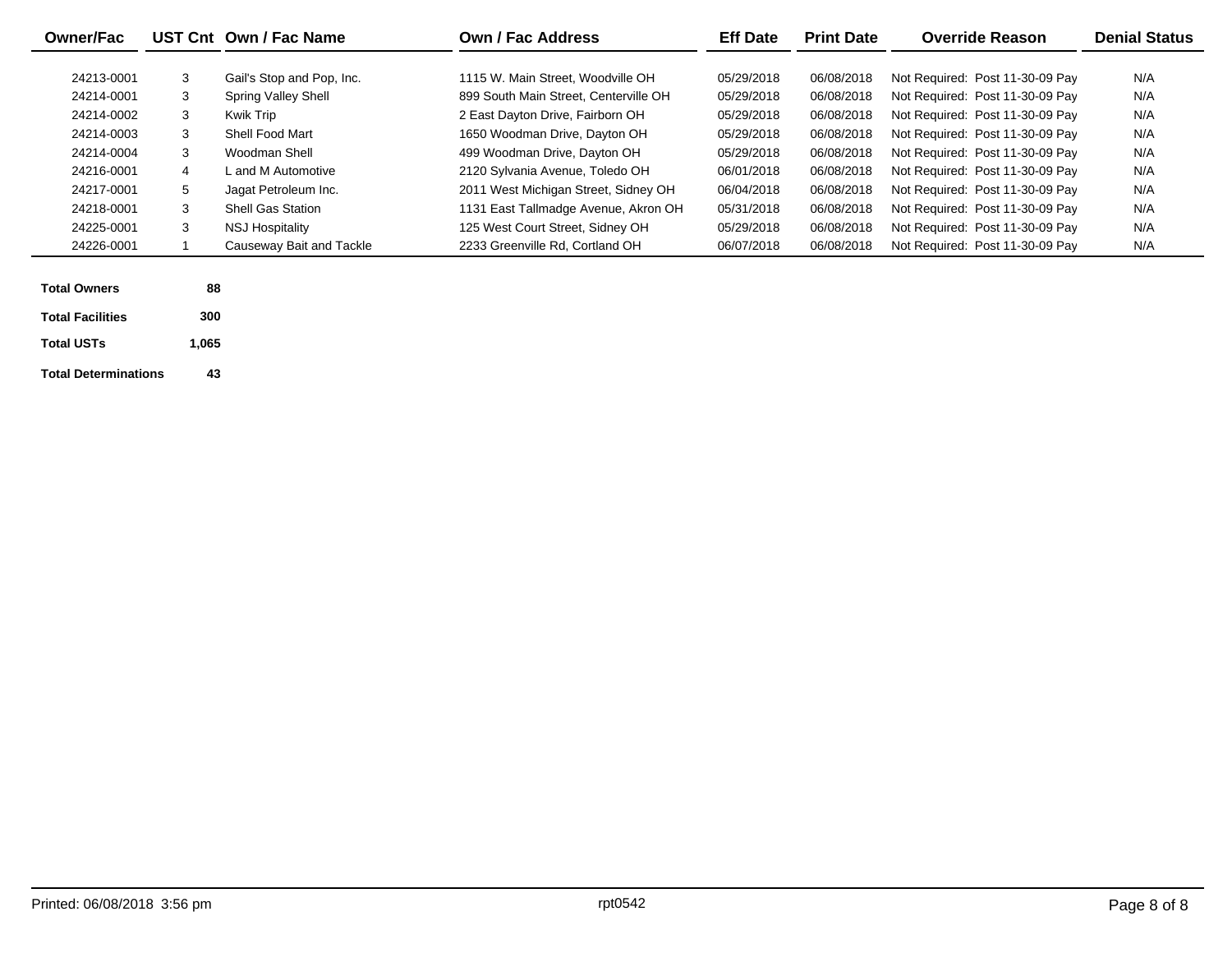**Facility Certificate Listing**

**Program Year 2017 COC Eff Date: No COC Print Date: No Denial Status: DETERMINATION**

#### **Date of Determination from 03/21/18 to 6/12/18**

| <b>Owner/Fac</b> |                | UST Cnt Own / Fac Name                                                    | <b>Own / Fac Address</b>                  | <b>Eff Date</b> | <b>Print Date</b> | <b>Override Reason</b> | <b>Denial Status</b> |
|------------------|----------------|---------------------------------------------------------------------------|-------------------------------------------|-----------------|-------------------|------------------------|----------------------|
| 351-0001         | 4              | Henry Tire 76                                                             | 2602 E. 3rd Street, Dayton OH             |                 |                   | N/A                    | Determination        |
| 5505-0001        | $\mathbf{1}$   | <b>Glenmont Station</b>                                                   | 808 Depot Street, Glenmont OH             |                 |                   | N/A                    | Determination        |
| 5926-0011        | 5              | Gas And Oil                                                               | 13182 Shank Road, Doylestown OH           |                 |                   | N/A                    | Determination        |
| 5926-0013        | 5              | Joe Moneskey Facility                                                     | 1980 S. Arlington Road, Akron OH          |                 |                   | N/A                    | Determination        |
| 6439-0003        | 3              | Leake Oil, Inc.                                                           | 268 N. Market Street, East Palestine OH   |                 |                   | N/A                    | Determination        |
| 6702-0001        | $\mathbf{1}$   | <b>Reiter Garage</b>                                                      | 205 E. Main Street, Deshler OH            |                 |                   | N/A                    | Determination        |
| 9605-0001        | $\overline{2}$ | Shady Hollow Country Club                                                 | 4865 Wales Rd NW, Massillon OH            |                 |                   | N/A                    | Determination        |
| 12260-0004       | $\mathbf{1}$   | Central Transport Inc                                                     | 5400 Enterprise Boulevard, Toledo OH      |                 |                   | N/A                    | Determination        |
| 12260-0021       | $\mathbf{1}$   | Crown Enterprises Inc                                                     | 1850 Bailey Road, North Jackson OH        |                 |                   | N/A                    | Determination        |
| 15346-0001       | 3              | Ketchum's Store                                                           | 20 Orange Street, Hockingport OH          |                 |                   | N/A                    | Determination        |
| 17884-0001       | 2              | Pro Gas 1                                                                 | 544 Richland Avenue, Athens OH            |                 |                   | N/A                    | Determination        |
| 18349-0007       | $\mathbf{1}$   | <b>Drake Center</b>                                                       | 151 W. Galbraith Road, Cincinnati OH      |                 |                   | N/A                    | Determination        |
| 18462-0001       | $\mathbf{1}$   | Quick Exchange                                                            | 7704 N. State Route 78, Caldwell OH       |                 |                   | N/A                    | Determination        |
| 19549-0002       | 5              | Hanini Citgo                                                              | 13900 Kinsman Avenue, Cleveland OH        |                 |                   | N/A                    | Determination        |
| 19549-0003       | 3              | Hanini Marathon-Superior                                                  | 5300 Superior Avenue/E. 55th, Cleveland C |                 |                   | N/A                    | Determination        |
| 19745-0017       | 2              | M&R Fuel                                                                  | 805 W. Market Street, Warren OH           |                 |                   | N/A                    | Determination        |
| 19837-0001       | $\overline{4}$ | <b>Forward Air</b>                                                        | 6800 Port Road, Groveport OH              |                 |                   | N/A                    | Determination        |
| 19857-0001       | 6              | AJ's Carry Out                                                            | 805 W. Main Street, Leipsic OH            |                 |                   | N/A                    | Determination        |
| 20024-0001       | 2              | Tri-State Service Station Maintenance, I                                  | 6830 Chrisman Lane, Middletown OH         |                 |                   | N/A                    | Determination        |
| 20141-0001       | 2              | Q's Gas & Go                                                              | 4322 Clark Avenue, Cleveland OH           |                 |                   | N/A                    | Determination        |
| 20499-0001       | 6              | Penn Ohio Plaza                                                           | 10650 Market Street, North Lima OH        |                 |                   | N/A                    | Determination        |
| 20533-0025       | 2              | Farzade of Toledo Inc.                                                    | 1910 E. 2nd Street, Defiance OH           |                 |                   | N/A                    | Determination        |
| 20560-0001       | $\overline{4}$ | Wilson's Service Station, Inc.                                            | 301 Howard Street, Bridgeport OH          |                 |                   | N/A                    | Determination        |
| 20612-0001       | 3              | Singh Family of S. Toledo Real Estate Pr 324 S. Detroit Avenue, Toledo OH |                                           |                 |                   | N/A                    | Determination        |
| 20659-0003       | $\overline{4}$ | Troy - Valley Petroleum Facility                                          | 7186 Miller Lane, Dayton OH               |                 |                   | N/A                    | Determination        |
| 21207-0001       | $\mathbf{1}$   | <b>Frank's Market</b>                                                     | 1905 Cleveland Avenue, Columbus OH        |                 |                   | N/A                    | Determination        |
| 21286-0001       | 3              | Bloomville Investors, LLC                                                 | 19 N. Marion Street, Bloomville OH        |                 |                   | N/A                    | Determination        |
| 21308-0001       | 3              | <b>Marathon Food Mart</b>                                                 | 1104 Tarlton Road, Circleville OH         |                 |                   | N/A                    | Determination        |
| 21328-0001       | 3              | <b>Shell Service Station</b>                                              | 501 N. Abbe Road, Elyria OH               |                 |                   | N/A                    | Determination        |
| 21401-0001       | 2              | Tom's Gas & Grocery                                                       | 1425 Logan Avenue, Youngstown OH          |                 |                   | N/A                    | Determination        |
| 21629-0001       | $\overline{4}$ | <b>Marathon Food Mart</b>                                                 | 2720 Saint Johns Road, Lima OH            |                 |                   | N/A                    | Determination        |
| 22068-0001       | 3              | Molly Hebron Inc.                                                         | 10905 Hebron Road, Hebron OH              |                 |                   | N/A                    | Determination        |
| 22259-0001       | $\overline{2}$ | Hamad Investment Group #2                                                 | 1201 Dorr Street, Toledo OH               |                 |                   | N/A                    | Determination        |
| 22416-0001       | 3              | GG II Investments L.C.                                                    | 2021 W. State Street, Alliance OH         |                 |                   | N/A                    | Determination        |